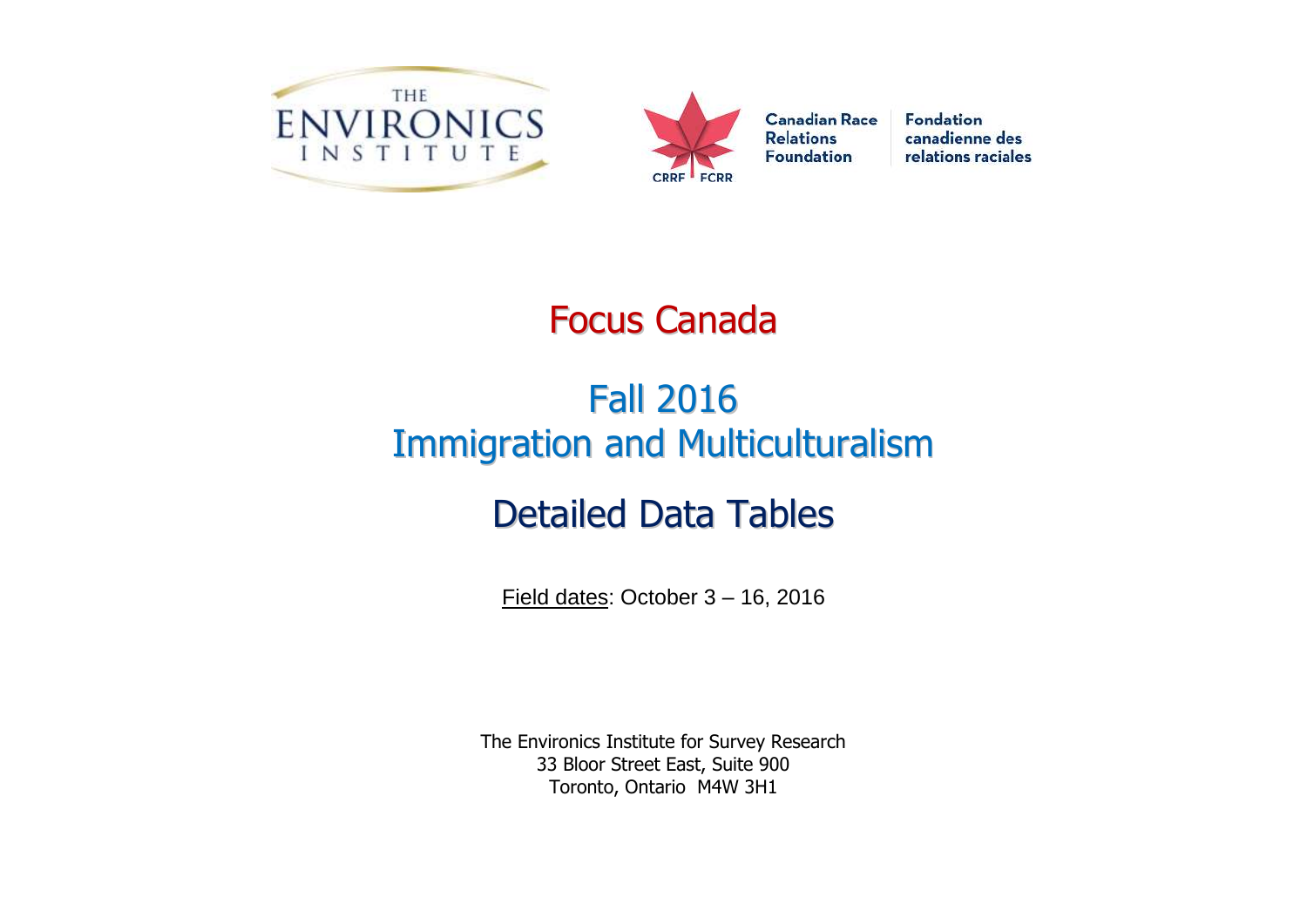# **Banner-Question Key**

This detailed set of statistical tables shows survey results for the total general population and also by various subgroups of interest. For this table set there are three "banners" of subgroups, drawn from questions in the survey. The results have also been tested for significant differences within these subgroups. The statistical tests undertaken are an independent T-Test for means and independent Z-Test for percentages. The following key shows the questions used to create the banner subgroups and also what groups have been tested for significant differences in each of the banners.

In the tables that follow, **upper case letters** under the percentages indicate subgroup differences that are significant at the **95% level**.

| <b>BANNER 1</b> |       |             |                          |          |                        |              |                     |      |                                  |           |                   |     |       |
|-----------------|-------|-------------|--------------------------|----------|------------------------|--------------|---------------------|------|----------------------------------|-----------|-------------------|-----|-------|
|                 |       |             | Region                   |          |                        |              |                     | City |                                  |           |                   | Age |       |
|                 | Total | QC<br>ATL   | ON                       | MB/SK AB |                        | BC           | Mtrl                | Tor  | Cal<br>va                        |           | 18-29 30-44 45-59 |     | $60+$ |
|                 | (A)   | (B)<br>(C)  | (D)                      | (E)      | (F)                    | $\mathsf{G}$ | (H)                 | (I)  | (K)<br>$\mathcal{L}(\mathsf{J})$ | (L)       | (M)               | (N) | (0)   |
| <b>BANNER 2</b> |       |             |                          |          |                        |              |                     |      |                                  |           |                   |     |       |
|                 |       | Education   |                          |          | Household Income       |              |                     |      | Country of<br>Birth              | Gender    |                   |     |       |
|                 | Total | HS/<br>Less | CD/S. Univ.<br>Uni. Grad |          | $$30-$<br><\$30K \$60K | \$100K       | \$60- \$100K<br>$+$ |      | Can Other                        | м         | F                 |     |       |
|                 | (A)   | (B)<br>(C)  | (D)                      | (E)      | (F)                    | $\mathsf{G}$ | (H)                 | (I)  | $(\mathsf{J})$                   | $(K)$ (L) |                   |     |       |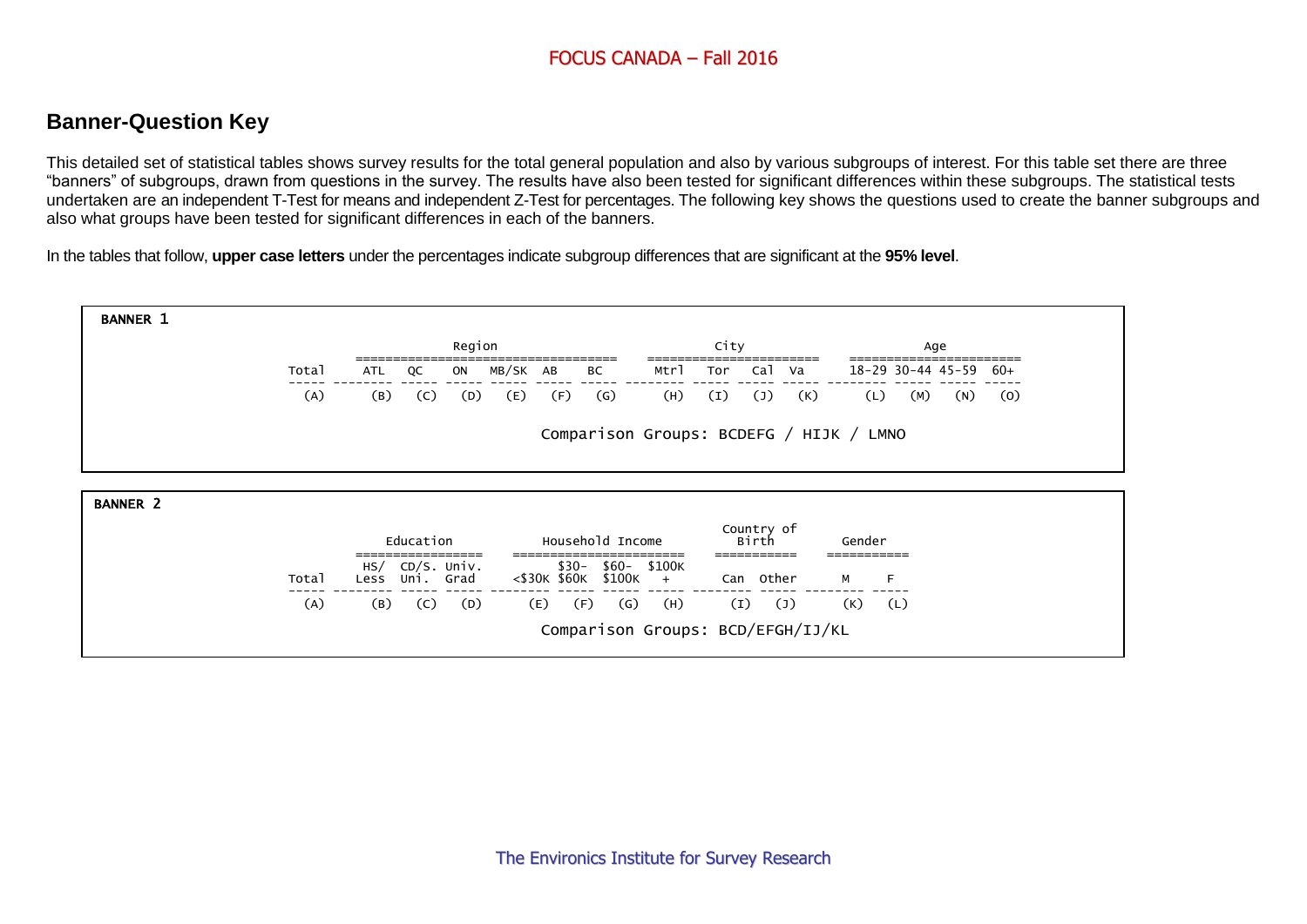#### 1. In your opinion, what is it that makes someone a good citizen, in terms of what they do and believe?

|                                                              |                |                    |                 | Region             |                |     |         |              | City     |                 |                |                |                   | Age                |         |
|--------------------------------------------------------------|----------------|--------------------|-----------------|--------------------|----------------|-----|---------|--------------|----------|-----------------|----------------|----------------|-------------------|--------------------|---------|
|                                                              | Total          | $==$<br><b>ATL</b> | QC              | ON                 | MB/SK          | AB  | ВC      | ====<br>Mtrl | Tor      | Ca <sub>1</sub> | Va             |                | 18-29 30-44 45-59 |                    | $60+$   |
|                                                              | (A)            | (B)                | (C)             | (D)                | (E)            | (F) | (G)     | (H)          | (I)      | (1)             | (K)            | (L)            | (M)               | (N)                | (0)     |
| Weighted 'N'                                                 | 2000           | 148                | 477             | 758                | 140            | 211 | 266     | 209          | 324      | 70              | 88             | 389            | 429               | 549                | 573     |
| Unweighted 'N'                                               | 2000           | 200                | 450             | 700                | 162            | 188 | 300     | 200          | 300      | 59              | 100            | 193            | 307               | 535                | 906     |
| Obeys laws                                                   | 42             | 43                 | 36              | 46<br>$\mathsf{C}$ | 44             | 42  | 45<br>C | 38           | 49<br>н  | 45              | 45             | 34             | 40                | 47<br>$\mathbf{L}$ | 46<br>L |
| Active/participates in/<br>contributes to their<br>community | 33             | 37                 | 29              | 34                 | 37             | 30  | 33      | 33           | 35       | 31              | 34             | 36<br>$\Omega$ | 39<br>$\Omega$    | 33<br>$\Omega$     | 27      |
| Helps other people/<br>neighbours                            | 19             | 26<br>$\epsilon$   | 17              | 19                 | 22             | 19  | 19      | 17           | 16       | 13              | 18             | 22             | 18                | 19                 | 19      |
| Shares/adopts Canadian<br>values                             | 17             | 18<br>$\mathsf{C}$ | 11              | 20<br>C            | 16             | 17  | 17      | 12           | 19<br>н  | 17              | 20             | 13             | 14                | 21<br>LM           | 18      |
| Works hard                                                   | 14             | 11                 | 16              | 13                 | 17             | 17  | 11      | 15<br>К      | 13       | 17              | 6              | 12             | 14                | 14                 | 16      |
| Pays taxes                                                   | 12             | 8                  | 16<br><b>BD</b> | 10                 | 14             | 12  | 12      | 13           | 11       | 8               | 13             | 10             | 16                | 11                 | 11      |
| Tolerant of others                                           | 12             | 14                 | 10              | 12                 | 10             | 13  | 13      | 8            | 16<br>HK | 8               | 6              | 10             | 12                | 12                 | 14      |
| Honest and ethical                                           | 10             | 12                 | 12              | 10                 | $\overline{7}$ | 9   | 11      | 14           | 13       | 10              | 12             | 11             | 6                 | 10<br>M            | 13<br>М |
| Respect for/tolerant of<br>other religions                   | 9              | 8                  | 10              | 9                  | $\overline{7}$ | 11  | 8       | 10           | 10       | 10              | 8              | 9              | 12                | 8                  | 8       |
| Respect the country $/$ be<br>loyal / patriotic              | 9              | 5                  | 8               | 10<br>B            | 8              | 9   | 9       | 11           | 8        | 5               | $\overline{7}$ | 4              | 8                 | 11<br>$\mathbf{I}$ | 10<br>L |
| Votes in elections                                           | $\overline{7}$ | $\overline{7}$     | 8               | $\overline{7}$     | 9              | 9   | 6       | 6            | 6        | 10              | 9              | 5              | 8                 | $\overline{7}$     | 9       |

(Continued)

The Environics Institute for Survey Research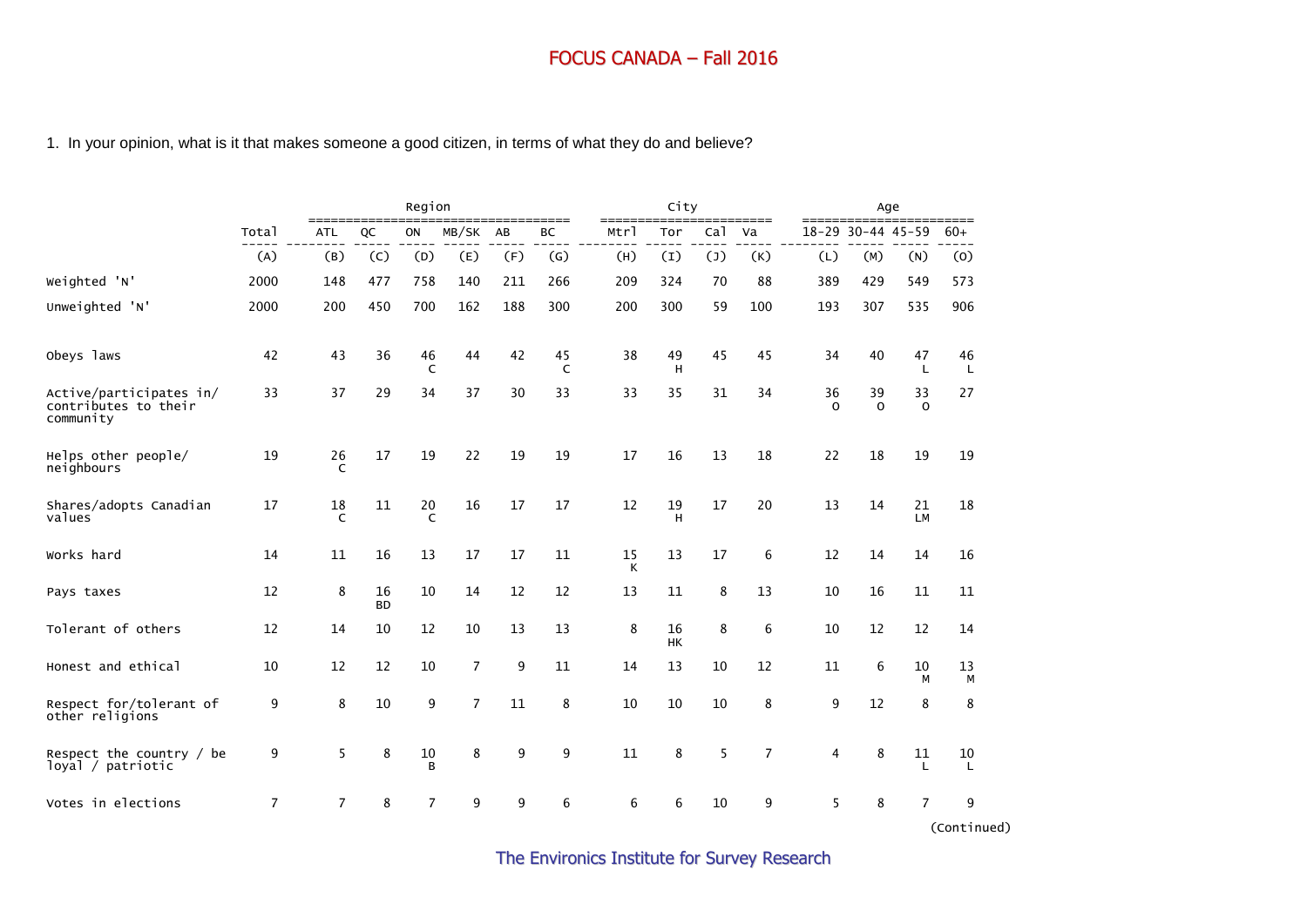#### CONTINUED

1. In your opinion, what is it that makes someone a good citizen, in terms of what they do and believe?

|                                                   |                |                |                | Region         |                |              |                   | -----             | City           |                 |                |                |                       | Age                        |                                      |
|---------------------------------------------------|----------------|----------------|----------------|----------------|----------------|--------------|-------------------|-------------------|----------------|-----------------|----------------|----------------|-----------------------|----------------------------|--------------------------------------|
|                                                   | Total          | <b>ATL</b>     | QC             | ON             | MB/SK          | AB           | BC                | Mtrl              | Tor            | Ca <sub>1</sub> | Va             |                | 18-29 30-44 45-59     |                            | $60+$                                |
|                                                   | (A)            | (B)            | (C)            | (D)            | (E)            | (F)          | $\left( G\right)$ | (H)               | (I)            | $(\texttt{J})$  | (K)            | (L)            | (M)                   | (N)                        | (0)                                  |
| Does volunteer work                               | 5              | $\overline{7}$ | 4              | 7<br><b>CF</b> | $\frac{9}{5}$  | 3            | 3                 | 6<br>$\mathsf{T}$ | 2              | 4               | 4              | 4              | $\overline{7}$        | 5                          | 5                                    |
| Be a good person<br>(general)                     | 5              | 6              | 3              | 5              | $\overline{7}$ | 5            | 5                 | 3                 | 6              | $\overline{2}$  | $\overline{2}$ | $\overline{7}$ | 3                     | $\overline{3}$             | $\overline{4}$                       |
| Participates in a<br>religious/faith<br>community | $\overline{2}$ | 4              | $\mathbf{1}$   | $\overline{2}$ | 2              | $\mathbf{1}$ | $\overline{2}$    | $\mathbf{1}$      | 2              |                 | 4              | $\mathbf{1}$   | $\mathbf{1}$          | 2                          | $\overline{\mathbf{3}}$<br><b>LM</b> |
| Speaks the language/<br>English or French         | $\overline{2}$ | $\mathbf{1}$   | $\overline{2}$ | $\mathbf{1}$   | $\mathbf{1}$   | $\mathbf{1}$ | 4<br><b>BDE</b>   | 3                 | $\mathbf{1}$   | $\mathbf{1}$    | 4              |                | 1                     | 2                          | 3                                    |
| Familiar with Canada's<br>history                 | $\mathbf 1$    | $\mathbf{1}$   | $\mathbf{1}$   | $\mathbf{1}$   | $\overline{2}$ | $\mathbf{2}$ | $\overline{2}$    | $\overline{2}$    | $\overline{2}$ |                 | 2              | $\mathbf{1}$   | $\overline{2}$        | $\mathbf{1}$               | $\mathbf{1}$                         |
| Respect the environment                           | $\mathbf 1$    | $\mathbf{1}$   | $\mathbf 1$    | $\mathbf{1}$   | $\mathbf{1}$   | $\mathbf{x}$ | 3                 | $\mathbf{1}$      | 2              | $\mathbf{1}$    | $\overline{4}$ | $\overline{2}$ | $\overline{2}$        | $\overline{2}$<br>$\Omega$ | $\mathbf{x}$                         |
| Donates to charities                              | $\mathbf{1}$   | $\mathbf{x}$   | $\mathbf{1}$   | $\mathbf{1}$   |                | $\mathbf{1}$ | 2                 | $\mathbf{1}$      | $\mathbf{1}$   | 2               | 4              | $\mathbf{x}$   | $\mathbf{1}$          | $\mathbf{1}$               | $\mathbf{1}$                         |
| Other                                             | 3              | $\overline{2}$ | 3              | 3              | 5              | $\mathbf{1}$ | $\overline{2}$    | 3                 | 4              |                 | $\mathbf{1}$   | $\overline{2}$ | $\mathbf{2}^{\prime}$ | $\overline{2}$             | 4<br>N                               |
| Don't know / No answer                            | 6              | 3              | 8<br>B         | 6              | 6              | 6            | 4                 | 5                 | 3              | 5               | $\overline{2}$ | 8              | 6                     | 5                          | 5                                    |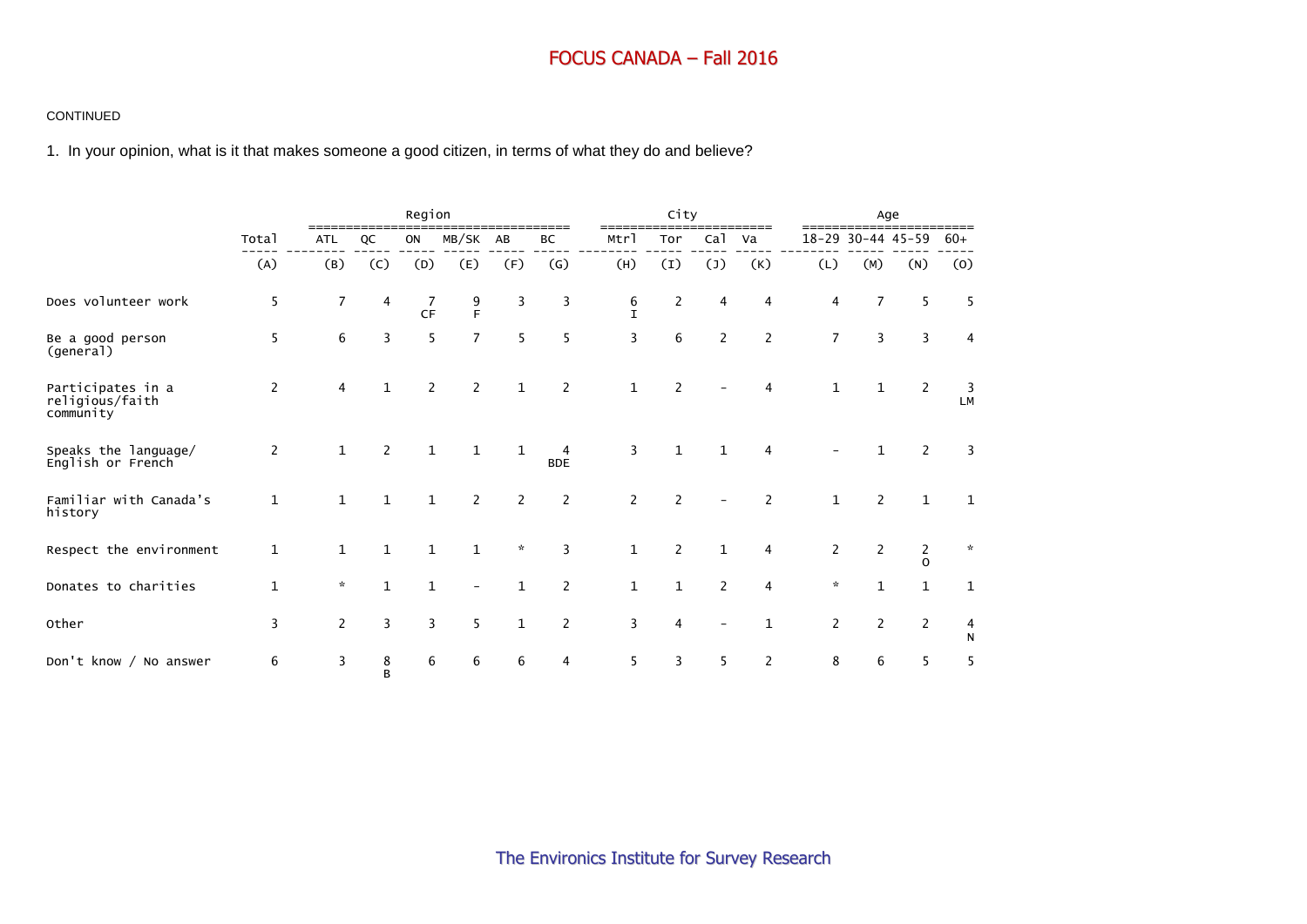# 1. In your opinion, what is it that makes someone a good citizen, in terms of what they do and believe?

|                                                              |                | =====          | Education           | ========        | $=====$      | Household Income |                 | ====          |         | Country of<br>Birth<br>=========== | Gender<br>=========== |         |
|--------------------------------------------------------------|----------------|----------------|---------------------|-----------------|--------------|------------------|-----------------|---------------|---------|------------------------------------|-----------------------|---------|
|                                                              | Total          | HS/<br>Less    | CD/S. Univ.<br>Uni. | Grad            | <\$30K \$60K | $$30-$           | \$60-<br>\$100K | \$100K<br>$+$ | Can     | Other                              | М                     | F       |
|                                                              | (A)            | (B)            | (C)                 | (D)             | (E)          | (F)              | (G)             | (H)           | (I)     | $(\mathsf{J})$                     | (K)                   | (L)     |
| Weighted 'N'                                                 | 2000           | 655            | 655                 | 675             | 314          | 481              | 445             | 407           | 1571    | 423                                | 972                   | 1028    |
| Unweighted 'N'                                               | 2000           | 588            | 650                 | 747             | 310          | 479              | 433             | 397           | 1594    | 400                                | 897                   | 1103    |
| Obeys laws                                                   | 42             | 38             | 42                  | 48<br>B         | 43           | 38               | 43              | 46<br>F       | 40      | 52<br>I                            | 44                    | 41      |
| Active/participates in/<br>contributes to their<br>community | 33             | 26             | 32<br>B             | 40<br><b>BC</b> | 23           | 27               | 40<br>EF        | 45<br>EF      | 34<br>J | 27                                 | 32                    | 33      |
| Helps other people/<br>neighbours                            | 19             | 19             | 23<br>D             | 16              | 23<br>G      | 21<br>G          | 15              | 17            | 20      | 17                                 | 17                    | 21<br>К |
| Shares/adopts Canadian<br>values                             | 17             | 10             | 19<br>B             | 21<br>B         | 11           | 14               | 21<br>EF        | 21<br>EF      | 17      | 16                                 | 18                    | 15      |
| Works hard                                                   | 14             | 15             | 13                  | 14              | 11           | 13               | 17<br>E         | 15            | 14      | 14                                 | 17<br>L               | 12      |
| Pays taxes                                                   | 12             | 11             | 13                  | 12              | 6            | 11<br>E          | 14<br>E         | 16<br>EF      | 12      | 12                                 | 15<br>L               | 9       |
| Tolerant of others                                           | 12             | 8              | 13<br>B             | 14<br>в         | 11           | 12               | 11              | 14            | 12      | 10                                 | 11                    | 13      |
| Honest and ethical                                           | 10             | 10             | 11                  | 11              | 11           | 12<br>G          | 6               | 9             | 10      | 11                                 | 11                    | 10      |
| Respect for/tolerant of<br>other religions                   | 9              | 6              | 9<br>B              | 12<br>в         | 8            | 9                | 6               | 13<br>EG      | 9       | 10                                 | 9                     | 9       |
| Respect the country $/$ be<br>loyal / patriotic              | 9              | $\overline{7}$ | 10                  | 10              | 8            | 12<br>н          | 9               | 8             | 9       | 9                                  | 8                     | 10      |
| Votes in elections                                           | $\overline{7}$ | $\overline{4}$ | 8<br>B              | 11<br>B         | 6            | $\overline{7}$   | $\overline{7}$  | 10<br>G       | 8       | 6                                  | 7                     | 8       |

(Continued)

The Environics Institute for Survey Research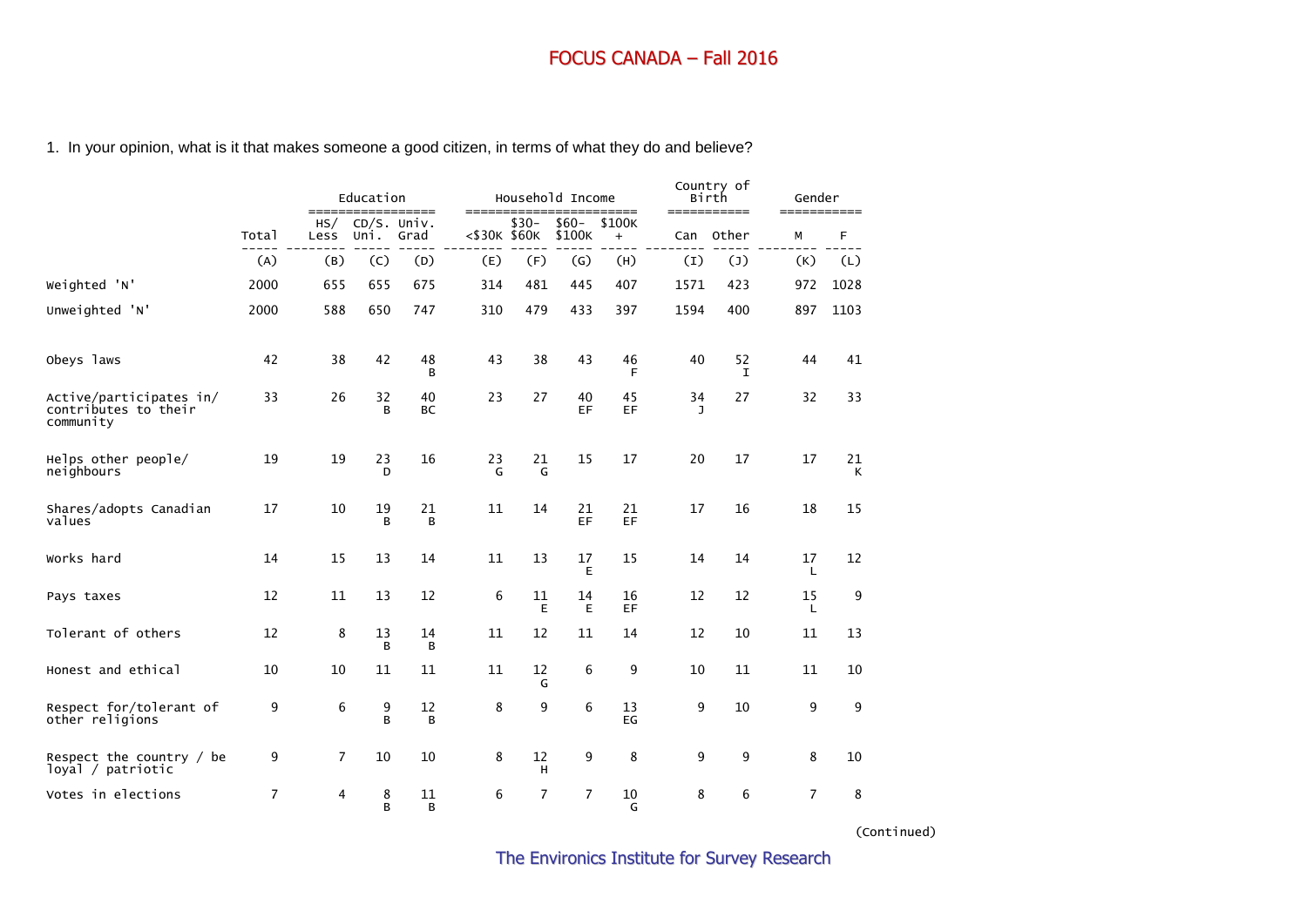#### CONTINUED

1. In your opinion, what is it that makes someone a good citizen, in terms of what they do and believe?

|                                                   |                |                | Education<br>================= |                |                  | ============== | Household Income  | ======         |                   | Country of<br>Birth<br>=========== | Gender<br>=========== |        |
|---------------------------------------------------|----------------|----------------|--------------------------------|----------------|------------------|----------------|-------------------|----------------|-------------------|------------------------------------|-----------------------|--------|
|                                                   | Total          | HS/<br>Less    | CD/S. Univ.<br>Uni.            | Grad           | <\$30K \$60K     | $$30-$         | $$60-$<br>\$100K  | \$100K<br>$+$  |                   | Can Other                          | М                     | F      |
|                                                   | (A)            | (B)            | (C)                            | (D)            | (E)              | (F)            | $\left( G\right)$ | (H)            | (I)               | $(\mathsf{J})$                     | (K)                   | (L)    |
| Does volunteer work                               | 5              | $\overline{4}$ | $\overline{7}$                 | 5              | 5                | 6              | 4                 | $\overline{7}$ | 5                 | 5                                  | 5                     | 5      |
| Be a good person<br>(general)                     | 5              | 6              | 3                              | 5              | 3                | 5              | 4                 | 4              | 4                 | 6                                  | 4                     | 5      |
| Participates in a<br>religious/faith<br>community | $\overline{2}$ | $\overline{2}$ | 2                              | $\overline{2}$ | 4<br>H           | 1              | 2<br>н            | $\star$        | 2                 | $\overline{2}$                     | $\mathbf{2}^{\prime}$ | 2      |
| Speaks the language/<br>English or French         | $\overline{2}$ | $\overline{2}$ | $\overline{2}$                 | $\overline{2}$ | 3                | $\mathbf 1$    | $\overline{2}$    | $\mathbf{1}$   | $\overline{2}$    | 1                                  | $\overline{2}$        | 1      |
| Familiar with Canada's<br>history                 | $\mathbf{1}$   | $\overline{2}$ | $\mathbf{1}$                   | $\mathbf{1}$   | $\mathbf{x}$     | $\frac{2}{E}$  | 1                 | $\frac{2}{E}$  | 2<br>$\mathbf{I}$ | $\mathbf{x}$                       | 2                     | 1      |
| Respect the environment                           | $\mathbf{1}$   | 1              | $\mathbf{1}$                   | 2              | $\mathbf{1}$     | $\overline{2}$ | $\mathbf{1}$      | $\mathbf{1}$   | $\mathbf{1}$      | $\overline{2}$                     | 1                     | 2<br>К |
| Donates to charities                              | $\mathbf{1}$   | $\mathbf{1}$   | $\mathbf{1}$                   | $\mathbf{1}$   | $\overline{2}$   | $\mathbf{1}$   | $\star$           | $\mathbf{1}$   | 1                 | 1                                  | $\mathbf{1}$          | 1      |
| Other                                             | 3              | 3              | 3                              | 2              | $\overline{2}$   | 3              | $\mathbf 1$       | 3              | 3                 | 2                                  | 3                     | 2      |
| Don't know / No answer                            | 6              | 9<br><b>CD</b> | 5<br>D                         | 3              | 10<br><b>FGH</b> | 5<br>н         | 3                 | 2              | 6                 | 6                                  | 5                     | 6      |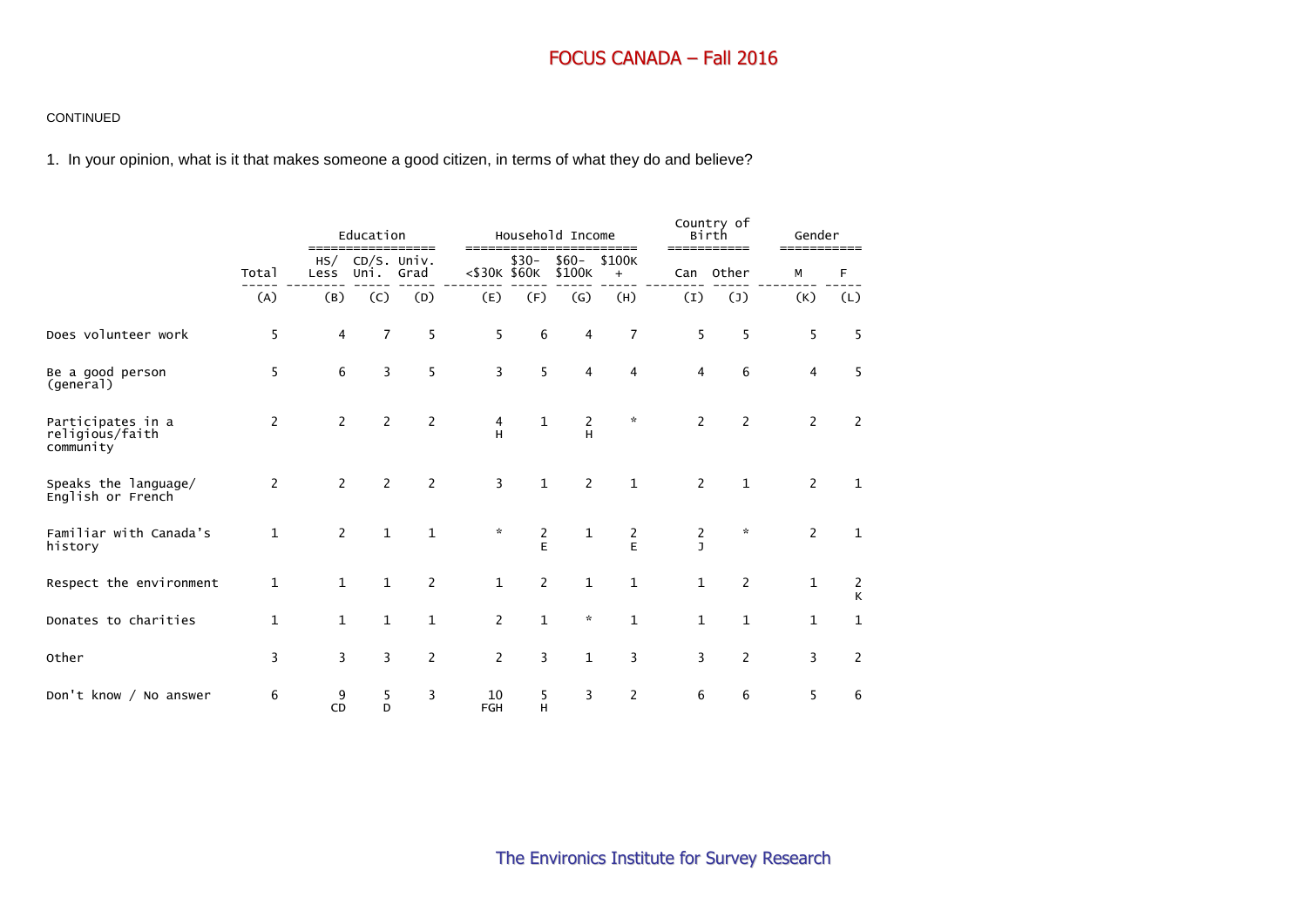2e. Please tell me if you think each of the following are very important, somewhat important, not very important or not at all important to being a good citizen in Canada.

#### **Sharing values in common with others in society**

|                                                 |             |            |              | Region         |                   |                |                   |                    | City                     |                    |                   |                          |                | Age               |          |
|-------------------------------------------------|-------------|------------|--------------|----------------|-------------------|----------------|-------------------|--------------------|--------------------------|--------------------|-------------------|--------------------------|----------------|-------------------|----------|
|                                                 | Total       | <b>ATL</b> | QC           | ON             | MB/SK             | AB             | ВC                | Mtrl               | Tor                      | Ca <sub>1</sub>    | Va                |                          |                | 18-29 30-44 45-59 | $60+$    |
|                                                 | (A)         | (B)        | (C)          | (D)            | (E)               | (F)            | $\left( G\right)$ | (H)                | (I)                      | $(\mathsf{J})$     | (K)               | (L)                      | (M)            | (N)               | (0)      |
| Weighted 'N'                                    | 2000        | 148        | 477          | 758            | 140               | 211            | 266               | 209                | 324                      | 70                 | 88                | 389                      | 429            | 549               | 573      |
| Unweighted 'N'                                  | 2000        | 200        | 450          | 700            | 162               | 188            | 300               | 200                | 300                      | 59                 | 100               | 193                      | 307            | 535               | 906      |
| Very important                                  | 51          | 58<br>G    | 54           | 52             | 50                | 47             | 46                | 52                 | 57                       | 37                 | 47                | 39                       | 49             | 55<br>L           | 57<br>LM |
| Somewhat important                              | 40          | 35         | 39           | 38             | 35                | 45             | 46<br><b>BD</b>   | 43<br>$\mathsf{T}$ | 32                       | 58<br>$\mathsf{T}$ | 47<br>$\mathbf I$ | 51<br><b>MNO</b>         | 41             | 36                | 35       |
| Not very important                              | 6           | 5          | 4            | $\overline{7}$ | 12<br><b>BCDF</b> | 4              | 7                 | 3                  | 9<br>H                   | 5                  | 5                 | $\overline{7}$           | $\overline{7}$ | 6                 | 5        |
| Not at all important to<br>being a good citizen | $\mathbf 1$ |            | $\mathbf{1}$ | $\overline{2}$ | 1                 | $\overline{c}$ | $\mathbf{1}$      | 1                  | $\overline{\phantom{0}}$ |                    |                   | $\overline{\phantom{a}}$ | $\mathbf{1}$   | $\mathbf{1}$      | 1        |
| Depends                                         | 1           |            | $\mathbf{1}$ |                | $\overline{2}$    | $\mathcal{R}$  | $\mathbf{1}$      | 1                  | $\boldsymbol{\star}$     | $\mathbf{1}$       |                   |                          |                | $\mathbf{1}$      | 1        |
| DK/NA                                           | 1           |            |              |                | $\star$           | $\mathbf{1}$   | $\star$           |                    |                          |                    |                   |                          | $\star$        | $\mathbf{1}$      |          |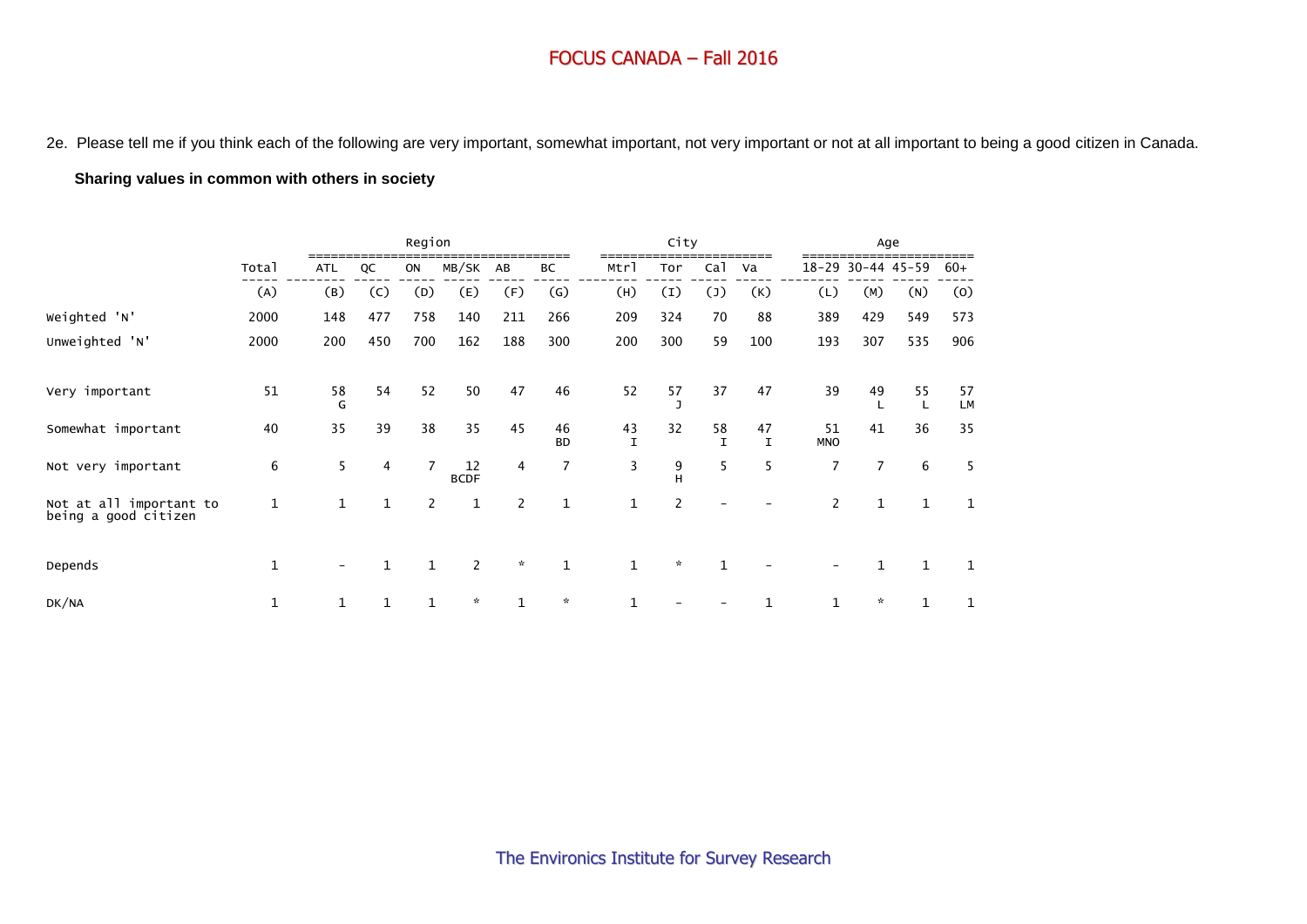2e. Please tell me if you think each of the following are very important, somewhat important, not very important or not at all important to being a good citizen in Canada.

#### **Sharing values in common with others in society**

|                                                 |              |                | Education           |              |                |              | Household Income  |                       |             | Country of<br>Birth<br>------------ | Gender<br>------------ |                |
|-------------------------------------------------|--------------|----------------|---------------------|--------------|----------------|--------------|-------------------|-----------------------|-------------|-------------------------------------|------------------------|----------------|
|                                                 | Total        | HS/<br>Less    | CD/S. Univ.<br>Uni. | Grad         | <\$30K \$60K   | $$30-$       | $$60-$<br>\$100K  | ====<br>\$100K<br>$+$ | Can         | Other                               | М                      | F              |
|                                                 | (A)          | (B)            | (C)                 | (D)          | (E)            | (F)          | $\left( G\right)$ | (H)                   | (I)         | $(\mathsf{J})$                      | (K)                    | (L)            |
| Weighted 'N'                                    | 2000         | 655            | 655                 | 675          | 314            | 481          | 445               | 407                   | 1571        | 423                                 | 972                    | 1028           |
| Unweighted 'N'                                  | 2000         | 588            | 650                 | 747          | 310            | 479          | 433               | 397                   | 1594        | 400                                 | 897                    | 1103           |
| Very important                                  | 51           | 56<br>D        | 50                  | 48           | 52             | 54<br>н      | 54<br>H           | 45                    | 50          | 58<br>I                             | 51                     | 52             |
| Somewhat important                              | 40           | 38             | 40                  | 41           | 38             | 39           | 39                | 44                    | 41          | 33                                  | 38                     | 41             |
| Not very important                              | 6            | 4              | 7<br>B              | 8<br>B       | 6              | 6            | 5                 | 8                     | 6           | 6                                   | 8                      | 4              |
| Not at all important to<br>being a good citizen | $\mathbf{1}$ | $\overline{2}$ | $\mathbf{1}$        | 1            | $\overline{2}$ | $\mathbf{1}$ | $\mathbf{1}$      | 2                     | $\mathbf 1$ | $\mathbf{1}$                        | $\mathbf{1}$           | $\overline{2}$ |
| Depends                                         | $\mathbf{1}$ | $\mathbf{1}$   | $\mathbf{1}$        | $\mathbf{1}$ | $\mathbf{1}$   | $\mathbf{1}$ | $\star$           | $\mathbf{1}$          | $\mathbf 1$ | $\mathbf{1}$                        | $\mathbf{x}$           | 1              |
| DK/NA                                           | 1            | $\mathcal{R}$  | 1                   | $\mathbf 1$  | 1              | $\star$      | $\mathcal{R}$     | $\mathbf 1$           | 1           | $\star$                             | $\mathbf{1}$           | 1              |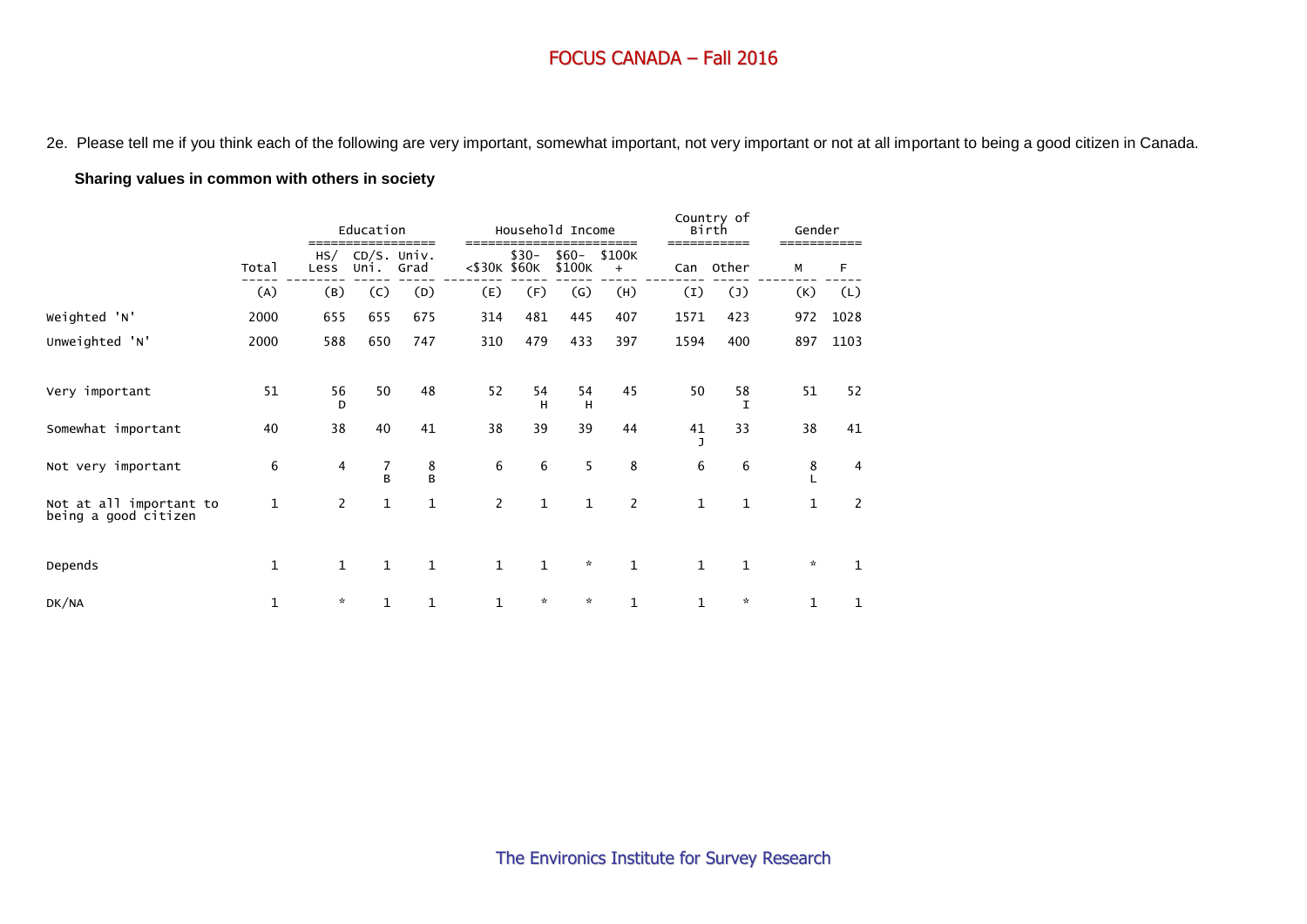2g. Please tell me if you think each of the following are very important, somewhat important, not very important or not at all important to being a good citizen in Canada.

#### **Following Canada's laws**

|                                                 |               |                    |                    | Region        |                    |                    |                   |           | City    |                 |                |                 |              | Age               |              |
|-------------------------------------------------|---------------|--------------------|--------------------|---------------|--------------------|--------------------|-------------------|-----------|---------|-----------------|----------------|-----------------|--------------|-------------------|--------------|
|                                                 | Total         | <b>ATL</b>         | QC                 | ON            | MB/SK              | AB                 | ВC                | Mtrl      | Tor     | Ca <sub>1</sub> | Va             |                 |              | 18-29 30-44 45-59 | $60+$        |
|                                                 | (A)           | (B)                | (C)                | (D)           | (E)                | (F)                | $\left( G\right)$ | (H)       | (I)     | $(\mathsf{J})$  | (K)            | (L)             | (M)          | (N)               | (0)          |
| Weighted 'N'                                    | 2000          | 148                | 477                | 758           | 140                | 211                | 266               | 209       | 324     | 70              | 88             | 389             | 429          | 549               | 573          |
| Unweighted 'N'                                  | 2000          | 200                | 450                | 700           | 162                | 188                | 300               | 200       | 300     | 59              | 100            | 193             | 307          | 535               | 906          |
| Very important                                  | 90            | 91<br>$\mathsf{C}$ | 79                 | 94<br>C       | 89<br>$\mathsf{C}$ | 95<br>$\mathsf{C}$ | 95<br>C           | 81        | 94<br>H | 97<br>H         | 98<br>H        | 84              | 90           | 93<br>L           | 91           |
| Somewhat important                              | 9             | 6                  | 20<br><b>BDEFG</b> | 5             | $\overline{7}$     | $\overline{4}$     | 4                 | 19<br>IJK | 6       | 3               | $\overline{2}$ | 14<br><b>NO</b> | 9            | 6                 | 8            |
| Not very important                              | $1\,$         | $\mathbf{2}$       | $1\,$              | $\mathcal{R}$ | $\frac{2}{D}$      | $\mathbf{1}$       | $\mathbf{1}$      |           |         |                 |                | $\overline{2}$  | $\mathbf{1}$ | $\mathbf{x}$      | $\mathbf{x}$ |
| Not at all important to<br>being a good citizen | $\mathcal{R}$ |                    |                    |               |                    |                    |                   |           |         |                 |                |                 |              |                   |              |
| Depends                                         | $\mathcal{R}$ |                    | $\star$            | $\mathcal{R}$ | $\mathbf{1}$       | $\star$            |                   |           |         |                 |                |                 |              | ÷                 | $\star$      |
| DK/NA                                           | $\mathcal{R}$ |                    | ÷                  |               | 交                  |                    |                   |           |         |                 |                |                 |              |                   |              |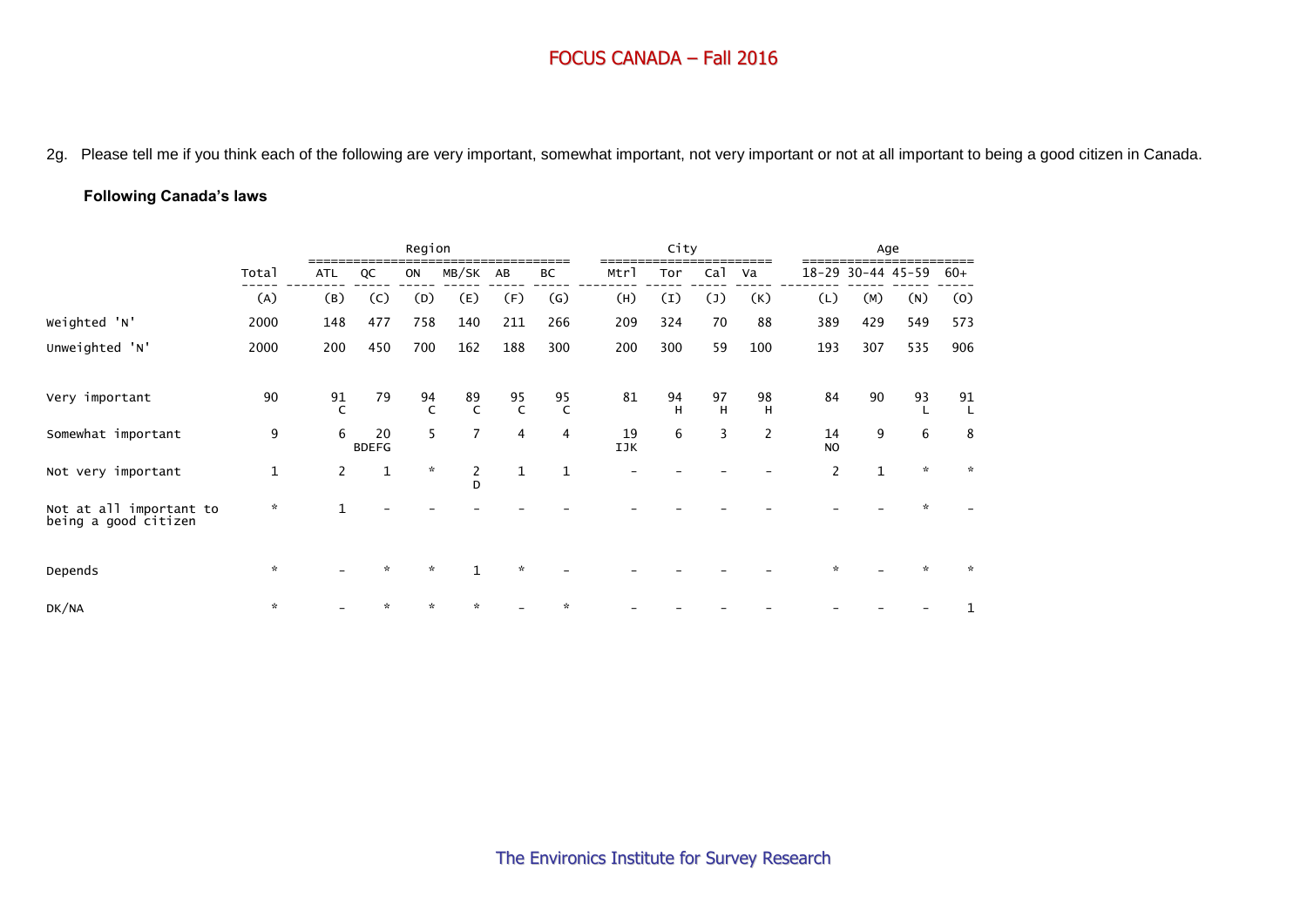2g. Please tell me if you think each of the following are very important, somewhat important, not very important or not at all important to being a good citizen in Canada.

#### **Following Canada's laws**

.

|                                                 |             |               | Education                |                |              |               | Household Income  |                     |              | Country of<br>Birth | Gender        |               |
|-------------------------------------------------|-------------|---------------|--------------------------|----------------|--------------|---------------|-------------------|---------------------|--------------|---------------------|---------------|---------------|
|                                                 | Total       | HS/<br>Less   | CD/S. Univ.<br>Uni. Grad |                | <\$30K \$60K | $$30-$        | $$60-$<br>\$100K  | \$100K<br>$\ddot{}$ | Can          | Other               | М             | F             |
|                                                 | (A)         | (B)           | (C)                      | (D)            | (E)          | (F)           | $\left( G\right)$ | (H)                 | (I)          | $(\mathsf{J})$      | (K)           | (L)           |
| Weighted 'N'                                    | 2000        | 655           | 655                      | 675            | 314          | 481           | 445               | 407                 | 1571         | 423                 | 972           | 1028          |
| Unweighted 'N'                                  | 2000        | 588           | 650                      | 747            | 310          | 479           | 433               | 397                 | 1594         | 400                 | 897           | 1103          |
| Very important                                  | 90          | 88            | 90                       | 93<br>B        | 90           | 91            | 90                | 93                  | 90           | 92                  | 89            | 91            |
| Somewhat important                              | 9           | 10<br>D       | 8                        | $\overline{7}$ | 9            | 8             | 10                | $\overline{7}$      | 9            | 8                   | 9             | 8             |
| Not very important                              | $\mathbf 1$ | 1<br>D        | 1                        | $\mathcal{R}$  | $\mathbf{1}$ | 1             | $\mathbf{1}$      | $\boldsymbol{\pi}$  | $\mathbf 1$  |                     | 1             | $\mathcal{R}$ |
| Not at all important to<br>being a good citizen | $\star$     | $\star$       |                          |                |              | $\star$       |                   |                     | *            |                     | $\mathcal{R}$ |               |
| Depends                                         | $\star$     | $\mathcal{R}$ | $\mathcal{R}$            | $\mathcal{R}$  | $\mathbf{x}$ | $\mathcal{R}$ | $\star$           | $\mathbf{x}$        | $\mathbf{x}$ | $\mathbf{x}$        | $\mathbf{x}$  | $\star$       |
| DK/NA                                           | $\star$     | $\mathcal{R}$ | $\star$                  | $\star$        |              | $\star$       |                   |                     | ×.           |                     | $\mathcal{R}$ | $\mathcal{R}$ |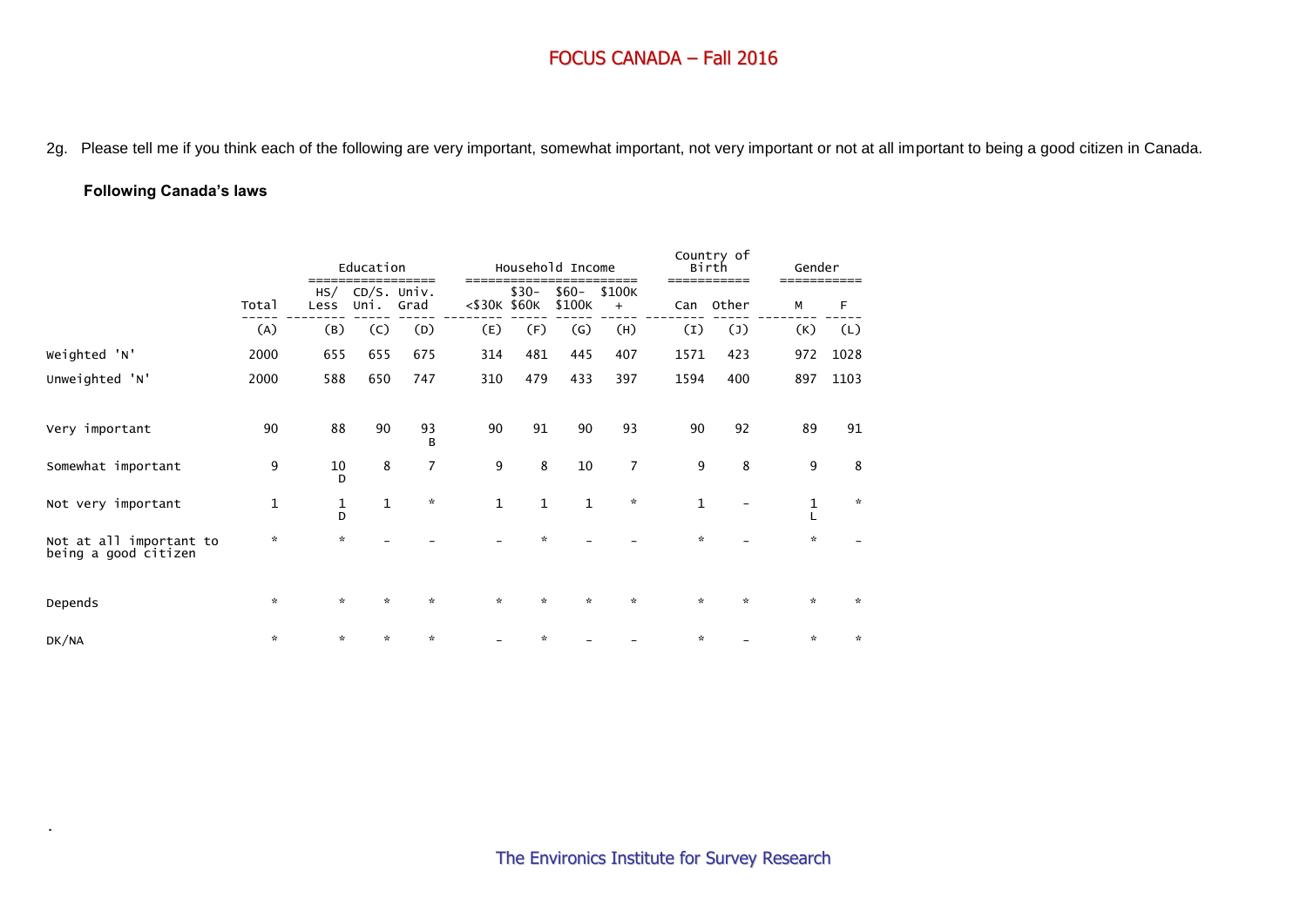2c. Please tell me if you think each of the following are very important, somewhat important, not very important or not at all important to being a good citizen in Canada.

#### **Actively participating in the local community**

|                                                 |              |                   |                    | Region         |                          |               |                   |               | City             |                 |                |              |              | Age               |              |
|-------------------------------------------------|--------------|-------------------|--------------------|----------------|--------------------------|---------------|-------------------|---------------|------------------|-----------------|----------------|--------------|--------------|-------------------|--------------|
|                                                 | Total        | <b>ATL</b>        | QC                 | ON             | MB/SK                    | AB            | BC                | Mtrl          | Tor              | Ca <sub>1</sub> | Va             |              |              | 18-29 30-44 45-59 | $60+$        |
|                                                 | (A)          | (B)               | (C)                | (D)            | (E)                      | (F)           | $\left( G\right)$ | (H)           | $\left(1\right)$ | $(\mathsf{J})$  | (K)            | (L)          | (M)          | (N)               | (0)          |
| Weighted 'N'                                    | 2000         | 148               | 477                | 758            | 140                      | 211           | 266               | 209           | 324              | 70              | 88             | 389          | 429          | 549               | 573          |
| Unweighted 'N'                                  | 2000         | 200               | 450                | 700            | 162                      | 188           | 300               | 200           | 300              | 59              | 100            | 193          | 307          | 535               | 906          |
| Very important                                  | 45           | 56<br><b>CDEF</b> | 38                 | 46             | 44                       | 44            | 48<br>C           | 34            | 43               | 35              | 50<br>H        | 38           | 43           | 46                | 48           |
| Somewhat important                              | 47           | 42                | 48                 | 46             | 50                       | 48            | 45                | 51            | 48               | 57              | 42             | 51           | 48           | 46                | 44           |
| Not very important                              | 6            | $\mathbf{2}$      | 13<br><b>BDEFG</b> | $\overline{4}$ | 5                        | 6             | 5                 | 14<br>IJK     | $\overline{4}$   | 5               | $\overline{4}$ | 8            | 8            | 6                 | 5            |
| Not at all important to<br>being a good citizen | $\mathbf 1$  |                   | $\mathbf{x}$       | $\frac{2}{C}$  | $\overline{\phantom{a}}$ | 1             | 1                 | $\mathcal{R}$ | 3<br>H           | $\overline{2}$  | $\mathbf{1}$   | 1            | $\mathbf{1}$ | $\mathbf{1}$      | 1            |
| Depends                                         | $\mathbf{1}$ |                   | $\mathbf{x}$       |                | $\boldsymbol{\pi}$       | $\mathcal{R}$ | 2                 |               | $\mathbf{1}$     | $\mathbf{1}$    | 3              | $\mathbf{1}$ |              | $\mathbf{1}$      | 1            |
| DK/NA                                           | 1            |                   |                    |                | $\mathbf{1}$             | 1             |                   |               |                  |                 |                |              | 1            | $\star$           | $\mathbf{x}$ |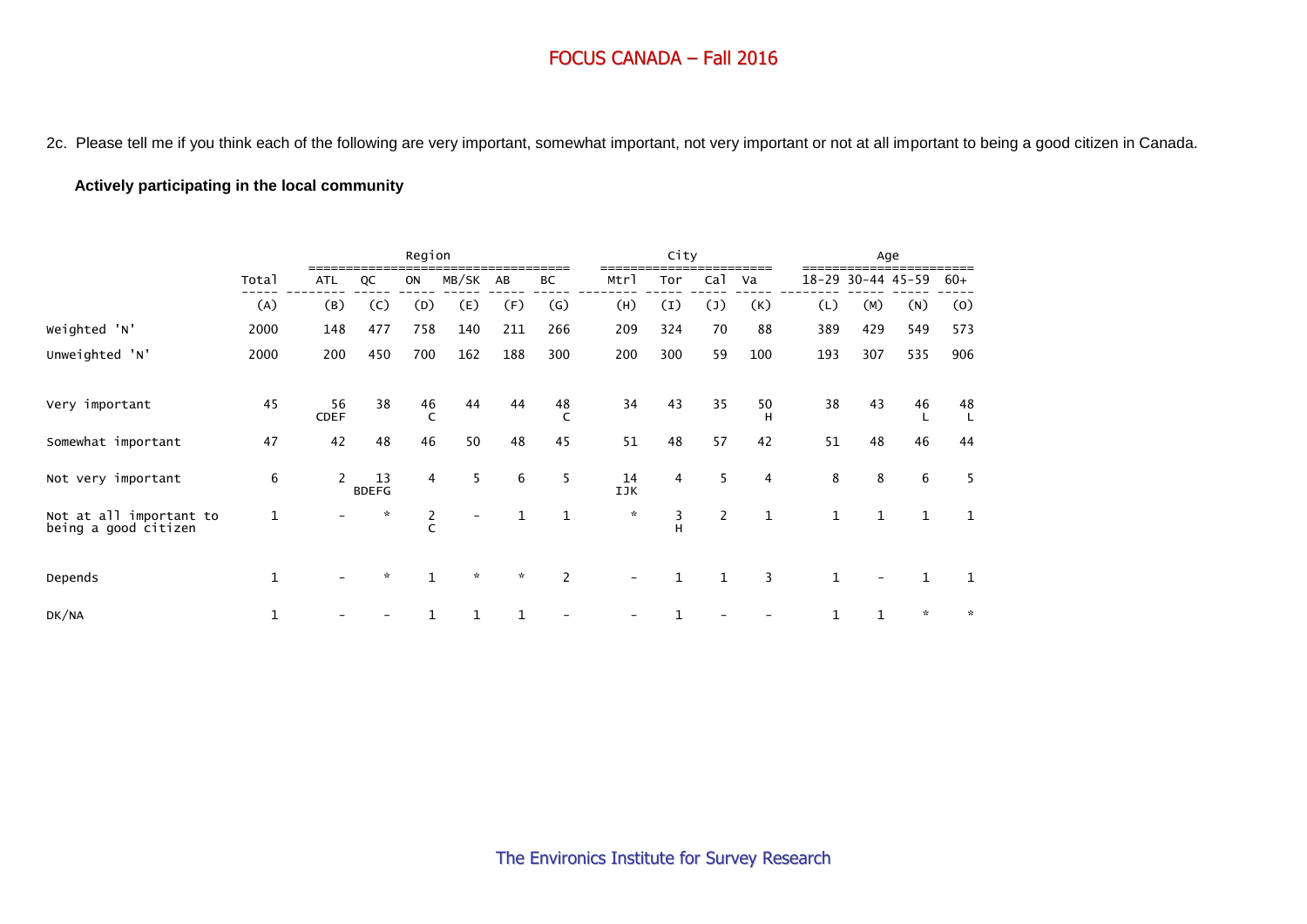2c. Please tell me if you think each of the following are very important, somewhat important, not very important or not at all important to being a good citizen in Canada.

#### **Actively participating in the local community**

|                                                 |              |                | Education           |               |                |        | Household Income  |                     |                    | Country of<br>Birth | Gender       |         |  |
|-------------------------------------------------|--------------|----------------|---------------------|---------------|----------------|--------|-------------------|---------------------|--------------------|---------------------|--------------|---------|--|
|                                                 | Total        | HS/<br>Less    | CD/S. Univ.<br>Uni. | _____<br>Grad | <\$30K \$60K   | $$30-$ | $$60-$<br>\$100K  | \$100K<br>$\ddot{}$ | Can                | Other               | М            | F       |  |
|                                                 | (A)          | (B)            | (C)                 | (D)           | (E)            | (F)    | $\left( G\right)$ | (H)                 | (I)                | $(\mathsf{J})$      | (K)          | (L)     |  |
| Weighted 'N'                                    | 2000         | 655            | 655                 | 675           | 314            | 481    | 445               | 407                 | 1571               | 423                 | 972          | 1028    |  |
| Unweighted 'N'                                  | 2000         | 588            | 650                 | 747           | 310            | 479    | 433               | 397                 | 1594               | 400                 | 897          | 1103    |  |
| Very important                                  | 45           | 50             | 40                  | 45            | 49<br>H        | 47     | 43                | 41                  | 43                 | 50<br>T             | 41           | 48<br>К |  |
| Somewhat important                              | 47           | 42             | 51<br>B             | 47            | 41             | 45     | 50<br>E           | 50<br>E             | 48<br>$\mathbf{I}$ | 40                  | 48           | 45      |  |
| Not very important                              | 6            | $\overline{7}$ | $\overline{7}$      | 6             | $\overline{7}$ | 6      | 5                 | 8                   | $\overline{7}$     | 6                   | 8            | 5       |  |
| Not at all important to<br>being a good citizen | $\mathbf{1}$ | $\mathbf{1}$   | 1                   | $\mathbf 1$   | $\mathbf{1}$   | 1      | 1                 | 1                   | $\mathbf{1}$       | $\mathbf{1}$        | 1            | 1       |  |
| Depends                                         | $\mathbf{1}$ | $\star$        | $\mathbf{1}$        | $\mathbf{1}$  | $\mathbf{1}$   | ☆      | $\mathbf{1}$      |                     | $\mathbf{1}$       | $\mathbf{1}$        | $\mathbf{1}$ | 1       |  |
| DK/NA                                           | 1            | $\mathbf{1}$   | $\mathcal{R}$       | $\mathcal{R}$ | $\mathbf 1$    | 1      |                   | $\mathbf{x}$        | $\star$            | 1                   | $\mathbf 1$  | 1       |  |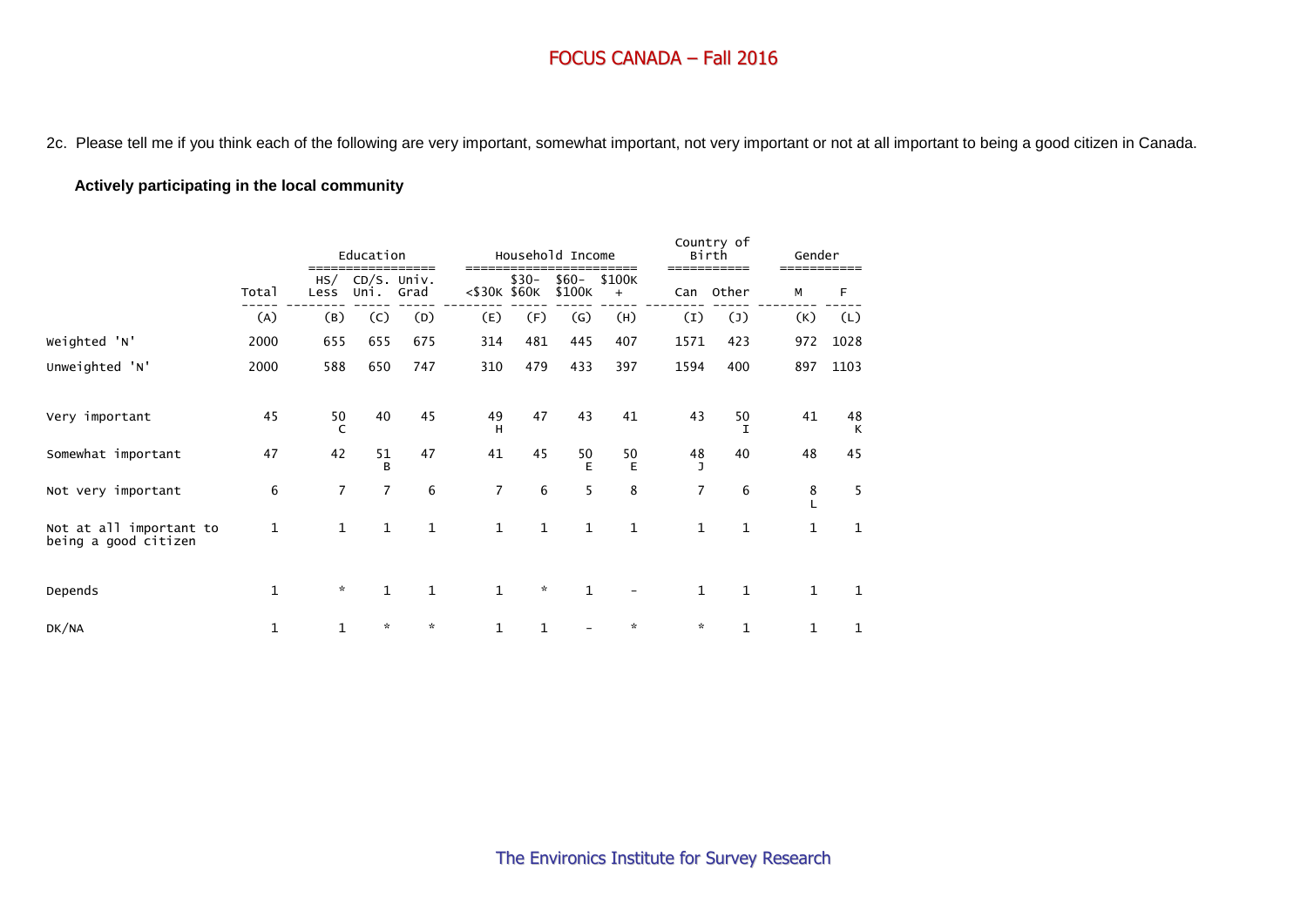2n. Please tell me if you think each of the following are very important, somewhat important, not very important or not at all important to being a good citizen in Canada.

#### **Being tolerant or respectful of others who are different**

|                                                 |               |                    |                  | Region          |                |                  |                           |              | City             |                |         |                |                | Age               |                     |
|-------------------------------------------------|---------------|--------------------|------------------|-----------------|----------------|------------------|---------------------------|--------------|------------------|----------------|---------|----------------|----------------|-------------------|---------------------|
|                                                 | Total         | ATL                | QC               | ON              | MB/SK          | AB               | ВC                        | Mtrl         | Tor              | Cal            | Va      |                |                | 18-29 30-44 45-59 | $60+$               |
|                                                 | (A)           | (B)                | (C)              | (D)             | (E)            | (F)              | $\left(\mathsf{G}\right)$ | (H)          | $\left(1\right)$ | $(\mathsf{J})$ | (K)     | (L)            | (M)            | (N)               | (0)                 |
| Weighted 'N'                                    | 2000          | 148                | 477              | 758             | 140            | 211              | 266                       | 209          | 324              | 70             | 88      | 389            | 429            | 549               | 573                 |
| Unweighted 'N'                                  | 2000          | 200                | 450              | 700             | 162            | 188              | 300                       | 200          | 300              | 59             | 100     | 193            | 307            | 535               | 906                 |
| Very important                                  | 84            | 87<br>$\mathsf{C}$ | 78               | 88<br><b>CF</b> | 82             | 80               | 89<br>CF                  | 81           | 92<br>H          | 88             | 92<br>H | 88<br>$\Omega$ | 88<br>$\Omega$ | 84                | 80                  |
| Somewhat important                              | 14            | 11                 | 21<br><b>BDG</b> | 11              | 14             | 19<br><b>BDG</b> | 10                        | 18<br>IK     | $\overline{7}$   | 11             | 8       | 12             | 12             | 14                | $17\,$<br><b>LM</b> |
| Not very important                              | 1             | $\mathbf{1}$       | $\mathbf{1}$     | $\mathbf{x}$    | $\overline{2}$ | $\mathbf{1}$     | $\overline{\phantom{a}}$  | $\mathbf{1}$ | $\mathbf{1}$     | $\mathbf{1}$   |         |                | $\star$        | $\mathbf{1}$      | $\mathbf{1}$        |
| Not at all important to<br>being a good citizen | $\mathcal{R}$ |                    | $\star$          | $\mathcal{R}$   | $\mathbf{1}$   |                  |                           |              |                  |                |         |                |                | 1                 | 1                   |
| Depends                                         | $\mathbf{x}$  | $\star$            |                  | ÷               | $\star$        |                  |                           |              |                  |                |         |                |                | $\mathbf{x}$      |                     |
| DK/NA                                           | $\mathcal{R}$ |                    |                  |                 | $\mathbf{x}$   |                  |                           |              |                  |                |         |                |                | $\star$           | $\star$             |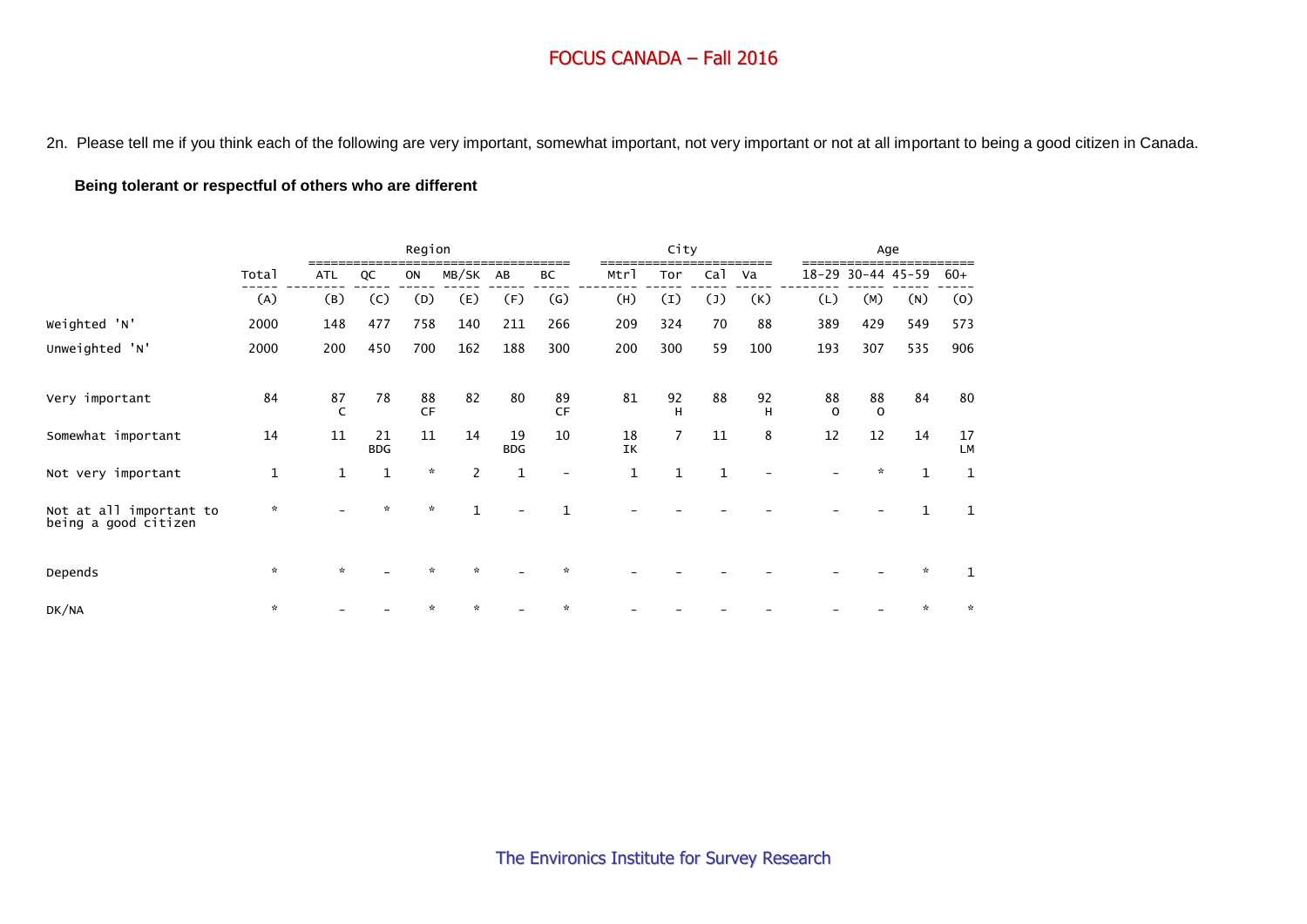2n. Please tell me if you think each of the following are very important, somewhat important, not very important or not at all important to being a good citizen in Canada.

## **Being tolerant or respectful of others who are different**

|                                                 |             |              | Education                 |                 |              |         | Household Income  |               |               | Country of<br>Birth  | Gender        |               |
|-------------------------------------------------|-------------|--------------|---------------------------|-----------------|--------------|---------|-------------------|---------------|---------------|----------------------|---------------|---------------|
|                                                 | Total       | Less         | $HS/$ CD/S. Univ.<br>Uni. | Grad            | <\$30K \$60K | $$30-$  | $$60-$<br>\$100K  | \$100K<br>$+$ | Can           | ===========<br>Other | М             | F             |
|                                                 | (A)         | (B)          | (C)                       | (D)             | (E)          | (F)     | $\left( G\right)$ | (H)           | (I)           | $(\mathsf{J})$       | (K)           | (L)           |
| Weighted 'N'                                    | 2000        | 655          | 655                       | 675             | 314          | 481     | 445               | 407           | 1571          | 423                  | 972           | 1028          |
| Unweighted 'N'                                  | 2000        | 588          | 650                       | 747             | 310          | 479     | 433               | 397           | 1594          | 400                  | 897           | 1103          |
| Very important                                  | 84          | 81           | 84                        | 88<br><b>BC</b> | 82           | 89<br>E | 85                | 86            | 83            | 89<br>I              | 82            | 87<br>К       |
| Somewhat important                              | 14          | 17<br>D      | 15                        | 11              | 16           | 10      | 13                | 14            | 15            | 10                   | 17            | 12            |
| Not very important                              | $\mathbf 1$ | 1            | 1                         | $\mathbf{x}$    | 1            | 1       | $\mathbf 1$       |               | 1             | $\boldsymbol{\pi}$   | $1\,$         | 1             |
| Not at all important to<br>being a good citizen | ×.          | $\mathbf{1}$ | $\star$                   | $\mathcal{R}$   | $\mathbf{1}$ | $\star$ | 1                 |               | $\mathcal{R}$ |                      | $\mathbf{1}$  | $\mathcal{R}$ |
| Depends                                         | $\star$     | $\star$      | $\star$                   | $\mathcal{R}$   | ×.           |         | $\star$           |               | $\star$       | $\star$              | $\mathcal{R}$ | $\star$       |
| DK/NA                                           | *           | $\star$      | $\star$                   | $\star$         | ×.           | *       |                   |               | ×.            |                      | $\mathcal{R}$ | $\mathcal{R}$ |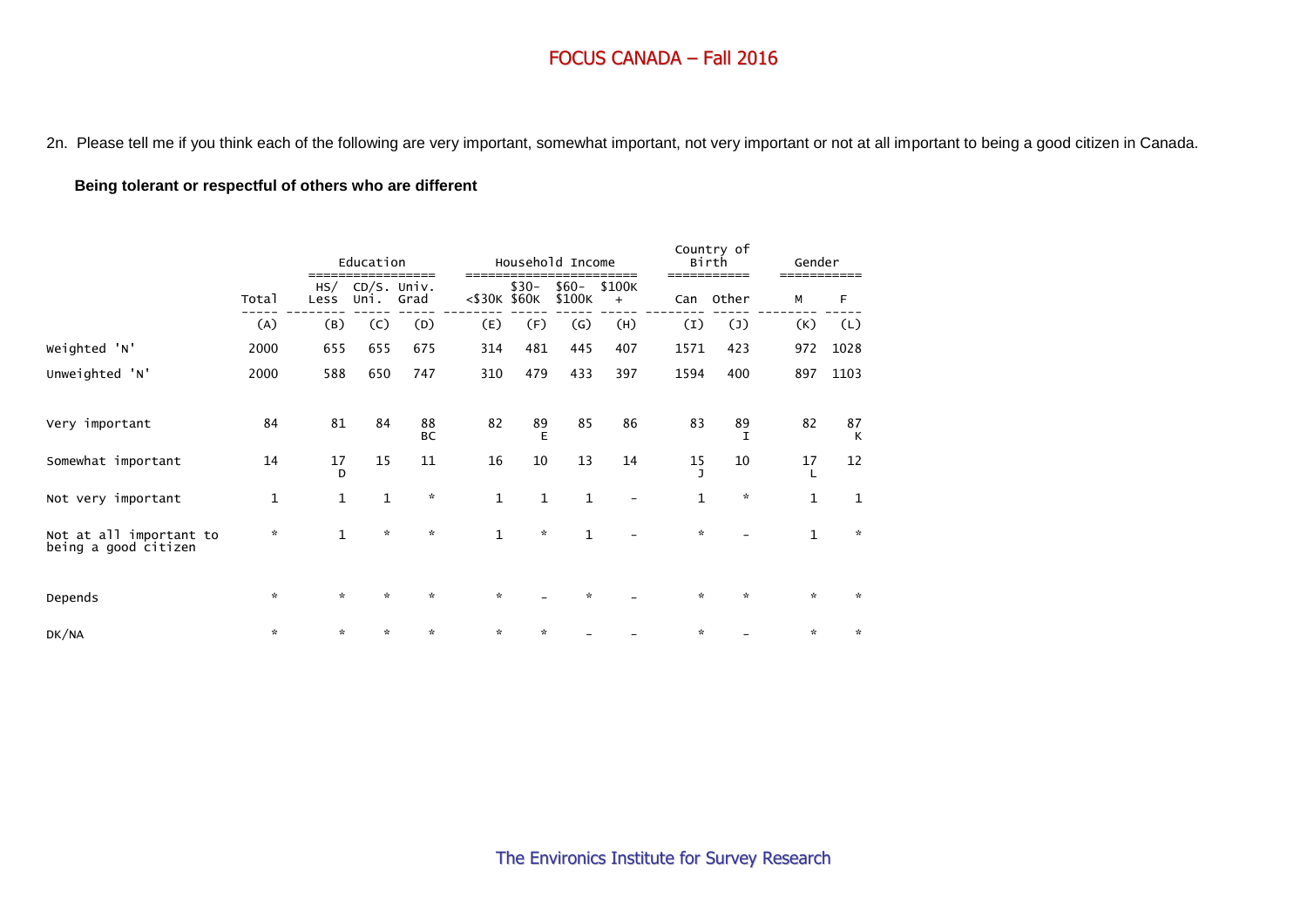2o. Please tell me if you think each of the following are very important, somewhat important, not very important or not at all important to being a good citizen in Canada.

#### **Treating men and women equally**

|                                                 |               |                    |                | Region             |              |               |                   |      | City             |                |     |     |                | Age               |               |
|-------------------------------------------------|---------------|--------------------|----------------|--------------------|--------------|---------------|-------------------|------|------------------|----------------|-----|-----|----------------|-------------------|---------------|
|                                                 | Total         | <b>ATL</b>         | QC             | ON                 | MB/SK        | AB            | ВC                | Mtrl | Tor              | ca1            | Va  |     |                | 18-29 30-44 45-59 | $60+$         |
|                                                 | (A)           | (B)                | (C)            | (D)                | (E)          | (F)           | $\left( G\right)$ | (H)  | $\left(1\right)$ | $(\mathsf{J})$ | (K) | (L) | (M)            | (N)               | (0)           |
| Weighted 'N'                                    | 2000          | 148                | 477            | 758                | 140          | 211           | 266               | 209  | 324              | 70             | 88  | 389 | 429            | 549               | 573           |
| Unweighted 'N'                                  | 2000          | 200                | 450            | 700                | 162          | 188           | 300               | 200  | 300              | 59             | 100 | 193 | 307            | 535               | 906           |
| Very important                                  | 95            | 97<br>$\mathsf{C}$ | 92             | 96<br>$\mathsf{C}$ | 93           | 93            | 96                | 93   | 95               | 95             | 98  | 95  | 96<br>$\Omega$ | 95                | 93            |
| Somewhat important                              | 5             | 3                  | 7<br><b>BD</b> | $\overline{4}$     | 6            | 6             | 4                 | 6    | $\overline{4}$   | 5              | 2   | 5   | 4              | $\overline{4}$    | 6             |
| Not very important                              | $\mathbf{x}$  | $\mathbf{1}$       | $\mathcal{R}$  | $\mathcal{R}$      | $\mathbf{1}$ | $\mathcal{R}$ |                   |      |                  |                |     |     |                | $\star$           | $\star$       |
| Not at all important to<br>being a good citizen | $\star$       |                    |                |                    |              | $\mathbf{1}$  | $\star$           |      |                  |                |     |     |                | $\mathbf{1}$      | $\mathcal{R}$ |
| Depends                                         | $\star$       |                    | ÷              |                    |              |               |                   |      |                  |                |     |     |                |                   |               |
| DK/NA                                           | $\mathcal{R}$ |                    | $\star$        |                    |              |               |                   | ÷    |                  |                |     |     |                |                   |               |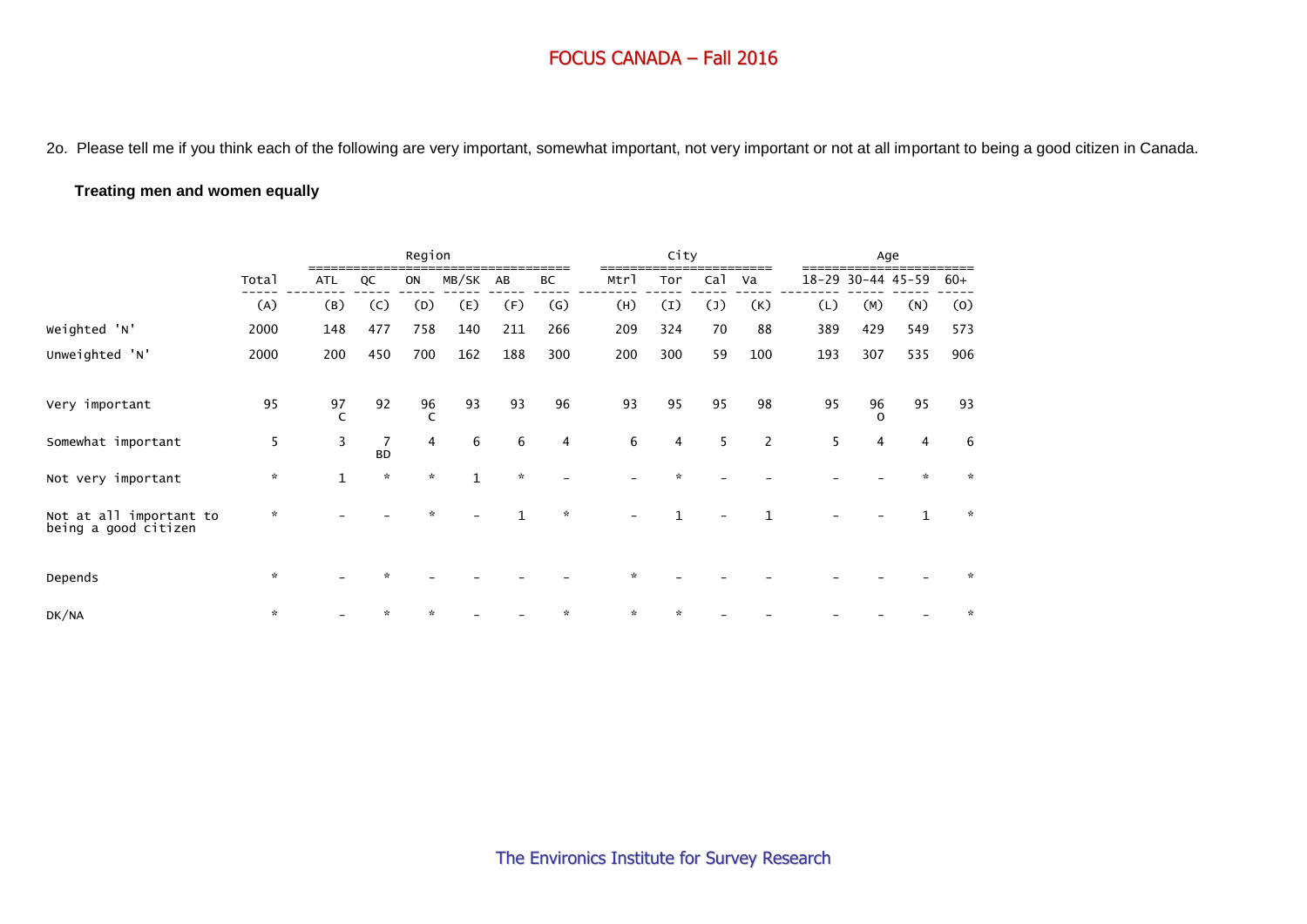2o. Please tell me if you think each of the following are very important, somewhat important, not very important or not at all important to being a good citizen in Canada.

#### **Treating men and women equally**

|                                                 |               |               | Education               |               |              |         | Household Income  |                       |               | Country of<br>Birth   | Gender        |               |
|-------------------------------------------------|---------------|---------------|-------------------------|---------------|--------------|---------|-------------------|-----------------------|---------------|-----------------------|---------------|---------------|
|                                                 | Total         | Less          | HS/ CD/S. Univ.<br>Uni. | -----<br>Grad | <\$30K \$60K | $$30-$  | $$60-$<br>\$100K  | ____<br>\$100K<br>$+$ | Can           | ------------<br>Other | М             | F             |
|                                                 | (A)           | (B)           | (C)                     | (D)           | (E)          | (F)     | $\left( G\right)$ | (H)                   | (I)           | $(\mathsf{J})$        | (K)           | (L)           |
| Weighted 'N'                                    | 2000          | 655           | 655                     | 675           | 314          | 481     | 445               | 407                   | 1571          | 423                   | 972           | 1028          |
| Unweighted 'N'                                  | 2000          | 588           | 650                     | 747           | 310          | 479     | 433               | 397                   | 1594          | 400                   | 897           | 1103          |
| Very important                                  | 95            | 94            | 95                      | 95            | 94           | 97<br>G | 94                | 95                    | 94            | 95                    | 93            | 96<br>К       |
| Somewhat important                              | 5             | 5             | 4                       | 5             | 4            | 3       | 6                 | 5                     | 5             | 4                     | 6             | 4             |
| Not very important                              | *             | $\mathcal{R}$ | $\star$                 |               | $\mathbf{1}$ |         |                   |                       | $\mathcal{R}$ |                       | $\star$       | $\mathcal{R}$ |
| Not at all important to<br>being a good citizen | $\star$       | $\mathcal{R}$ |                         | $\star$       |              | $\star$ | $\mathcal{R}$     |                       | $\mathcal{R}$ | $\star$               | $\mathcal{R}$ |               |
| Depends                                         | $\star$       | $\mathcal{R}$ |                         |               | ×.           |         |                   |                       |               | $\star$               |               | *             |
| DK/NA                                           | $\mathcal{R}$ |               | $\mathbf{x}$            |               | $\star$      | *       | $\star$           |                       | $\mathcal{R}$ | $\mathbf{x}$          | $\star$       | $\mathcal{R}$ |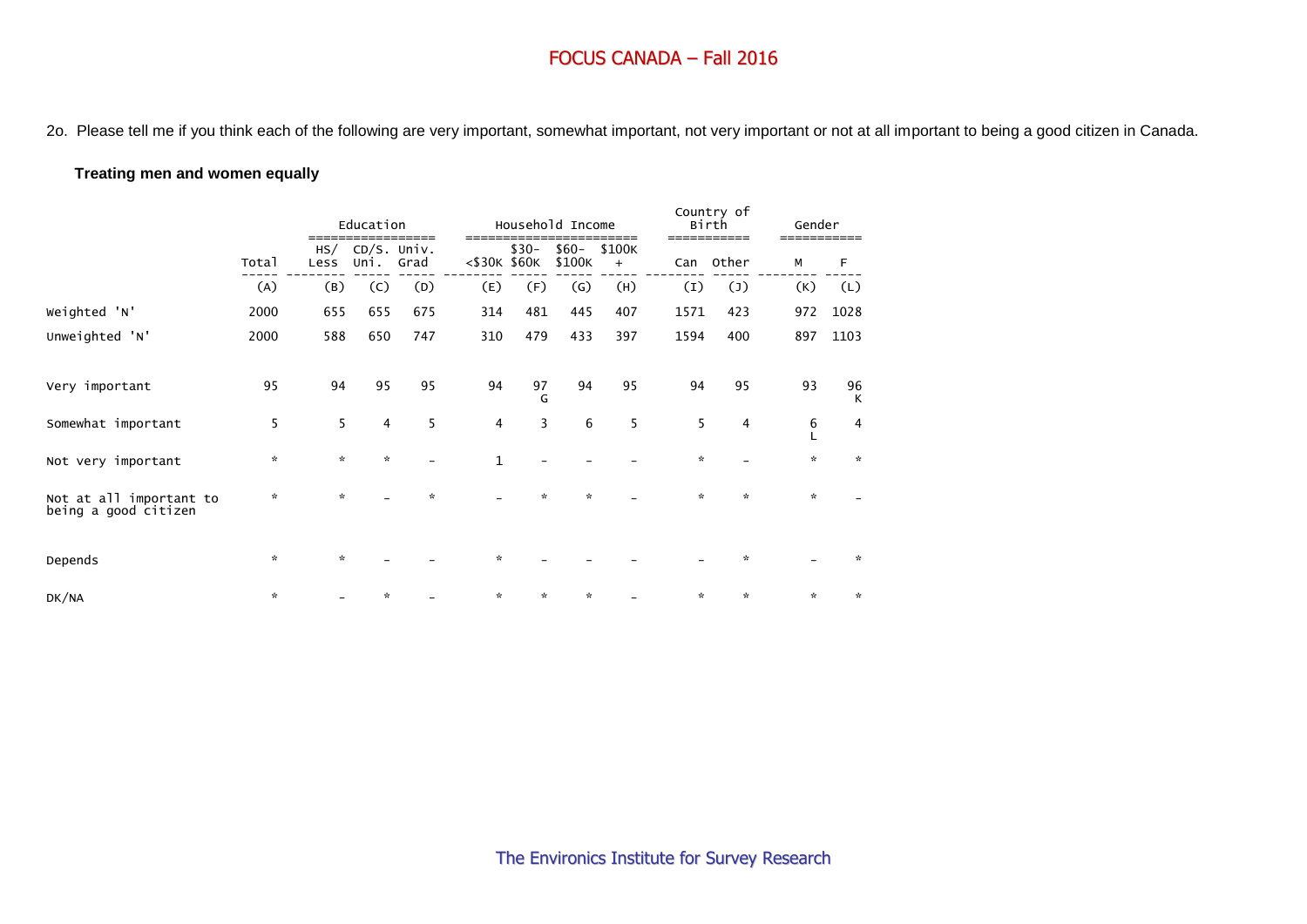2p. Please tell me if you think each of the following are very important, somewhat important, not very important or not at all important to being a good citizen in Canada.

## **Respecting other religions**

|                                                 |                |                 |                    | Region           |                    |                 |              |           | City             |                          |                |                      |              | Age                  |              |
|-------------------------------------------------|----------------|-----------------|--------------------|------------------|--------------------|-----------------|--------------|-----------|------------------|--------------------------|----------------|----------------------|--------------|----------------------|--------------|
|                                                 | Total          | <b>ATL</b>      | QC                 | ON               | MB/SK              | AB              | BC           | Mtrl      | Tor              | Ca <sub>1</sub>          | Va             |                      |              | 18-29 30-44 45-59    | $60+$        |
|                                                 | (A)            | (B)             | (C)                | (D)              | (E)                | (F)             | (G)          | (H)       | $\left(1\right)$ | $(\mathsf{J})$           | (K)            | (L)                  | (M)          | (N)                  | (0)          |
| Weighted 'N'                                    | 2000           | 148             | 477                | 758              | 140                | 211             | 266          | 209       | 324              | 70                       | 88             | 389                  | 429          | 549                  | 573          |
| Unweighted 'N'                                  | 2000           | 200             | 450                | 700              | 162                | 188             | 300          | 200       | 300              | 59                       | 100            | 193                  | 307          | 535                  | 906          |
| Very important                                  | 70             | 79<br><b>CF</b> | 51                 | 79<br><b>CEF</b> | 70<br>$\mathsf{C}$ | 68<br>C         | 72           | 56        | 84<br>H          | 78<br>H                  | 73<br>H        | 76<br>N <sub>O</sub> | 72           | 66                   | 68           |
| Somewhat important                              | 24             | 18              | 39<br><b>BDEFG</b> | 17               | 22                 | 27<br><b>BD</b> | 21           | 37<br>IJK | 12               | 20                       | 19             | 21                   | 24           | 27                   | 25           |
| Not very important                              | 3              | 1               | 6<br><b>BDFG</b>   | $\mathbf{2}$     | 4                  | 1               | 3            | 4         | $\overline{2}$   | $\overline{\phantom{m}}$ | $\overline{2}$ | 3                    | 3            | $\overline{2}$       | 3            |
| Not at all important to<br>being a good citizen | $\overline{c}$ | $\mathbf{1}$    | 3                  | $\mathbf{1}$     | $\overline{2}$     | 3               | 3            | 3         | $\mathbf{1}$     | 2                        | $\overline{4}$ | $\mathbf{x}$         | $\mathbf{1}$ | $\overline{4}$<br>LM | 3<br>LM      |
| Depends                                         | $\mathbf 1$    | $\mathcal{R}$   | $\mathcal{R}$      | $\mathbf{1}$     | $\mathbf{1}$       |                 | $\mathbf{1}$ | $\star$   | $\star$          |                          | 2              |                      |              | $\mathbf{1}$         | 1            |
| DK/NA                                           | $\mathcal{R}$  |                 | $\star$            | ÷.               | $\star$            | $\star$         |              |           |                  |                          |                |                      |              | $\star$              | $\mathbf{1}$ |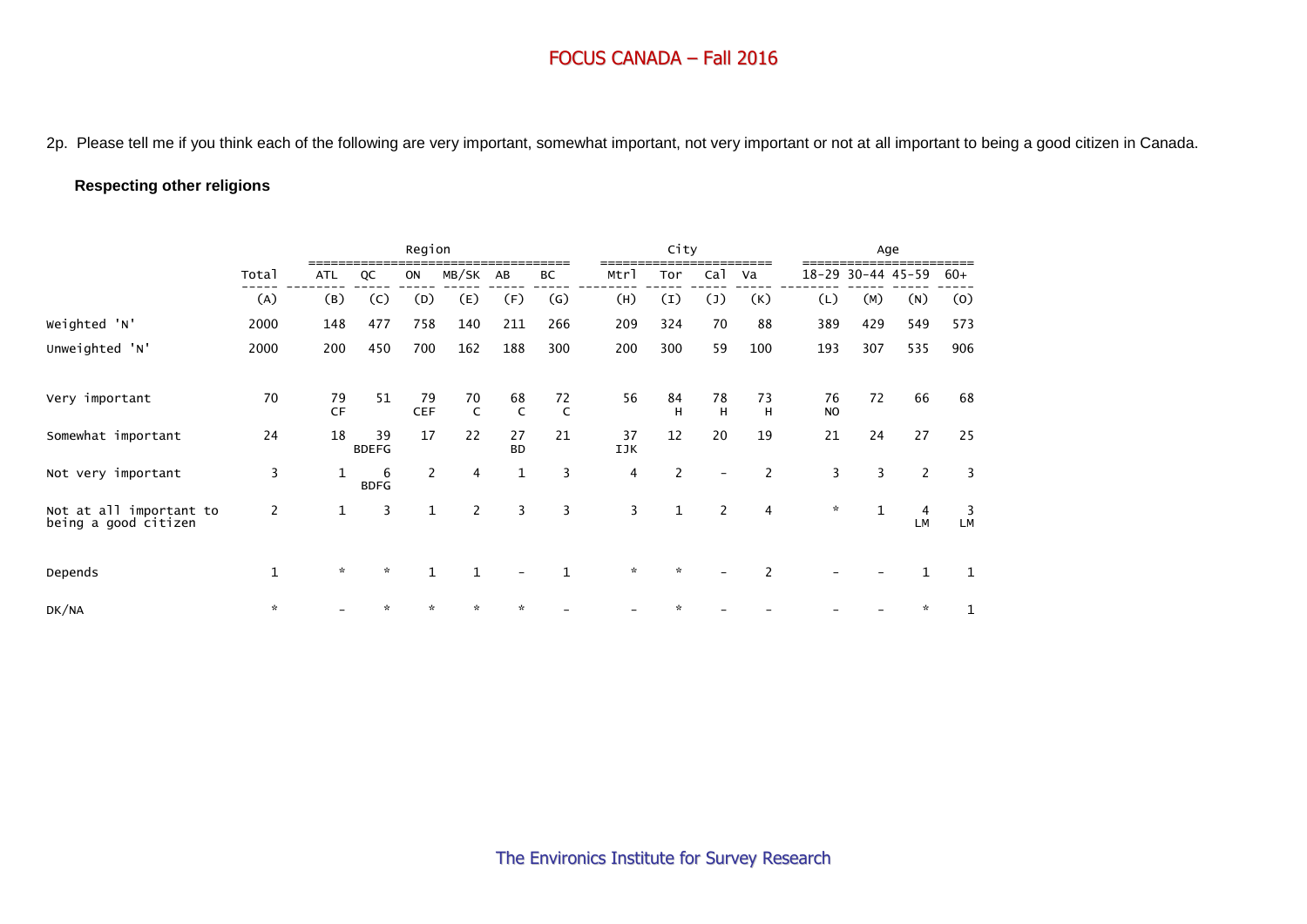2p. Please tell me if you think each of the following are very important, somewhat important, not very important or not at all important to being a good citizen in Canada.

## **Respecting other religions**

|                                                 |              |                | Education    |                     |                |         | Household Income  |               |              | Country of<br>Birth  | Gender       |         |
|-------------------------------------------------|--------------|----------------|--------------|---------------------|----------------|---------|-------------------|---------------|--------------|----------------------|--------------|---------|
|                                                 | Total        | HS/<br>Less    | Uni.         | CD/S. Univ.<br>Grad | <\$30K \$60K   | $$30-$  | $$60-$<br>\$100K  | \$100K<br>$+$ | Can          | Other                | M            | F       |
|                                                 | (A)          | (B)            | (C)          | (D)                 | (E)            | (F)     | $\left( G\right)$ | (H)           | (I)          | $(\mathsf{J})$       | (K)          | (L)     |
| Weighted 'N'                                    | 2000         | 655            | 655          | 675                 | 314            | 481     | 445               | 407           | 1571         | 423                  | 972          | 1028    |
| Unweighted 'N'                                  | 2000         | 588            | 650          | 747                 | 310            | 479     | 433               | 397           | 1594         | 400                  | 897          | 1103    |
| Very important                                  | 70           | 69             | 67           | 73<br>$\epsilon$    | 71             | 73      | 68                | 69            | 67           | 81<br>$\mathsf{T}$   | 64           | 75<br>К |
| Somewhat important                              | 24           | 25             | 26           | 21                  | 24             | 22      | 25                | 26            | 26           | 17                   | 27           | 22      |
| Not very important                              | 3            | 3              | 3            | 3                   | $\overline{2}$ | 3       | 3                 | 4             | 4<br>п       | 1                    | 5            | 1       |
| Not at all important to<br>being a good citizen | 2            | $\overline{2}$ | 2            | 2                   | 2              | 2       | 4<br>H.           | 1             | 3            | $\mathbf 1$          | 4            | 1       |
| Depends                                         | $\mathbf{1}$ | $\mathcal{R}$  | $\mathbf{1}$ | $\mathcal{R}$       | $\mathbf{1}$   | $\star$ | $\mathcal{R}$     |               | $\mathbf{1}$ | $\boldsymbol{\star}$ | $\mathbf{1}$ | 1       |
| DK/NA                                           | $\star$      | $\star$        | *            | $\star$             | ×.             | $\star$ |                   |               | $\star$      | ×.                   | $\star$      | $\star$ |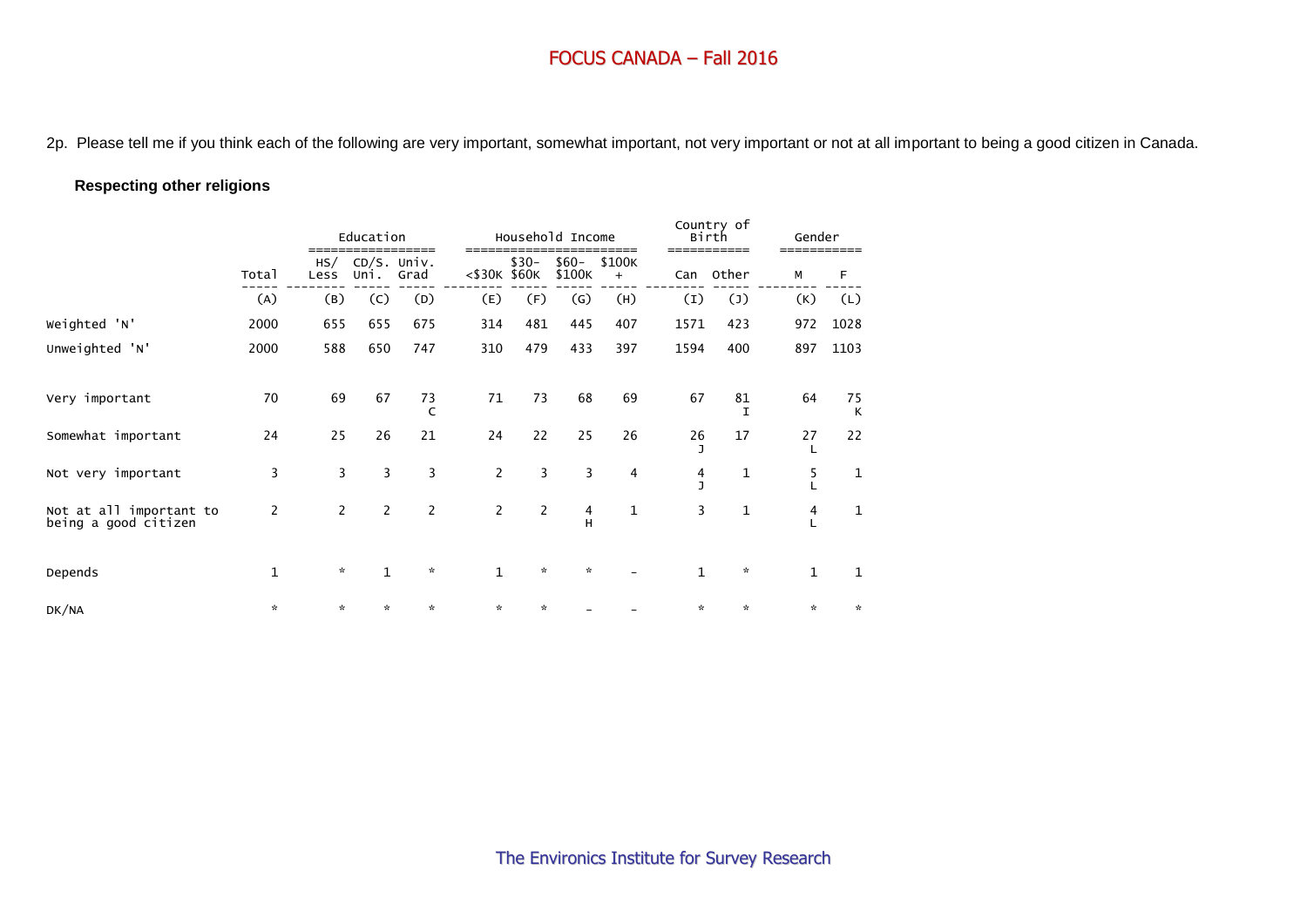2p. Please tell me if you think each of the following are very important, somewhat important, not very important or not at all important to being a good citizen in Canada.

## **Volunteering**

|                                                 |                |                  |                   | Region         |                     |               |                     |              | City             |                 |                |                      |                 | Age               |          |
|-------------------------------------------------|----------------|------------------|-------------------|----------------|---------------------|---------------|---------------------|--------------|------------------|-----------------|----------------|----------------------|-----------------|-------------------|----------|
|                                                 | Total          | ATL              | QC                | ON             | MB/SK               | AB            | BC                  | Mtrl         | Tor              | Ca <sup>1</sup> | Va             |                      |                 | 18-29 30-44 45-59 | $60+$    |
|                                                 | (A)            | (B)              | (C)               | (D)            | (E)                 | (F)           | (G)                 | (H)          | $\left(1\right)$ | $(\mathsf{J})$  | (K)            | (L)                  | (M)             | (N)               | (0)      |
| Weighted 'N'                                    | 2000           | 148              | 477               | 758            | 140                 | 211           | 266                 | 209          | 324              | 70              | 88             | 389                  | 429             | 549               | 573      |
| Unweighted 'N'                                  | 2000           | 200              | 450               | 700            | 162                 | 188           | 300                 | 200          | 300              | 59              | 100            | 193                  | 307             | 535               | 906      |
| Very important                                  | 38             | 50<br><b>CFG</b> | 29                | 43<br>CFG      | 41<br>$\mathsf{C}$  | 33            | 33                  | 25           | 38<br><b>HJ</b>  | 22              | 40<br>H        | 29                   | 29              | 42<br>LM          | 46<br>LM |
| Somewhat important                              | 52             | 48               | 53                | 49             | 49                  | 56            | 56                  | 56           | 51               | 68<br>IK        | 46             | 59<br>N <sub>O</sub> | 58<br><b>NO</b> | 48                | 45       |
| Not very important                              | 8              | $\mathbf{1}$     | 14<br><b>BDEG</b> | 7<br>B         | $\overline{7}$<br>B | 10<br>B       | $\overline{7}$<br>B | 13           | 9                | 8               | 9              | 11<br>$\Omega$       | 11<br>$\Omega$  | 8                 | 6        |
| Not at all important to<br>being a good citizen | $\overline{2}$ | $\mathcal{R}$    | 3<br><b>BF</b>    | $\overline{2}$ | $\overline{2}$      | $\mathbf{x}$  | $\overline{2}$      | 5            | $\overline{2}$   |                 | 4              | $\overline{2}$       | $\overline{2}$  | $\mathbf 1$       | 2        |
| Depends                                         | $\star$        |                  | $\mathbf{1}$      | $\mathcal{R}$  | $\mathbf{x}$        | $\mathcal{R}$ | $\overline{2}$      | $\mathbf{1}$ |                  | $\mathbf{1}$    | $\overline{2}$ |                      |                 | $\star$           | 1        |
| DK/NA                                           | $\mathcal{R}$  |                  |                   |                |                     |               |                     |              |                  |                 |                |                      |                 |                   | ☆        |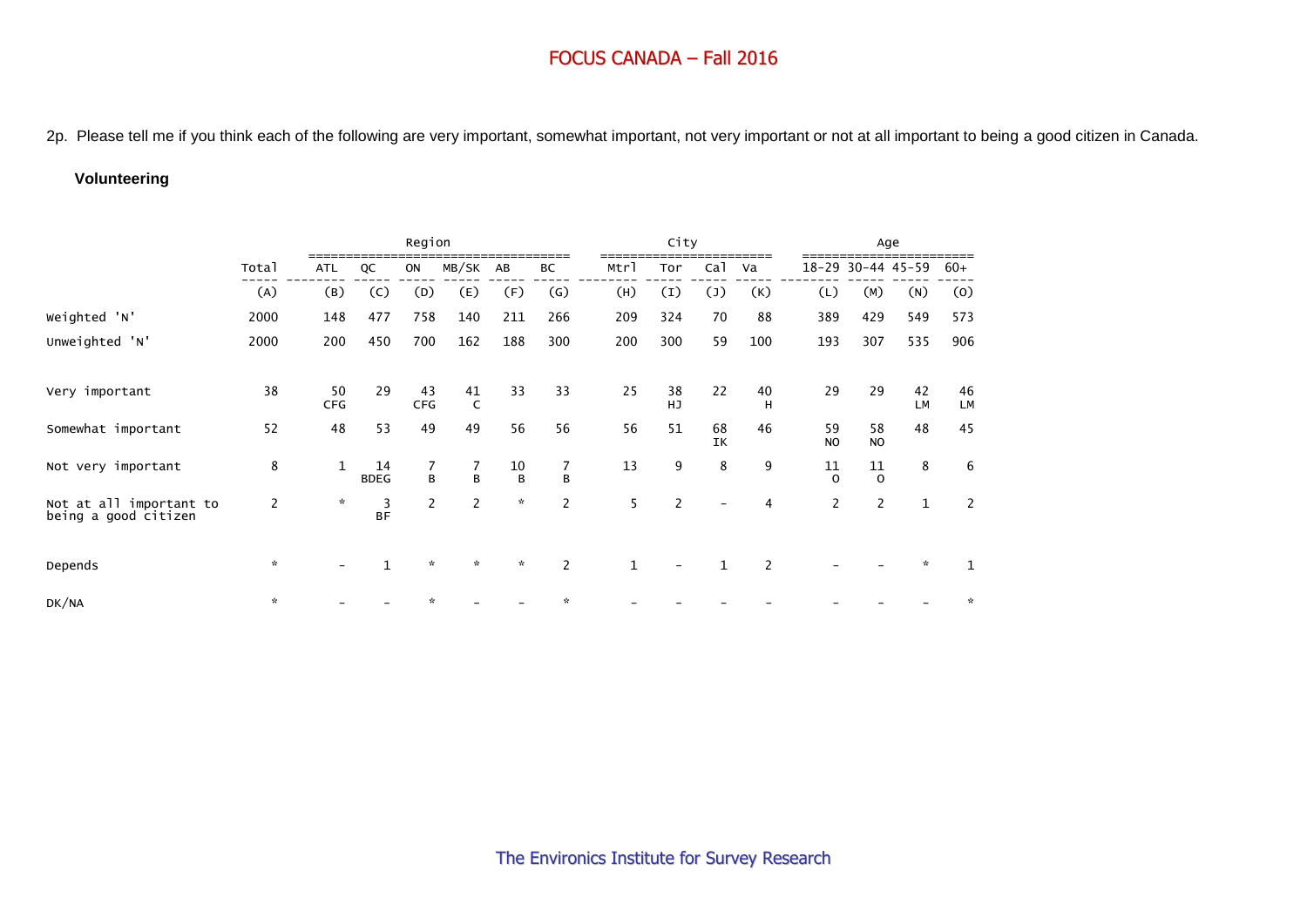2p. Please tell me if you think each of the following are very important, somewhat important, not very important or not at all important to being a good citizen in Canada.

#### **Volunteering**

|                                                 |                |                | Education                 |                |                 |                | Household Income  |                             |                | Country of<br>Birth | Gender         |              |
|-------------------------------------------------|----------------|----------------|---------------------------|----------------|-----------------|----------------|-------------------|-----------------------------|----------------|---------------------|----------------|--------------|
|                                                 | Total          | Less           | $HS/$ CD/S. Univ.<br>Uni. | ======<br>Grad | $<$ \$30K \$60K | $$30-$         | $$60-$<br>\$100K  | ====<br>\$100K<br>$\ddot{}$ | Can            | ======<br>Other     | М              | F            |
|                                                 | (A)            | (B)            | (C)                       | (D)            | (E)             | (F)            | $\left( G\right)$ | (H)                         | (I)            | $(\mathsf{J})$      | (K)            | (L)          |
| Weighted 'N'                                    | 2000           | 655            | 655                       | 675            | 314             | 481            | 445               | 407                         | 1571           | 423                 | 972            | 1028         |
| Unweighted 'N'                                  | 2000           | 588            | 650                       | 747            | 310             | 479            | 433               | 397                         | 1594           | 400                 | 897            | 1103         |
| Very important                                  | 38             | 45<br>CD       | 34                        | 34             | 48<br>GH        | 42<br>GH       | 32                | 29                          | 36             | 44<br>$\mathbf T$   | 31             | 44<br>K      |
| Somewhat important                              | 52             | 46             | 55<br>B                   | 53<br>B        | 41              | 49<br>Е        | 57<br>EF          | 58<br>EF                    | 53             | 46                  | 56             | 48           |
| Not very important                              | 8              | $\overline{7}$ | 8                         | 10<br>B        | 9               | $\overline{7}$ | 9                 | 10                          | 9              | $\overline{7}$      | 10             | 7            |
| Not at all important to<br>being a good citizen | $\overline{2}$ | $\overline{2}$ | $\overline{2}$            | 2              | 1               | $\mathbf{1}$   | $\overline{2}$    | $\overline{2}$              | $\overline{2}$ | $\overline{c}$      | $\overline{2}$ | $\mathbf{1}$ |
| Depends                                         | $\star$        | $\mathcal{R}$  | $\star$                   | $\mathbf{1}$   | $\mathbf{1}$    | $\star$        | $\star$           |                             | $\star$        | $\mathbf{1}$        | $\mathbf{1}$   | ☆            |
| DK/NA                                           | $\star$        |                | ×.                        |                |                 | ×.             |                   |                             | $\star$        |                     | *              | $\star$      |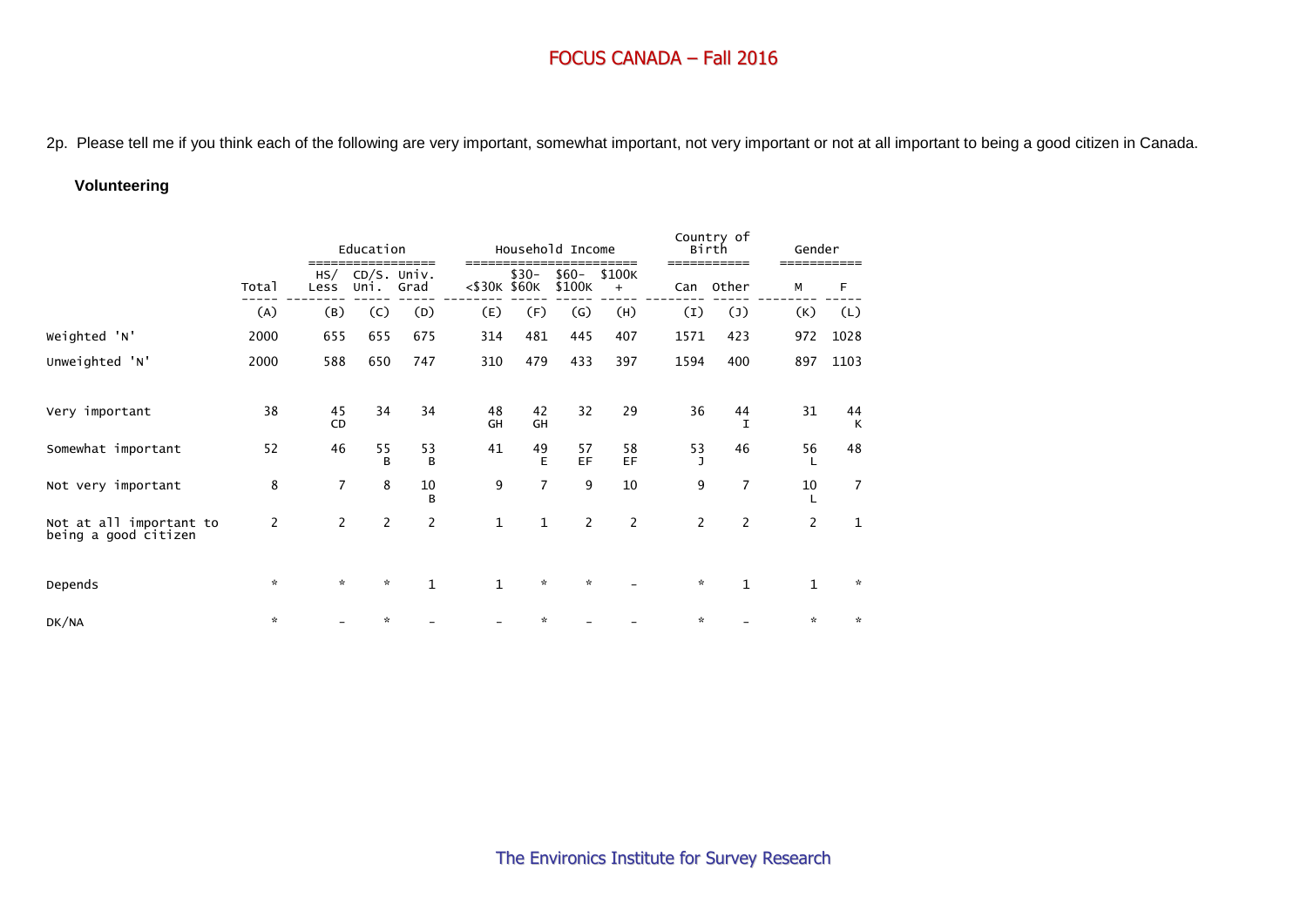## 3. Do you believe someone who was born outside Canada is just as likely to be a good citizen as someone born here?

|                |       |            |              | Region  |       |                          |                   |                       | City          |                          |     |                          |             | Age            |              |
|----------------|-------|------------|--------------|---------|-------|--------------------------|-------------------|-----------------------|---------------|--------------------------|-----|--------------------------|-------------|----------------|--------------|
|                | Total | <b>ATL</b> | QC           | ON      | MB/SK | AB                       | BC                | Mtrl                  | Tor           | Ca <sub>1</sub>          | Va  | 18-29                    | 30-44 45-59 |                | $60+$        |
|                | (A)   | (B)        | (C)          | (D)     | (E)   | (F)                      | $\left( G\right)$ | (H)                   | (I)           | $(\mathsf{J})$           | (K) | (L)                      | (M)         | (N)            | (0)          |
| Weighted 'N'   | 2000  | 148        | 477          | 758     | 140   | 211                      | 266               | 209                   | 324           | 70                       | 88  | 389                      | 429         | 549            | 573          |
| Unweighted 'N' | 2000  | 200        | 450          | 700     | 162   | 188                      | 300               | 200                   | 300           | 59                       | 100 | 193                      | 307         | 535            | 906          |
| Yes            | 91    | 92         | 93<br>EF     | 91      | 86    | 87                       | 91                | 96                    | 93            | 92                       | 90  | 96<br><b>MNO</b>         | 91          | 92<br>$\Omega$ | 88           |
| <b>NO</b>      | 5     | 4          | 3            | 5       | 6     | 8<br>C                   | 5                 | $\mathbf{1}$          | 5<br>н        | 8                        | 6   | 1                        | 5           | 6              | 6            |
| Depends        | 3     | 3          | 3            | 3       | 6     | 5                        | 3                 | $\mathbf{2}^{\prime}$ | 2             | $\overline{\phantom{a}}$ | 2   | 3                        | 3           | 2              | 5<br>N       |
| DK/NA          | 1     | 1          | $\mathbf{1}$ | $\star$ | 2     | $\overline{\phantom{a}}$ | 2                 | $\mathcal{R}$         | $\mathcal{R}$ | $\overline{\phantom{a}}$ | 2   | $\overline{\phantom{a}}$ |             | 1              | $\mathbf{1}$ |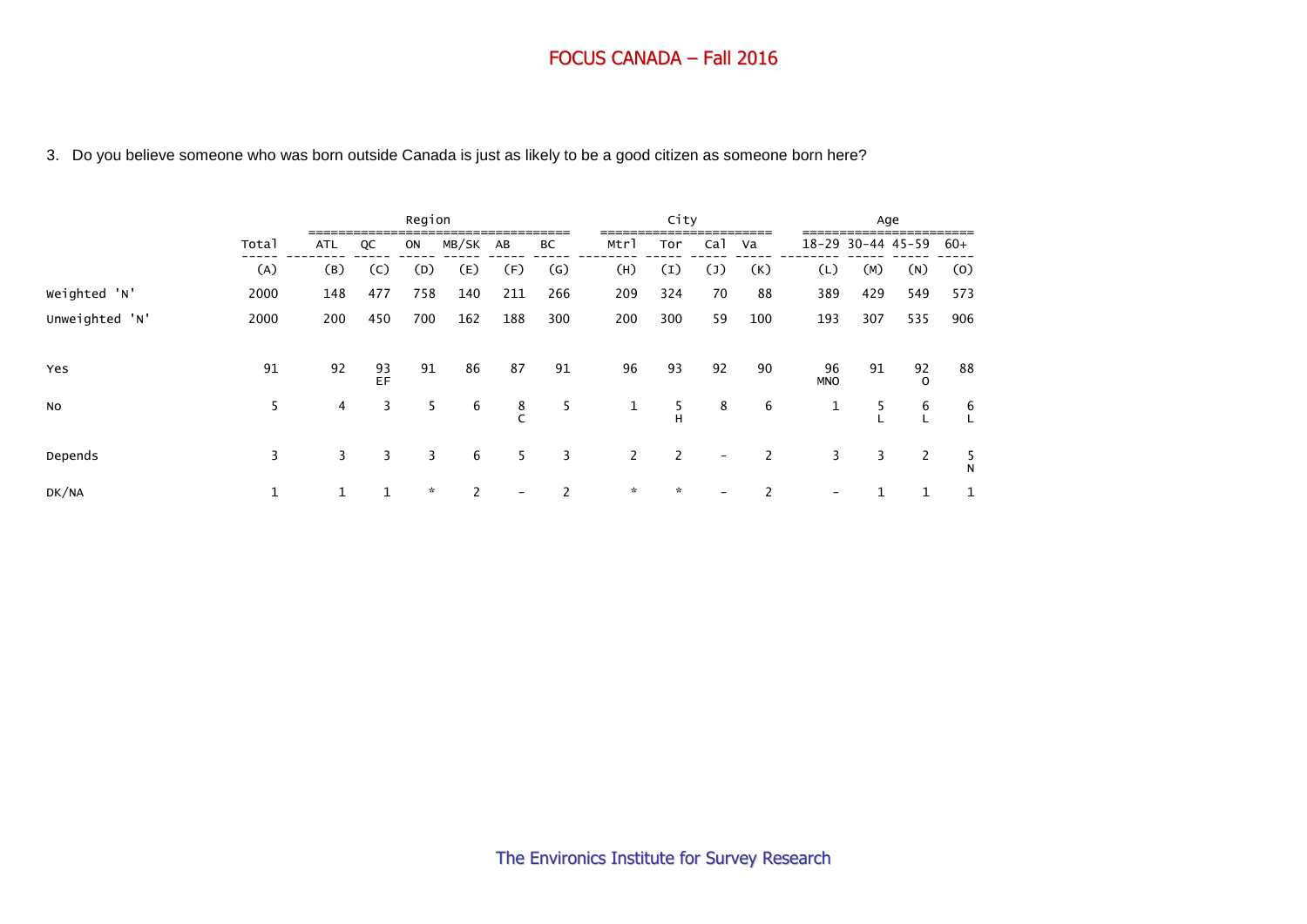|  |  |  |  |  | 3. Do you believe someone who was born outside Canada is just as likely to be a good citizen as someone born here? |
|--|--|--|--|--|--------------------------------------------------------------------------------------------------------------------|
|--|--|--|--|--|--------------------------------------------------------------------------------------------------------------------|

|                |             |             | Education           |                      |                |         | Household Income  |               |                  | Country of<br>Birth<br>------------ | Gender |      |
|----------------|-------------|-------------|---------------------|----------------------|----------------|---------|-------------------|---------------|------------------|-------------------------------------|--------|------|
|                | Total       | HS/<br>Less | CD/S. Univ.<br>Uni. | Grad                 | <\$30K \$60K   | $$30-$  | $$60-$<br>\$100K  | \$100K<br>$+$ | Can              | Other                               | М      | F    |
|                | (A)         | (B)         | (C)                 | (D)                  | (E)            | (F)     | $\left( G\right)$ | (H)           | $\left(1\right)$ | $(\mathsf{J})$                      | (K)    | (L)  |
| Weighted 'N'   | 2000        | 655         | 655                 | 675                  | 314            | 481     | 445               | 407           | 1571             | 423                                 | 972    | 1028 |
| Unweighted 'N' | 2000        | 588         | 650                 | 747                  | 310            | 479     | 433               | 397           | 1594             | 400                                 | 897    | 1103 |
| Yes            | 91          | 87          | 93<br>B             | 93<br>$\overline{B}$ | 84             | 93<br>E | 90<br>E           | 94<br>E       | 91               | 92                                  | 90     | 92   |
| No             | 5           | 6           | 5                   | 5                    | $\overline{7}$ | 4       | 5                 | 5             | 5                | 4                                   | 6      | 4    |
| Depends        | 3           | 6<br>CD     | $\overline{2}$      | $\mathbf{2}$         | 7<br><b>FH</b> | 3       | 4<br>н            | 1             | 3                | $\overline{4}$                      | 4      | 3    |
| DK/NA          | $\mathbf 1$ | 1           | 1                   | $\mathcal{R}$        | $\overline{2}$ |         | 1                 | $\mathcal{R}$ | $\mathbf{1}$     | $\mathcal{R}$                       | 1      | 1    |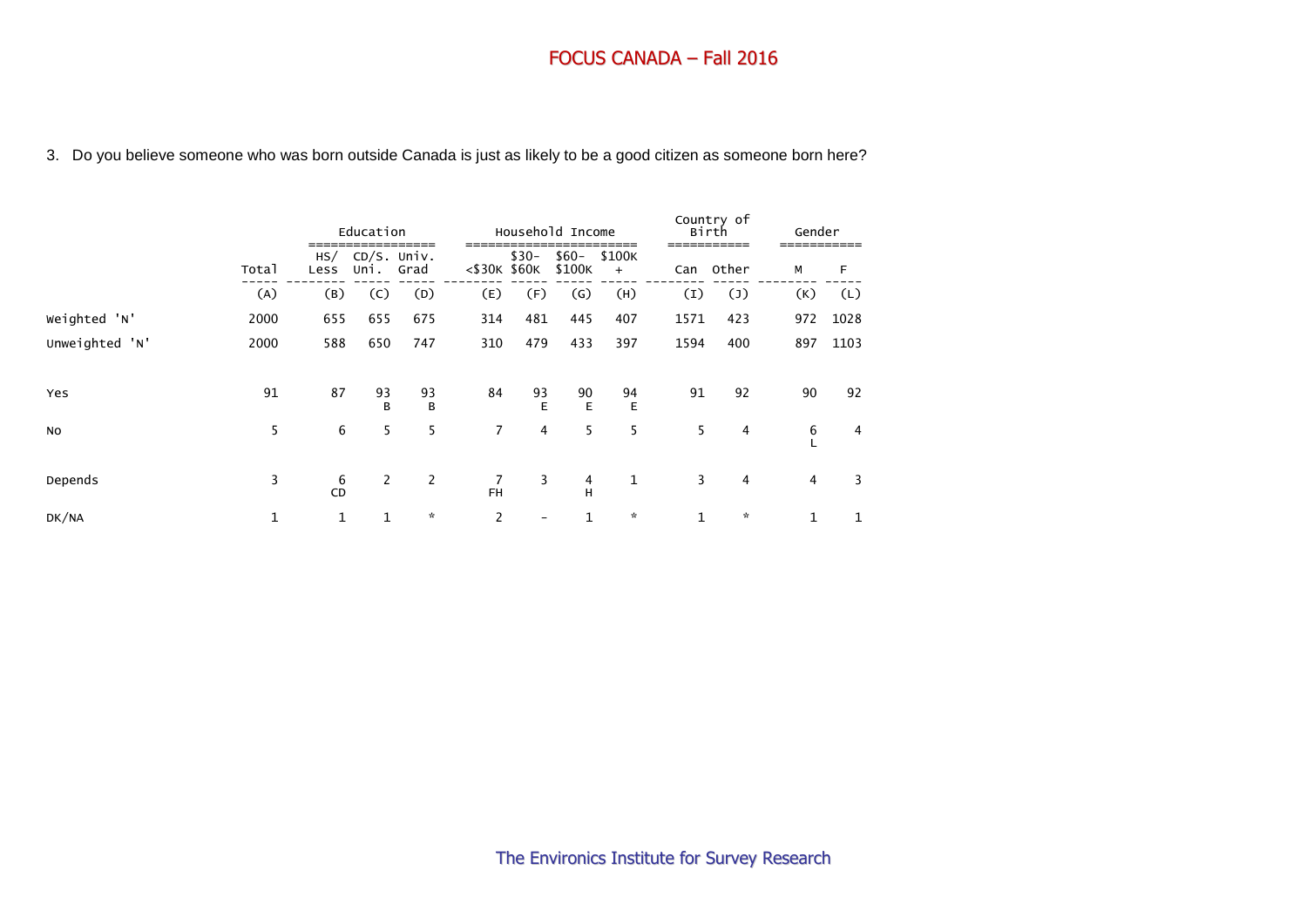#### 4a. Do you strongly agree, somewhat agree, somewhat disagree or strongly disagree with each of the following statements

## *Overall, there is too much immigration to Canada*

|                        |       |                   |                   | Region             |                  |                    |                |                    | City             |                 |              |              |                       | Age               |                |
|------------------------|-------|-------------------|-------------------|--------------------|------------------|--------------------|----------------|--------------------|------------------|-----------------|--------------|--------------|-----------------------|-------------------|----------------|
|                        | Total | <b>ATL</b>        | QC                | ON                 | MB/SK            | AB                 | BC             | Mtrl               | Tor              | Ca <sub>1</sub> | Va           |              |                       | 18-29 30-44 45-59 | $60+$          |
|                        | (A)   | (B)               | (C)               | (D)                | (E)              | (F)                | (G)            | (H)                | $\left(1\right)$ | $(\mathsf{J})$  | (K)          | (L)          | (M)                   | (N)               | (0)            |
| Weighted 'N'           | 2000  | 148               | 477               | 758                | 140              | 211                | 266            | 209                | 324              | 70              | 88           | 389          | 429                   | 549               | 573            |
| Unweighted 'N'         | 2000  | 200               | 450               | 700                | 162              | 188                | 300            | 200                | 300              | 59              | 100          | 193          | 307                   | 535               | 906            |
| Strongly agree         | 15    | 10                | 11                | 17<br><b>BCG</b>   | 22<br><b>BCG</b> | 19<br><b>BCG</b>   | 10             | 6                  | 13<br>H          | 14              | 8            | 12           | 10                    | 17<br>M           | 18<br>LM       |
| Somewhat agree         | 22    | 19                | 26<br>G           | 22                 | 24               | 25                 | 16             | 23                 | 24               | 18              | 17           | 19           | 24                    | 22                | 24             |
| Somewhat disagree      | 31    | 26                | 38<br><b>BDEF</b> | 30                 | 23               | 24                 | 34<br>E        | 40<br>$\mathsf{T}$ | 30               | 25              | 41           | 37<br>M      | 27                    | 32                | 30             |
| Strongly disagree      | 27    | 39<br><b>CDEF</b> | 19                | 26<br>$\mathsf{C}$ | 26               | 28<br>$\mathsf{C}$ | $rac{33}{C}$   | 24                 | 28               | 36              | 29           | 28           | 33<br><b>NO</b>       | 25                | 23             |
| Neither agree/disagree | 3     | 3                 | $\overline{2}$    | 3                  | $\overline{2}$   | $\overline{2}$     | 3              | $\overline{2}$     | 2                | $\overline{2}$  | 3            | 3            | 3                     | 3                 | $\overline{2}$ |
| DK/NA                  | 2     | 3                 | 3                 | $\mathbf{2}$       | 3                | $\mathbf 1$        | $\overline{2}$ | 5                  | $\mathbf{2}$     | 5               | $\mathbf{1}$ | $\mathbf{1}$ | $\mathbf{2}^{\prime}$ | $\overline{2}$    | 3              |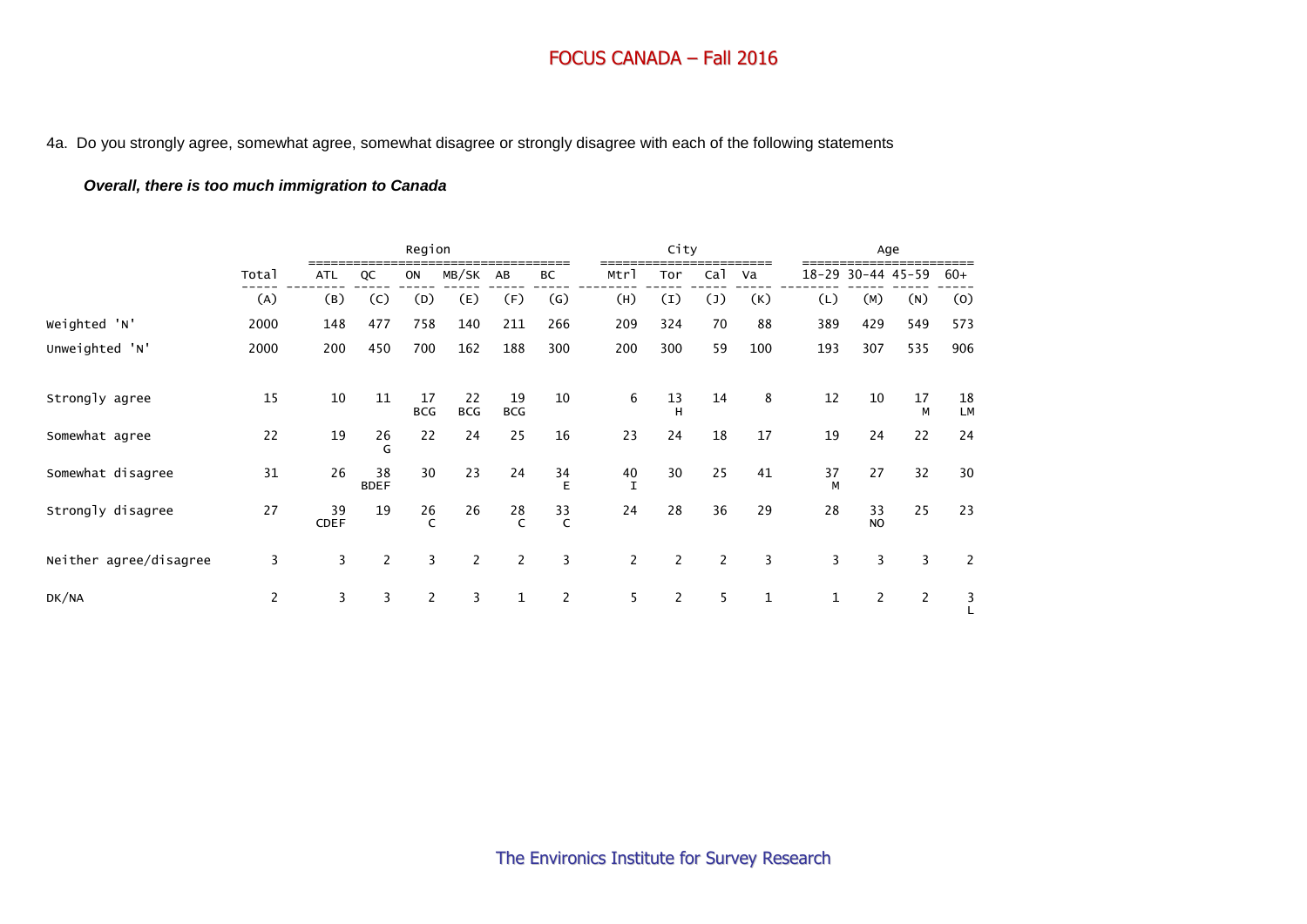#### 4a. Do you strongly agree, somewhat agree, somewhat disagree or strongly disagree with each of the following statements

## *Overall, there is too much immigration to Canada*

|                        |                |                 | Education<br>-----<br>CD/S. Univ. |                 | -----        |              | Household Income  | ----                |                  | Country of<br>Birth<br>------------ | Gender<br>------------ |                    |
|------------------------|----------------|-----------------|-----------------------------------|-----------------|--------------|--------------|-------------------|---------------------|------------------|-------------------------------------|------------------------|--------------------|
|                        | Total          | HS/<br>Less     | Uni.                              | Grad            | <\$30K \$60K | $$30-$       | $$60-$<br>\$100K  | \$100K<br>$\ddot{}$ | Can              | Other                               | М                      | F                  |
|                        | (A)            | (B)             | (C)                               | (D)             | (E)          | (F)          | $\left( G\right)$ | (H)                 | $\left(1\right)$ | $(\mathsf{J})$                      | (K)                    | (L)                |
| Weighted 'N'           | 2000           | 655             | 655                               | 675             | 314          | 481          | 445               | 407                 | 1571             | 423                                 | 972                    | 1028               |
| Unweighted 'N'         | 2000           | 588             | 650                               | 747             | 310          | 479          | 433               | 397                 | 1594             | 400                                 | 897                    | 1103               |
| Strongly agree         | 15             | 24<br><b>CD</b> | 13<br>D                           | 8               | 21<br>GH     | 16<br>H      | 14<br>H           | 7                   | 14               | 16                                  | 17                     | 13                 |
| Somewhat agree         | 22             | 27<br>D         | 24<br>D                           | 16              | 21           | 24           | 20                | 21                  | 24               | 18                                  | 22                     | 23                 |
| Somewhat disagree      | 31             | 26              | 34<br><sub>R</sub>                | 33<br>B         | 26           | 30           | 32                | 37<br>EF            | 32               | 28                                  | 32                     | 30                 |
| Strongly disagree      | 27             | 18              | 24<br>R                           | 38<br><b>BC</b> | 26           | 26           | 31                | 30                  | 26               | 32<br>$\mathsf{T}$                  | 24                     | 29<br>$\mathsf{K}$ |
| Neither agree/disagree | 3              | 3               | 3                                 | $\overline{c}$  | 3            | 3            | $\overline{2}$    | 3                   | 3                | 3                                   | 3                      | 2                  |
| DK/NA                  | $\overline{2}$ | $\overline{2}$  | $\mathbf{1}$                      | 3               | 3            | $\mathbf{1}$ | $\overline{2}$    | $\overline{2}$      | 2                | 3                                   | $\mathbf{1}$           | $\frac{3}{K}$      |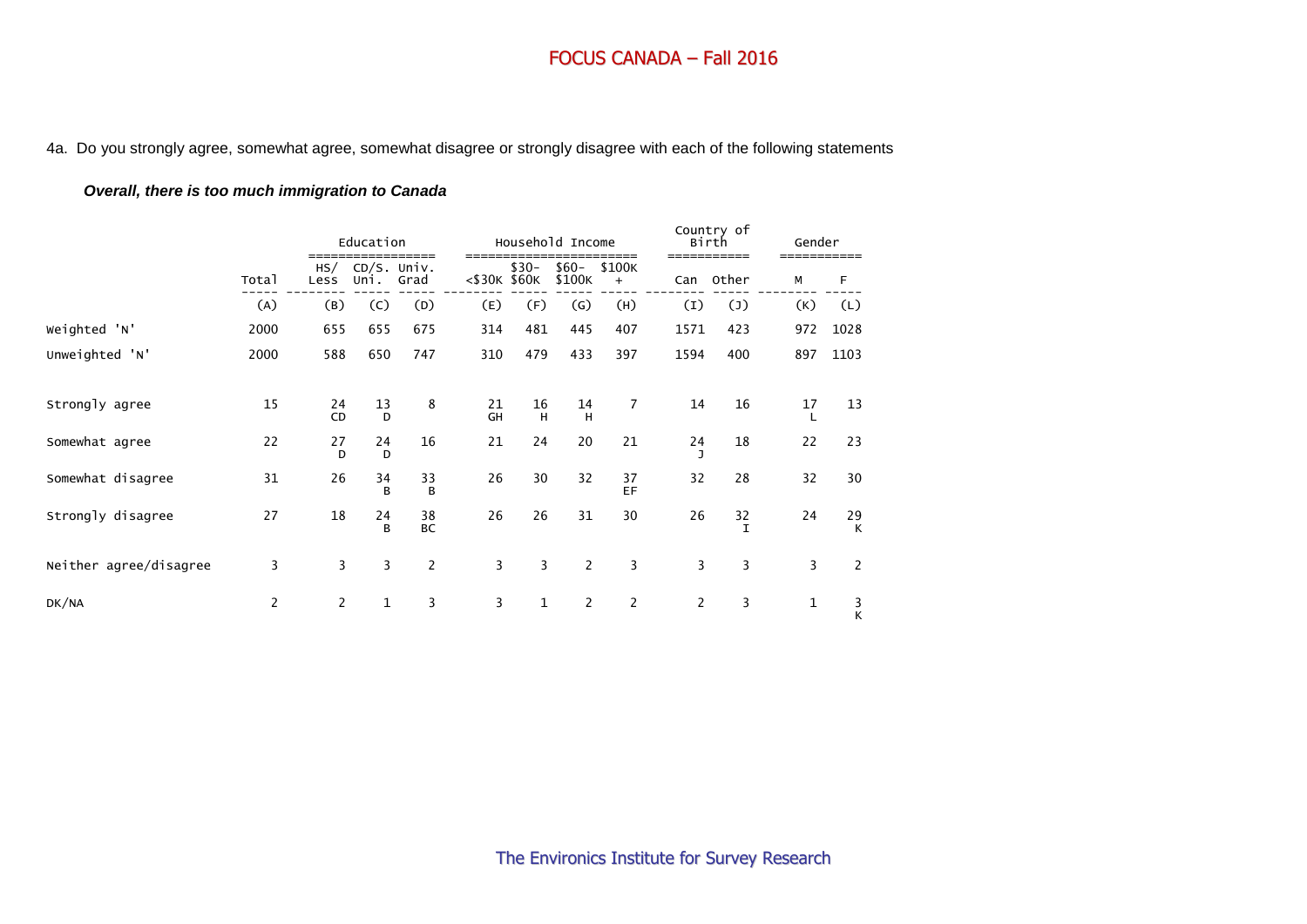4b. Do you strongly agree, somewhat agree, somewhat disagree or strongly disagree with each of the following statements

## *Many people claiming to be refugees are not real refugees*

|                        |       |            |          | Region           |       |     |                   |          | City     |                 |          |                      |                   | Age      |                 |
|------------------------|-------|------------|----------|------------------|-------|-----|-------------------|----------|----------|-----------------|----------|----------------------|-------------------|----------|-----------------|
|                        | Total | <b>ATL</b> | QC       | ON               | MB/SK | AB  | ВC                | Mtrl     | Tor      | Ca <sup>1</sup> | Va       |                      | 18-29 30-44 45-59 |          | $60+$           |
|                        | (A)   | (B)        | (C)      | (D)              | (E)   | (F) | $\left( G\right)$ | (H)      | (I)      | $(\mathsf{J})$  | (K)      | (L)                  | (M)               | (N)      | (0)             |
| Weighted 'N'           | 2000  | 148        | 477      | 758              | 140   | 211 | 266               | 209      | 324      | 70              | 88       | 389                  | 429               | 549      | 573             |
| Unweighted 'N'         | 2000  | 200        | 450      | 700              | 162   | 188 | 300               | 200      | 300      | 59              | 100      | 193                  | 307               | 535      | 906             |
| Strongly agree         | 12    | 9          | 10       | 13               | 16    | 13  | 13                | 9        | 12       | 9               | 12       | $\overline{7}$       | 8                 | 16<br>LM | 16<br><b>LM</b> |
| Somewhat agree         | 27    | 24         | 22       | 33<br><b>BCG</b> | 26    | 26  | 25                | 22       | 34<br>HJ | 14              | 29       | 23                   | 23                | 28       | 33<br><b>LM</b> |
| Somewhat disagree      | 26    | 25         | 30<br>D  | 22               | 26    | 24  | 29<br>D           | 33<br>IJ | 21       | 19              | 34<br>T. | 32<br>N <sub>O</sub> | 29<br>$\Omega$    | 24       | 22              |
| Strongly disagree      | 18    | 25<br>CD   | 16       | 17               | 15    | 21  | 18                | 16       | 20       | 33<br><b>HK</b> | 16       | 23<br>N <sub>O</sub> | 23<br><b>NO</b>   | 14       | 14              |
| Neither agree/disagree | 5     | 5          | 5        | 6                | 6     | 6   | 6                 | 5        | 5        | 14              | 4        | 4                    | 6                 | 6        | 5               |
| DK/NA                  | 12    | 13         | 16<br>DG | 10               | 11    | 10  | 9                 | 16<br>IK | 8        | 11              | 6        | 11                   | 11                | 12       | 11              |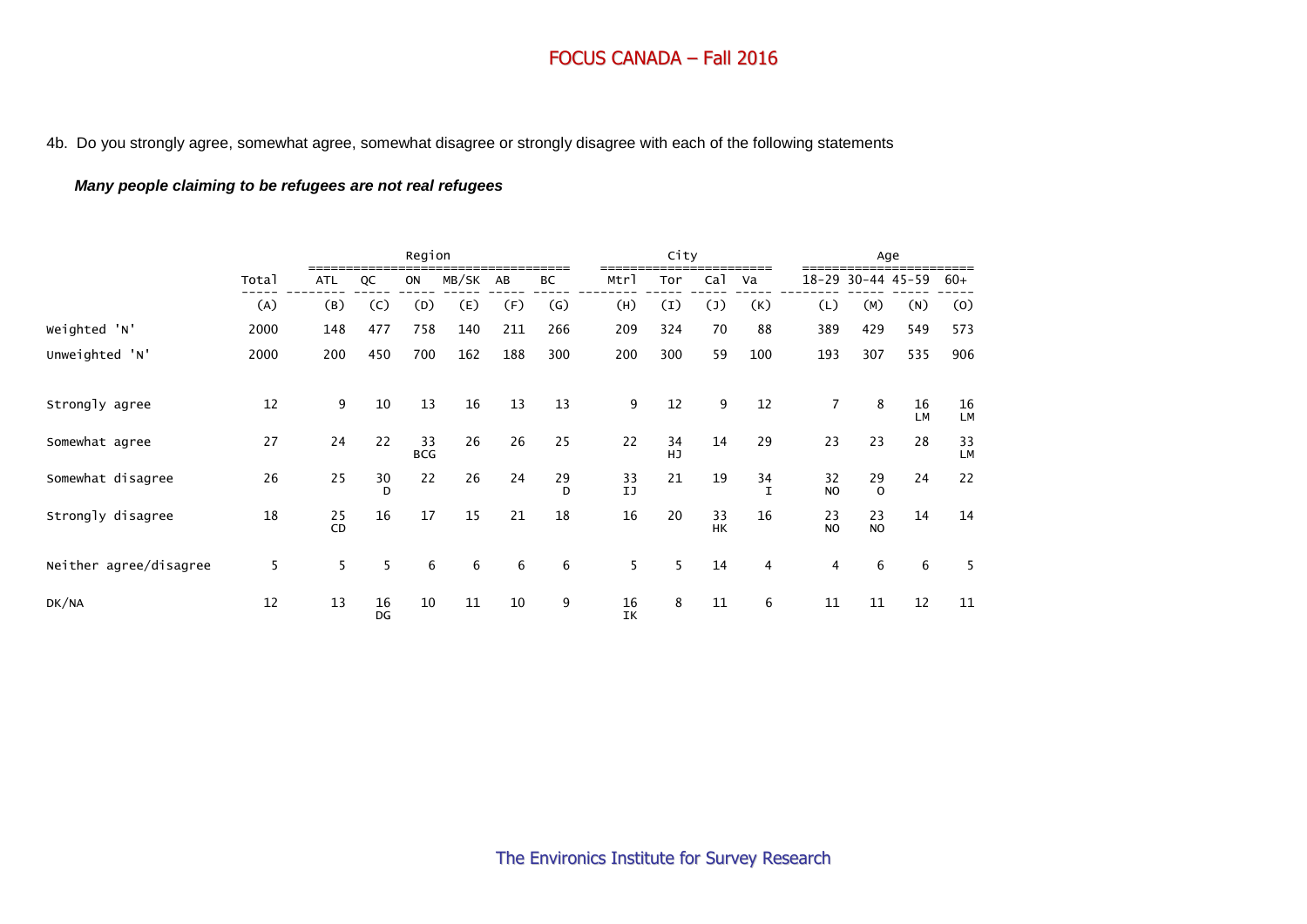4b. Do you strongly agree, somewhat agree, somewhat disagree or strongly disagree with each of the following statements

#### *Many people claiming to be refugees are not real refugees*

|                        |       |                    | Education             |                 |                | Household Income |                   |                     |      | Country of<br>Birth | Gender |         |
|------------------------|-------|--------------------|-----------------------|-----------------|----------------|------------------|-------------------|---------------------|------|---------------------|--------|---------|
|                        | Total | HS/<br>Less        | $CD/S.$ Univ.<br>Uni. | Grad            | <\$30K \$60K   | $$30-$           | $$60-$<br>\$100K  | \$100K<br>$\ddot{}$ | Can  | Other               | М      | F       |
|                        | (A)   | (B)                | (C)                   | (D)             | (E)            | (F)              | $\left( G\right)$ | (H)                 | (I)  | $(\mathsf{J})$      | (K)    | (L)     |
| Weighted 'N'           | 2000  | 655                | 655                   | 675             | 314            | 481              | 445               | 407                 | 1571 | 423                 | 972    | 1028    |
| Unweighted 'N'         | 2000  | 588                | 650                   | 747             | 310            | 479              | 433               | 397                 | 1594 | 400                 | 897    | 1103    |
| Strongly agree         | 12    | 15<br>$\mathsf{D}$ | 13<br>D               | 8               | 13             | 14<br>H          | 13<br>H           | 9                   | 12   | 15                  | 16     | 9       |
| Somewhat agree         | 27    | 29                 | 29                    | 25              | 24             | 30               | 26                | 26                  | 25   | 34<br>T             | 29     | 25      |
| Somewhat disagree      | 26    | 22                 | 29<br>B               | 27              | 30             | 25               | 26                | 28                  | 27   | 21                  | 24     | 27      |
| Strongly disagree      | 18    | 14                 | 12                    | 26<br><b>BC</b> | 14             | 18               | 20                | 20                  | 18   | 15                  | 14     | 21<br>K |
| Neither agree/disagree | 5     | 5                  | $\overline{7}$        | 5               | 5              | 5                | 6                 | 6                   | 6    | 5                   | 6      | 5       |
| DK/NA                  | 12    | 14                 | 11                    | 10              | $\frac{13}{F}$ | 8                | 8                 | 12                  | 12   | 10                  | 10     | 13      |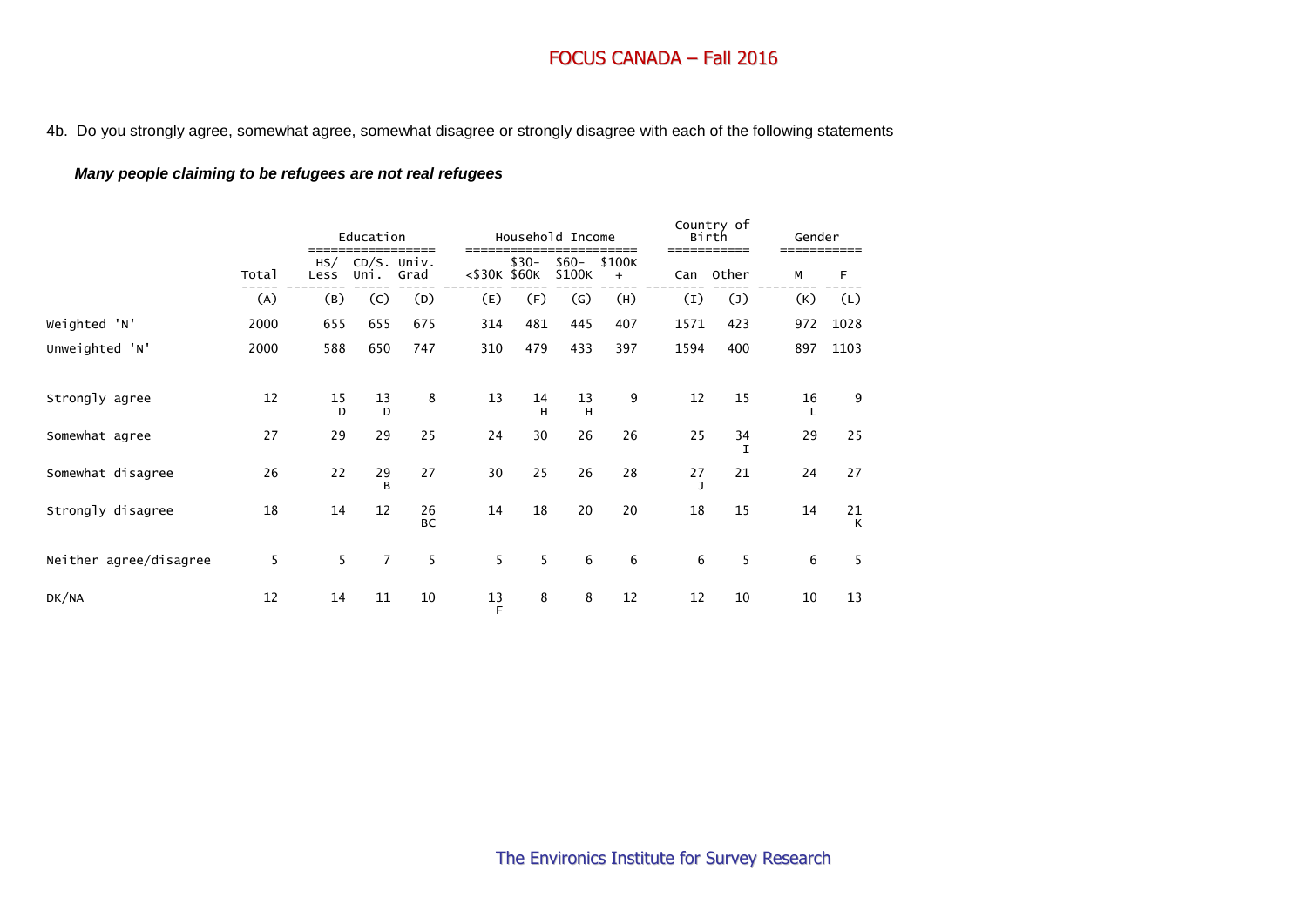#### 4c. Do you strongly agree, somewhat agree, somewhat disagree or strongly disagree with each of the following statements

## *Canada is doing a good job keeping criminals and suspected criminals out of the country.*

.

|                        |                |                    |                | Region             |                |                          |                |                | City             |                          |     |                 |                 | Age               |                    |
|------------------------|----------------|--------------------|----------------|--------------------|----------------|--------------------------|----------------|----------------|------------------|--------------------------|-----|-----------------|-----------------|-------------------|--------------------|
|                        | Total          | ATL                | QC             | ON                 | MB/SK          | AB                       | ВC             | Mtrl           | Tor              | Ca1                      | Va  |                 |                 | 18-29 30-44 45-59 | 60+                |
|                        | (A)            | (B)                | (C)            | (D)                | (E)            | (F)                      | (G)            | (H)            | $\left(1\right)$ | $(\mathsf{J})$           | (K) | (L)             | (M)             | (N)               | (0)                |
| Weighted 'N'           | 2000           | 148                | 477            | 758                | 140            | 211                      | 266            | 209            | 324              | 70                       | 88  | 389             | 429             | 549               | 573                |
| Unweighted 'N'         | 2000           | 200                | 450            | 700                | 162            | 188                      | 300            | 200            | 300              | 59                       | 100 | 193             | 307             | 535               | 906                |
|                        |                |                    |                |                    |                |                          |                |                |                  |                          |     |                 |                 |                   |                    |
| Strongly agree         | 23             | 19                 | 26             | 24                 | 24             | 19                       | 21             | 23             | 28               | 17                       | 28  | 32<br><b>NO</b> | 27<br><b>NO</b> | 18                | 19                 |
| Somewhat agree         | 42             | 53<br><b>CDEFG</b> | 42             | 41                 | 40             | 40                       | 42             | 47             | 40               | 48                       | 35  | 49<br>$\Omega$  | 42              | 42                | 39                 |
| Somewhat disagree      | 16             | 10                 | 17<br>B        | 15                 | 17             | 21<br>B                  | 15             | 15             | 15               | 13                       | 14  | 10              | 17              | 17                | 18<br>$\mathbf{I}$ |
| Strongly disagree      | 10             | 11                 | 6              | 11<br>$\mathsf{C}$ | 10             | 13<br>$\epsilon$         | 12<br>C        | 6              | 10               | 14                       | 12  | $\overline{c}$  | 6               | 14<br>LM          | 15<br><b>LM</b>    |
| Neither agree/disagree | $\overline{2}$ | 3                  | $\overline{2}$ | 3                  | $\overline{2}$ | $\overline{\phantom{a}}$ | 3              | 3              | 2                | $\overline{\phantom{0}}$ | 6   | 3               | $\mathbf{1}$    | 2                 | 3                  |
| DK/NA                  | 6              | 4                  | 6              | 6                  | 8              | $\overline{7}$           | $\overline{7}$ | $\overline{7}$ | 4                | $\overline{7}$           | 6   | 4               | $\overline{7}$  | $\overline{7}$    | 6                  |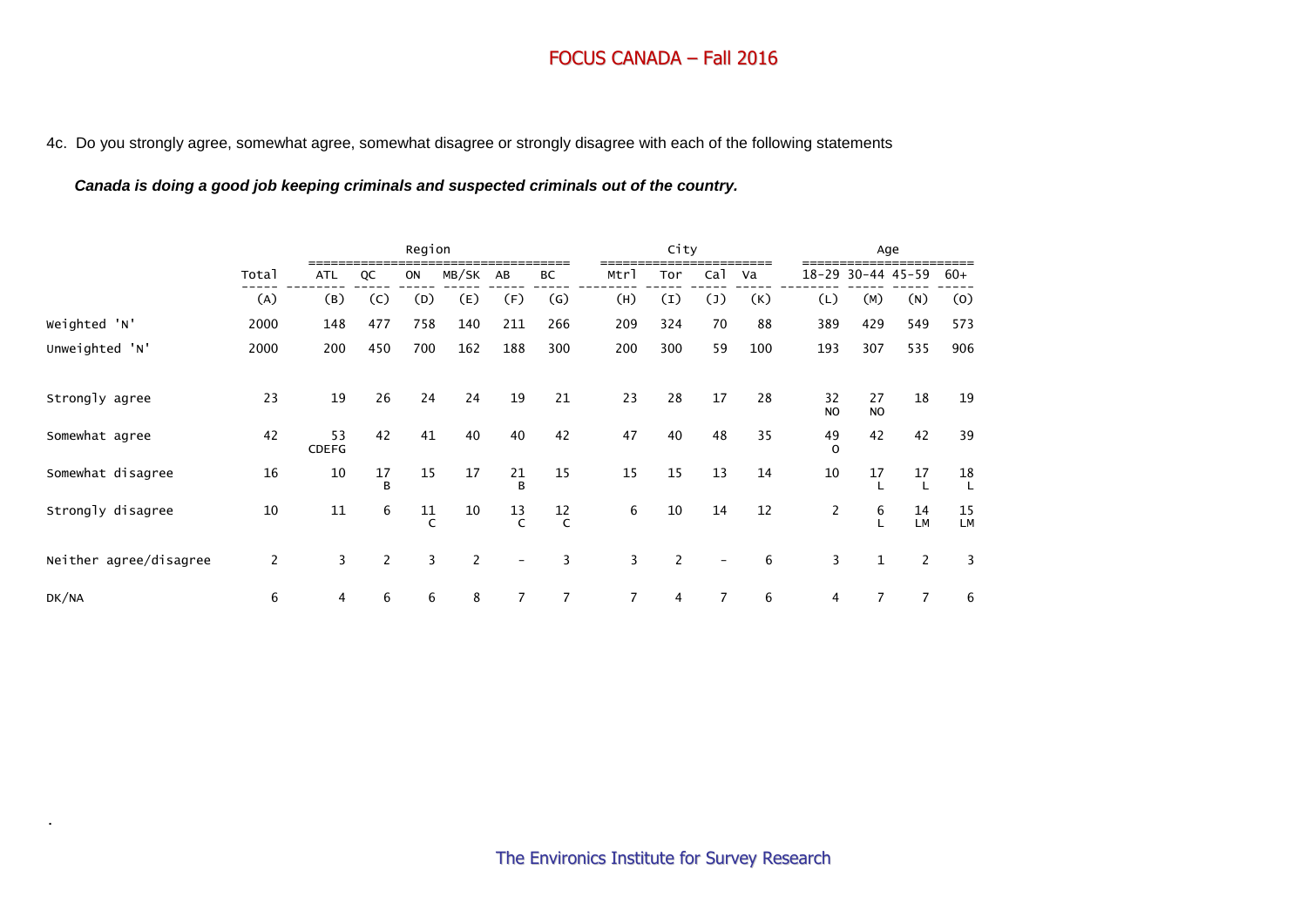4c. Do you strongly agree, somewhat agree, somewhat disagree or strongly disagree with each of the following statements

*Canada is doing a good job keeping criminals and suspected criminals out of the country.*

|                        |                |             | Education           |              |                |                | Household Income |                            |                | Country of<br>Birth<br>------- | Gender |                |
|------------------------|----------------|-------------|---------------------|--------------|----------------|----------------|------------------|----------------------------|----------------|--------------------------------|--------|----------------|
|                        | Total          | HS/<br>Less | CD/S. Univ.<br>Uni. | ====<br>Grad | <\$30K \$60K   | $$30-$         | $$60-$<br>\$100K | ===<br>\$100K<br>$\ddot{}$ | Can            | Other                          | М      | F              |
|                        | (A)            | (B)         | (C)                 | (D)          | (E)            | (F)            | $\mathsf{(G)}$   | (H)                        | $\mathbf{I}$   | $(\mathsf{J})$                 | (K)    | (L)            |
| Weighted 'N'           | 2000           | 655         | 655                 | 675          | 314            | 481            | 445              | 407                        | 1571           | 423                            | 972    | 1028           |
| Unweighted 'N'         | 2000           | 588         | 650                 | 747          | 310            | 479            | 433              | 397                        | 1594           | 400                            | 897    | 1103           |
| Strongly agree         | 23             | 26          | 22                  | 23           | 28<br>н        | 26<br>H        | 22               | 20                         | 21             | 34<br>$\mathsf{T}$             | 25     | 22             |
| Somewhat agree         | 42             | 40          | 42                  | 45           | 38             | 44             | 40               | 52<br>EG                   | 44<br>J        | 35                             | 39     | 45<br>К        |
| Somewhat disagree      | 16             | 16          | 16                  | 15           | 15             | 15             | 18               | 15                         | 16             | 14                             | 17     | 15             |
| Strongly disagree      | 10             | 11          | 12<br>D             | 8            | 11             | $\overline{7}$ | 11               | 8                          | 11             | 8                              | 12     | 9              |
| Neither agree/disagree | $\overline{2}$ | 2           | 2                   | 3            | $\overline{2}$ | 2              | 3                | $\mathbf{1}$               | $\overline{2}$ | $\overline{c}$                 | 1      | 3<br>K         |
| DK/NA                  | 6              | 6           | 6                   | 7            | 6              | 6              | 6                | 4                          | 6              | $\overline{7}$                 | 6      | $\overline{7}$ |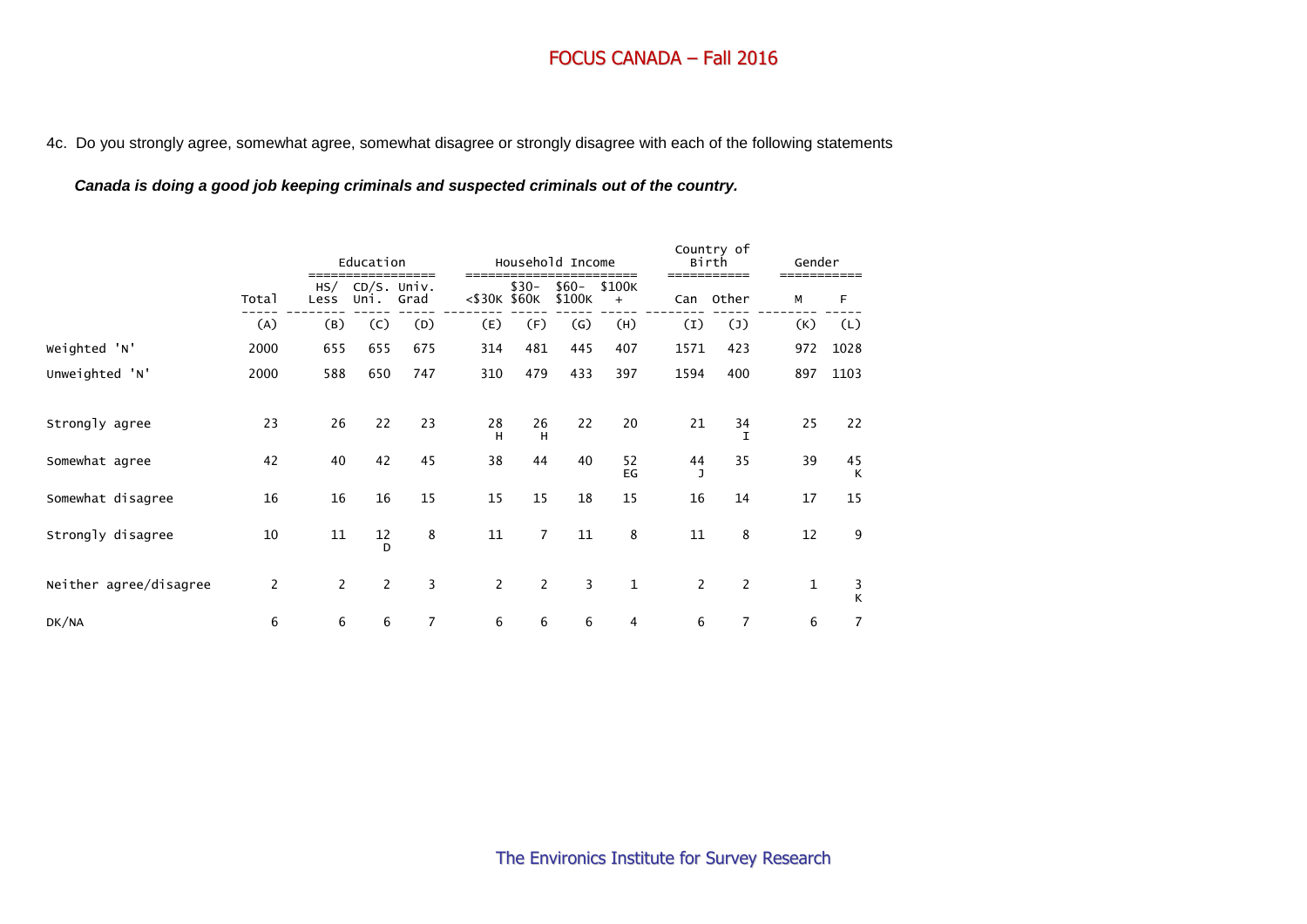4d. Do you strongly agree, somewhat agree, somewhat disagree or strongly disagree with each of the following statements

*There are too many immigrants coming into this country who are not adopting Canadian values*.

|                        |       |                |     | Region         |                |                |                    |                | City             |                 |     |                      |                    | Age               |          |
|------------------------|-------|----------------|-----|----------------|----------------|----------------|--------------------|----------------|------------------|-----------------|-----|----------------------|--------------------|-------------------|----------|
|                        | Total | <b>ATL</b>     | QC  | ON             | MB/SK          | AB             | BC                 | Mtrl           | Tor              | Ca <sub>1</sub> | Va  |                      |                    | 18-29 30-44 45-59 | $60+$    |
|                        | (A)   | (B)            | (C) | (D)            | (E)            | (F)            | $\left( G\right)$  | (H)            | $\left(1\right)$ | $(\mathsf{J})$  | (K) | (L)                  | (M)                | (N)               | (0)      |
| Weighted 'N'           | 2000  | 148            | 477 | 758            | 140            | 211            | 266                | 209            | 324              | 70              | 88  | 389                  | 429                | 549               | 573      |
| Unweighted 'N'         | 2000  | 200            | 450 | 700            | 162            | 188            | 300                | 200            | 300              | 59              | 100 | 193                  | 307                | 535               | 906      |
| Strongly agree         | 25    | 22             | 27  | 26             | 22             | 30<br>G        | 21                 | 19             | 19               | 21              | 20  | 15                   | 20                 | 31<br>LM          | 30<br>LM |
| Somewhat agree         | 29    | 26             | 30  | 29             | 35             | 27             | 26                 | 35             | 32               | 28              | 32  | 30                   | 27                 | 29                | 30       |
| Somewhat disagree      | 25    | 26             | 27  | 24             | 21             | 20             | 30<br>EF.          | 31             | 25               | 23              | 29  | 34<br>N <sub>O</sub> | 30<br><b>NO</b>    | 22                | 19       |
| Strongly disagree      | 15    | 21             | 9   | $\frac{15}{C}$ | $\frac{19}{C}$ | $\frac{17}{C}$ | 17<br>$\mathsf{C}$ | 9              | 17<br>H          | 24<br>H         | 15  | 18<br>N              | 16<br>$\mathsf{N}$ | 11                | 14       |
| Neither agree/disagree | 3     | 3              | 3   | 3              | $\mathbf{1}$   | 3              | $\mathbf{1}$       | $\overline{2}$ | 3                |                 | 2   | $\overline{c}$       | 4                  | 2                 | 3        |
| DK/NA                  | 4     | $\overline{2}$ | 4   | 3              | 3              | 3              | 5                  | 4              | 3                | 5               | 2   | $\mathbf 1$          | 4                  | 4                 | 4        |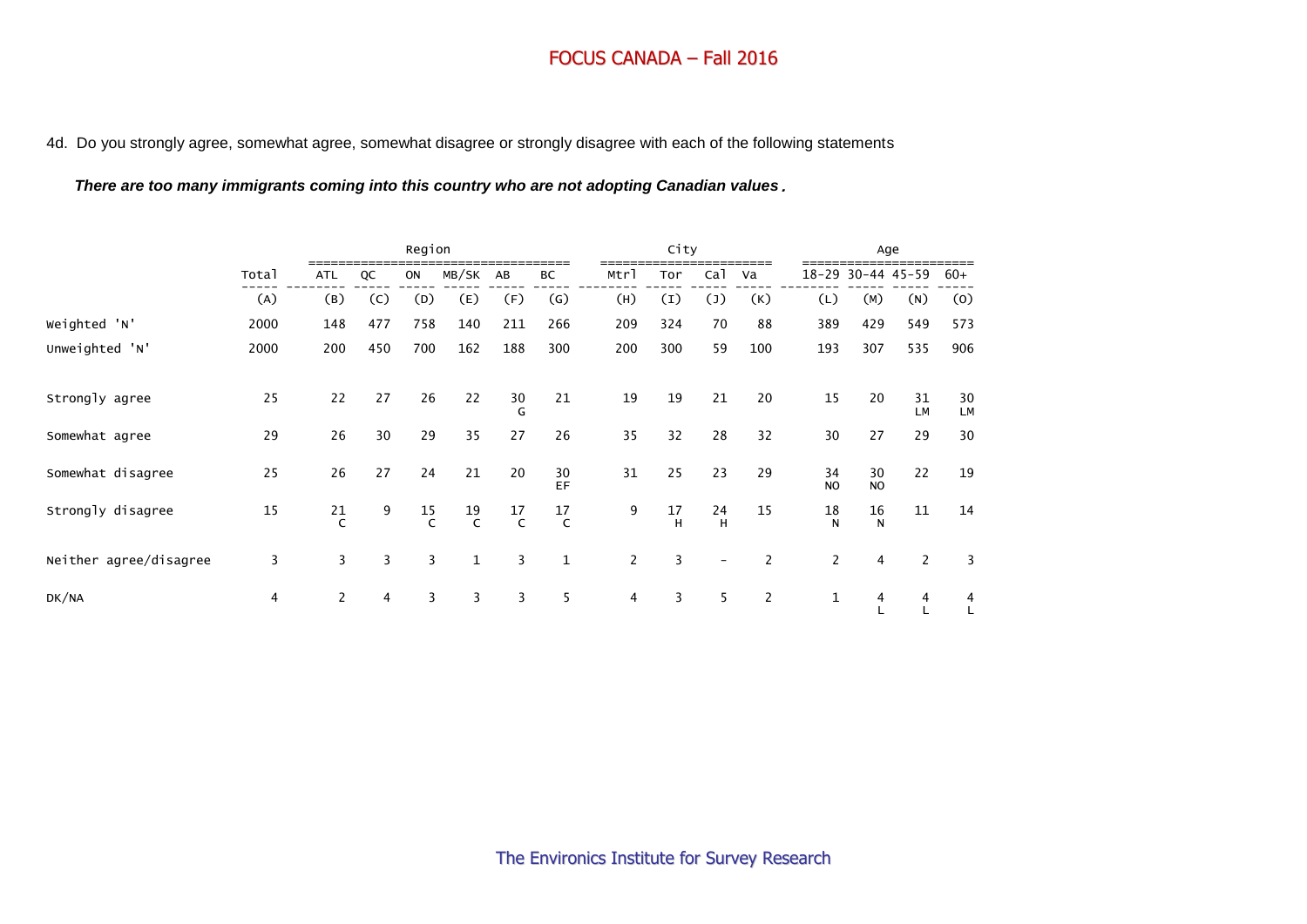4d. Do you strongly agree, somewhat agree, somewhat disagree or strongly disagree with each of the following statements

*There are too many immigrants coming into this country who are not adopting Canadian values*.

|                        |       |                | Education               | =====           |                |                | Household Income  | ====             |      | Country of<br>Birth<br>=========== | Gender |      |
|------------------------|-------|----------------|-------------------------|-----------------|----------------|----------------|-------------------|------------------|------|------------------------------------|--------|------|
|                        | Total | Less           | HS/ CD/S. Univ.<br>Uni. | Grad            | <\$30K \$60K   | $$30-$         | $$60-$<br>\$100K  | \$100K<br>$+$    | Can  | Other                              | M      | F    |
|                        | (A)   | (B)            | (C)                     | (D)             | (E)            | (F)            | $\left( G\right)$ | (H)              | (I)  | $(\mathsf{J})$                     | (K)    | (L)  |
| Weighted 'N'           | 2000  | 655            | 655                     | 675             | 314            | 481            | 445               | 407              | 1571 | 423                                | 972    | 1028 |
| Unweighted 'N'         | 2000  | 588            | 650                     | 747             | 310            | 479            | 433               | 397              | 1594 | 400                                | 897    | 1103 |
| Strongly agree         | 25    | 34<br>CD       | 27<br>D                 | 16              | 29<br>H        | 26<br>H        | 26<br>H           | 19               | 27   | 20                                 | 28     | 23   |
| Somewhat agree         | 29    | 32             | 28                      | 27              | 26             | 31             | 27                | 29               | 28   | 31                                 | 29     | 29   |
| Somewhat disagree      | 25    | 19             | 25<br>B                 | 30<br>B         | 24             | 25             | 24                | 32<br><b>EFG</b> | 25   | 26                                 | 24     | 26   |
| Strongly disagree      | 15    | 10             | 13                      | 21<br><b>BC</b> | 15             | 14             | 18                | 14               | 14   | 15                                 | 13     | 16   |
| Neither agree/disagree | 3     | $\overline{2}$ | 3                       | $\overline{2}$  | $\overline{2}$ | $\overline{4}$ | $\overline{2}$    | 3                | 3    | 3                                  | 3      | 2    |
| DK/NA                  | 4     | 3              | 3                       | 4               | $\overline{4}$ | 1              | $\frac{3}{F}$     | $\frac{4}{F}$    | 3    | 5                                  | 3      | 4    |

.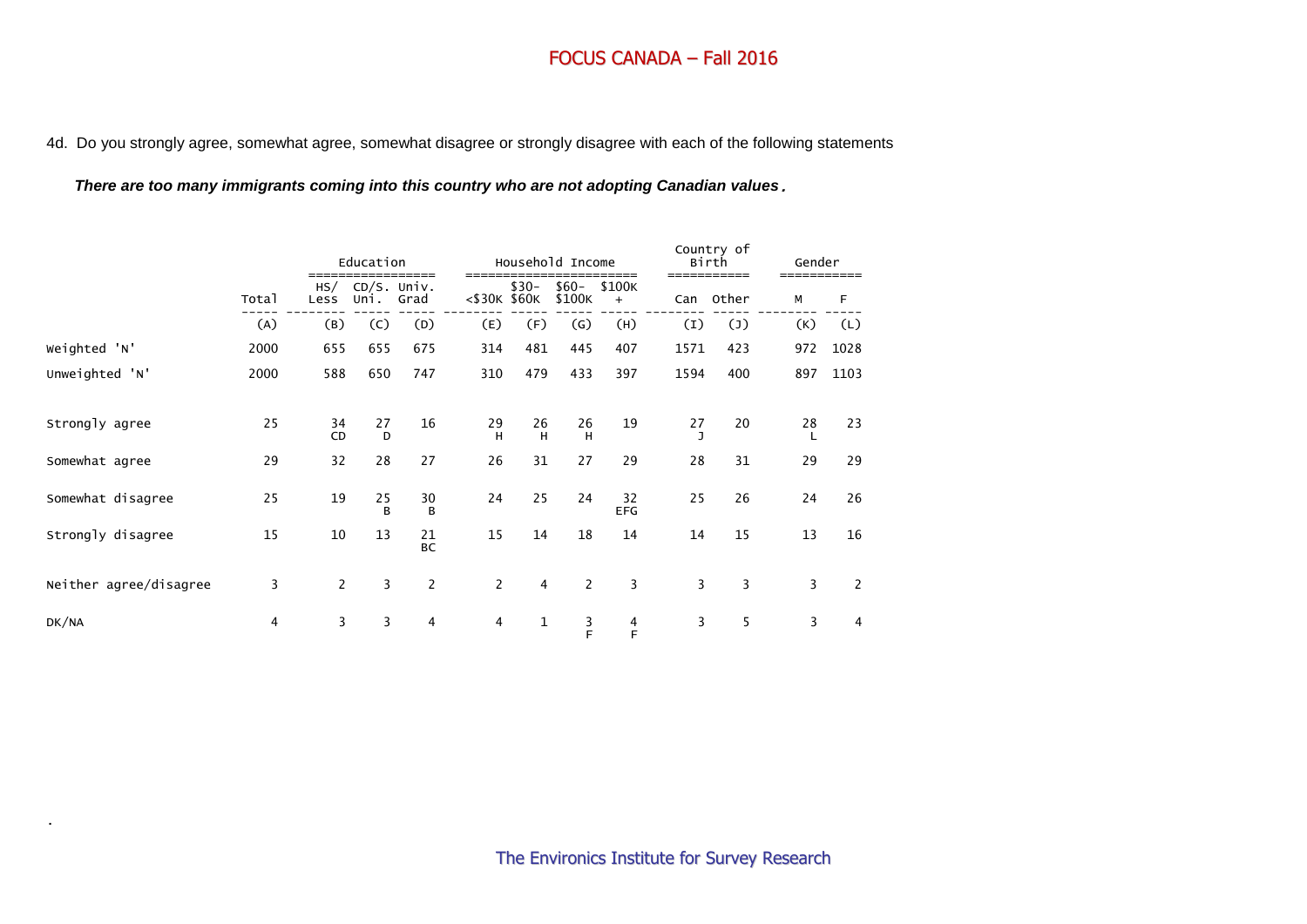#### 4e. Do you strongly agree, somewhat agree, somewhat disagree or strongly disagree with each of the following statements

## *Overall, immigration has a positive impact on the economy of Canada*.

.

|                        |       |                    |                  | Region         |                    |                    |                |                | City                  |                 |                |        | Age               |                |                     |
|------------------------|-------|--------------------|------------------|----------------|--------------------|--------------------|----------------|----------------|-----------------------|-----------------|----------------|--------|-------------------|----------------|---------------------|
|                        | Total | <b>ATL</b>         | QC               | ON             | MB/SK              | AB                 | ВC             | Mtrl           | Tor                   | Ca <sub>1</sub> | Va             |        | 18-29 30-44 45-59 |                | $60+$               |
|                        | (A)   | (B)                | (C)              | (D)            | (E)                | (F)                | (G)            | (H)            | (I)                   | $(\mathsf{J})$  | (K)            | (L)    | (M)               | (N)            | (0)                 |
| Weighted 'N'           | 2000  | 148                | 477              | 758            | 140                | 211                | 266            | 209            | 324                   | 70              | 88             | 389    | 429               | 549            | 573                 |
| Unweighted 'N'         | 2000  | 200                | 450              | 700            | 162                | 188                | 300            | 200            | 300                   | 59              | 100            | 193    | 307               | 535            | 906                 |
|                        |       |                    |                  |                |                    |                    |                |                |                       |                 |                |        |                   |                |                     |
| Strongly agree         | 40    | 44<br>$\mathsf{C}$ | 29               | 45<br>CG       | 43<br>$\mathsf{C}$ | 41<br>$\mathsf{C}$ | 37             | 31             | 55<br><b>HK</b>       | 43              | 36             | 38     | 44                | 39             | 39                  |
| Somewhat agree         | 40    | 44<br>D            | 47<br><b>DEF</b> | 35             | 34                 | 35                 | 44<br>D        | $\frac{50}{1}$ | 33                    | 36              | 46             | 42     | 40                | 39             | 39                  |
| Somewhat disagree      | 10    | 4                  | 13<br><b>BDE</b> | 9<br>B         | $\overline{7}$     | 12<br>B            | 10<br>B        | 11             | 6                     | $\overline{7}$  | 9              | 8      | 9                 | 12             | 9                   |
| Strongly disagree      | 6     | 5                  | 5                | 6              | 8                  | 8                  | 6              | 3              | 3                     | 6               | 3              | 6      | 4                 | $\overline{7}$ | 6                   |
| Neither agree/disagree | 2     |                    | $\overline{2}$   | $\overline{2}$ | 4                  | 2                  | 3              | 3              | $\mathbf{1}$          | 5               | 4              | 3<br>M | $\mathcal{R}$     | 2<br>M         | $\overline{2}$<br>M |
| DK/NA                  | 3     | 3                  | 4                | 3              | 4                  | $\overline{2}$     | $\overline{2}$ | 4              | $\mathbf{2}^{\prime}$ | 3               | $\overline{2}$ | 3      | 3                 | $\overline{2}$ | 4<br>$\mathsf{N}$   |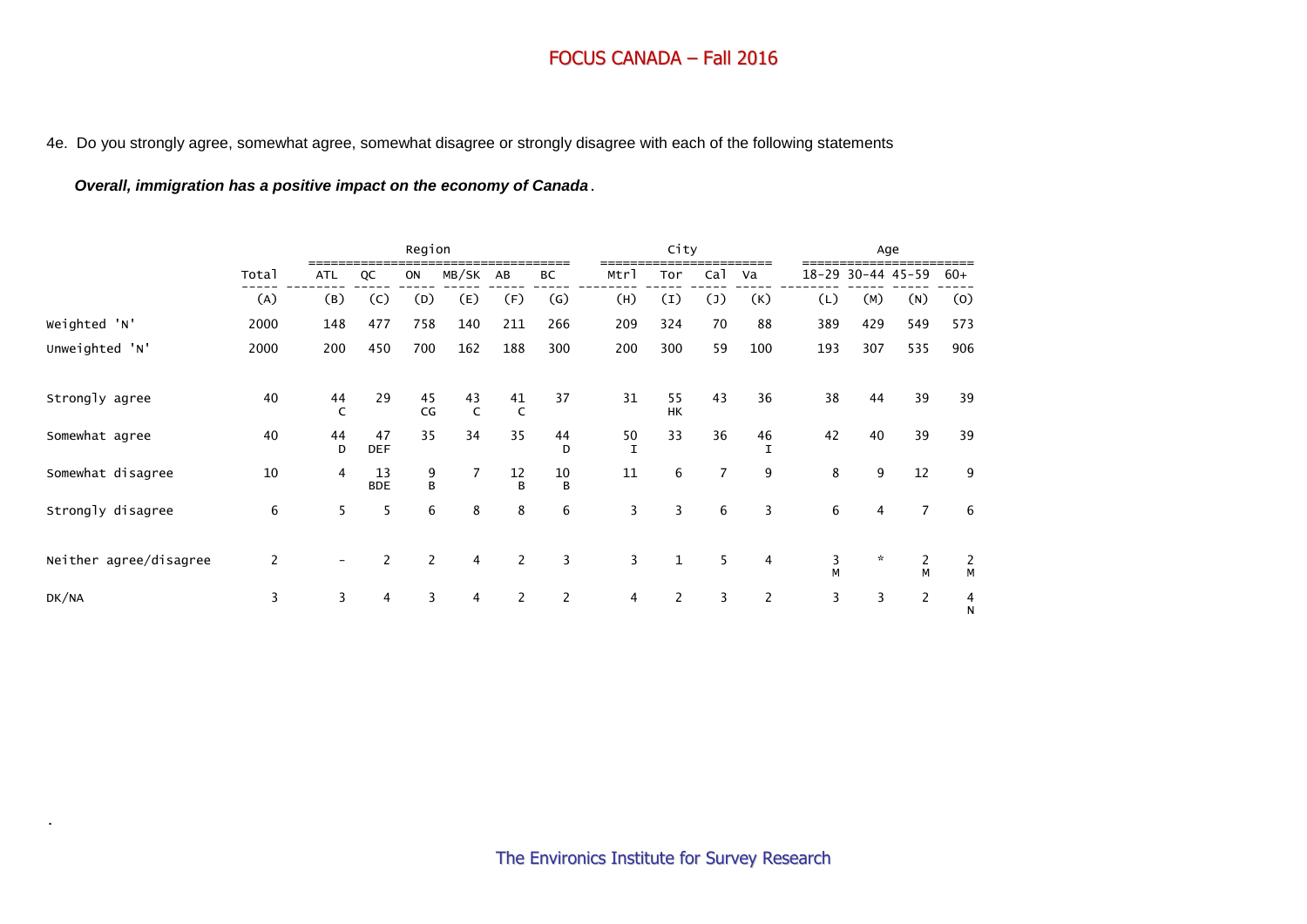4e. Do you strongly agree, somewhat agree, somewhat disagree or strongly disagree with each of the following statements

## *Overall, immigration has a positive impact on the economy of Canada*.

|                        |                |              | Education           |                |              |                | Household Income  |               |                | Country of<br>Birth<br>--------- | Gender         |              |
|------------------------|----------------|--------------|---------------------|----------------|--------------|----------------|-------------------|---------------|----------------|----------------------------------|----------------|--------------|
|                        | Total          | HS/<br>Less  | CD/S. Univ.<br>Uni. | Grad           | <\$30K \$60K | $$30-$         | $$60-$<br>\$100K  | \$100K<br>$+$ | Can            | Other                            | М              | F            |
|                        | (A)            | (B)          | (C)                 | (D)            | (E)          | (F)            | $\left( G\right)$ | (H)           | (I)            | $(\mathsf{J})$                   | (K)            | (L)          |
| Weighted 'N'           | 2000           | 655          | 655                 | 675            | 314          | 481            | 445               | 407           | 1571           | 423                              | 972            | 1028         |
| Unweighted 'N'         | 2000           | 588          | 650                 | 747            | 310          | 479            | 433               | 397           | 1594           | 400                              | 897            | 1103         |
| Strongly agree         | 40             | 31           | 35                  | 52<br>BC       | 34           | 44<br>E        | 44<br>E           | 43<br>E       | 36             | 53<br>I                          | 42             | 37           |
| Somewhat agree         | 40             | 41           | 43<br>D             | 35             | 40           | 36             | 40                | 42            | 41             | 33                               | 38             | 41           |
| Somewhat disagree      | 10             | 12<br>D      | 11<br>D             | $\overline{7}$ | 11           | 9              | 9                 | 9             | 11             | 7                                | 9              | 11           |
| Strongly disagree      | 6              | $_{\rm D}^8$ | 6                   | 4              | $_{\rm H}^8$ | 7<br>H         | 5                 | 4             | 7<br>h         | 3                                | 6              | 6            |
| Neither agree/disagree | $\overline{c}$ | 2            | $\mathbf{1}$        | $\mathbf{1}$   | $\mathbf{1}$ | $\overline{2}$ | $\overline{2}$    | $\mathbf{1}$  | $\overline{2}$ | $\overline{2}$                   | $\overline{2}$ | $\mathbf{1}$ |
| DK/NA                  | 3              | 5<br>D       | 3<br>D              | $\mathbf{1}$   | 5<br>GH      | $\overline{2}$ | $\mathcal{R}$     | $\mathbf{1}$  | 3<br>h         | 1                                | 2              | 4            |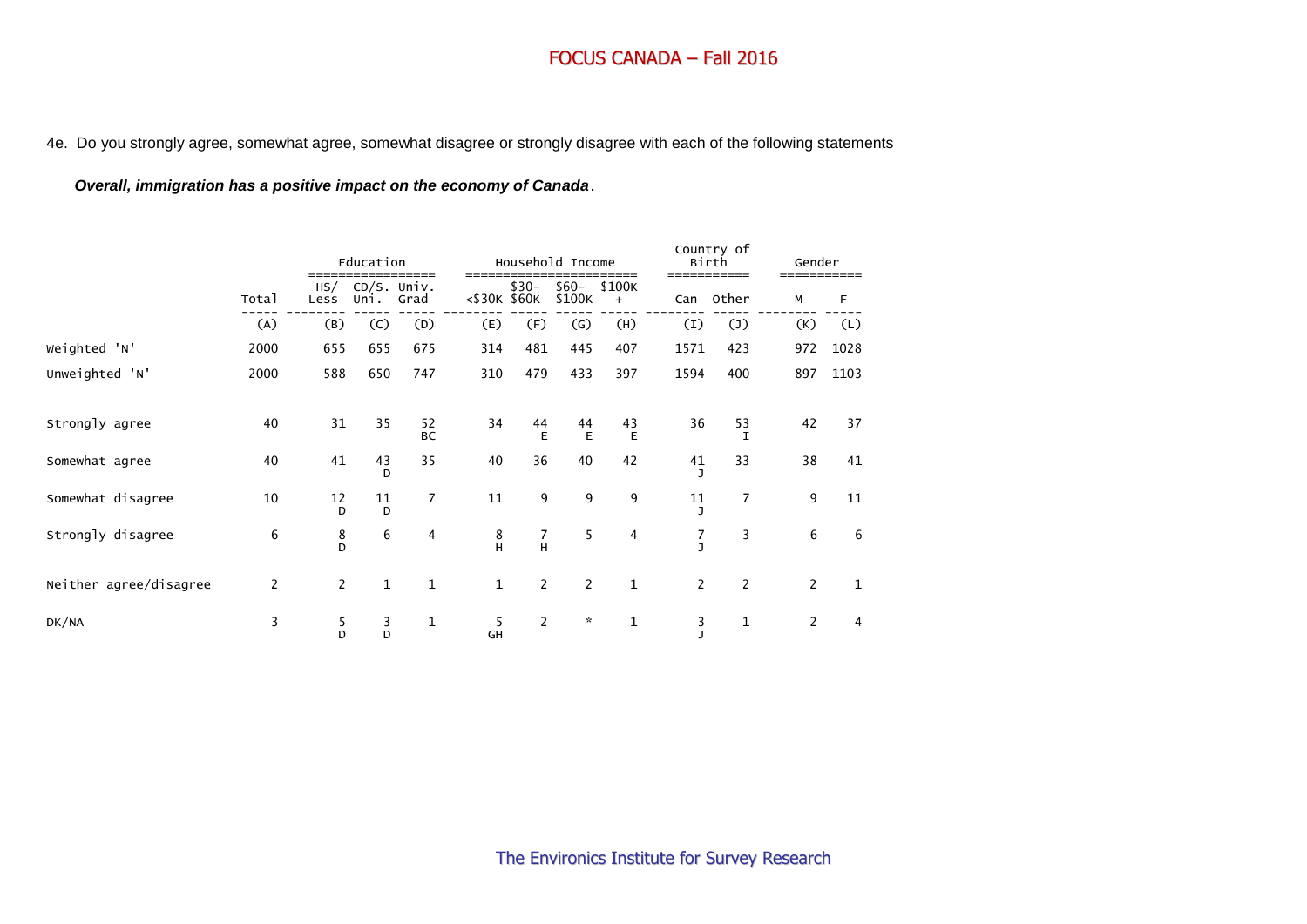4f. Do you strongly agree, somewhat agree, somewhat disagree or strongly disagree with each of the following statements

## *Immigration increases the level of crime in Canada*

|                        |                |                   |                   | Region          |                  |                  |                   |                      | City             |                |                |     | Age                   |                |                 |
|------------------------|----------------|-------------------|-------------------|-----------------|------------------|------------------|-------------------|----------------------|------------------|----------------|----------------|-----|-----------------------|----------------|-----------------|
|                        | Total          | <b>ATL</b>        | QC                | ON              | MB/SK            | AB               | ВC                | Mtrl                 | Tor              | Ca1            | Va             |     | 18-29 30-44 45-59     |                | $60+$           |
|                        | (A)            | (B)               | (C)               | (D)             | (E)              | (F)              | (G)               | (H)                  | $\left(1\right)$ | $(\mathsf{J})$ | (K)            | (L) | (M)                   | (N)            | (0)             |
| Weighted 'N'           | 2000           | 148               | 477               | 758             | 140              | 211              | 266               | 209                  | 324              | 70             | 88             | 389 | 429                   | 549            | 573             |
| Unweighted 'N'         | 2000           | 200               | 450               | 700             | 162              | 188              | 300               | 200                  | 300              | 59             | 100            | 193 | 307                   | 535            | 906             |
| Strongly agree         | 9              | 6                 | $\overline{7}$    | 11<br><b>BC</b> | 10               | 11               | 8                 | 4                    | $\frac{9}{H}$    | 10             | 5              | 8   | 5                     | 11<br>M        | 10<br>M         |
| Somewhat agree         | 17             | 14                | 13                | 20<br>C         | 16               | 26<br><b>BCG</b> | 15                | 13                   | 18               | 21             | 16             | 12  | 15                    | 20<br>L        | 21<br><b>LM</b> |
| Somewhat disagree      | 34             | 28                | 41<br><b>BDFG</b> | 32              | 40<br><b>BFG</b> | 29               | 30                | 40                   | 34               | 38             | 28             | 39  | 34                    | 34             | 32              |
| Strongly disagree      | 34             | 45<br><b>CDEF</b> | 32                | 33              | 28               | 27               | 41<br><b>CDEF</b> | 38<br>$\overline{1}$ | $\frac{36}{J}$   | 21             | 46             | 35  | 41<br><b>NO</b>       | 31             | 30              |
| Neither agree/disagree | $\overline{c}$ | $\mathbf{1}$      | 4<br>B            | $\overline{2}$  | $\overline{2}$   | 4                | 3                 | 3                    | $\mathbf{1}$     | 5              | 3              | 3   | 3                     | $\overline{2}$ | 3               |
| DK/NA                  | 3              | 6                 | 3                 | 3               | 3                | 4                | 4                 | 3                    | 3                | 4              | $\overline{2}$ | 3   | $\mathbf{2}^{\prime}$ | 3              | 4               |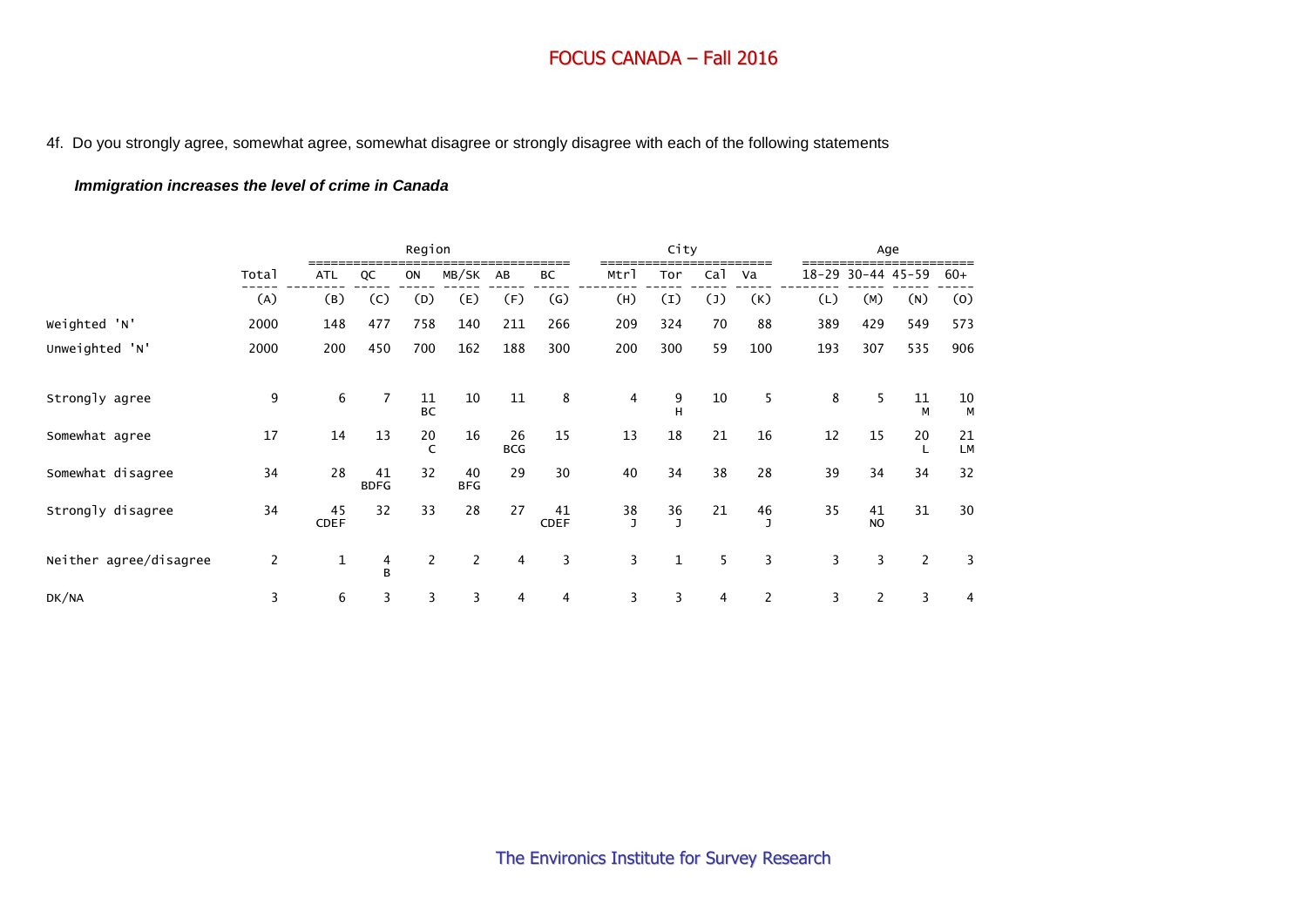4f. Do you strongly agree, somewhat agree, somewhat disagree or strongly disagree with each of the following statements

## *Immigration increases the level of crime in Canada*

|                        |       |                    | Education           |                 |              |                | Household Income  |                     |                    | Country of<br>Birth | Gender |         |
|------------------------|-------|--------------------|---------------------|-----------------|--------------|----------------|-------------------|---------------------|--------------------|---------------------|--------|---------|
|                        | Total | HS/<br>Less        | CD/S. Univ.<br>Uni. | Grad            | <\$30K \$60K | $$30-$         | $$60-$<br>\$100K  | \$100K<br>$\ddot{}$ | Can                | Other               | М      | F       |
|                        | (A)   | (B)                | (C)                 | (D)             | (E)          | (F)            | $\left( G\right)$ | (H)                 | (I)                | $(\mathsf{J})$      | (K)    | (L)     |
| Weighted 'N'           | 2000  | 655                | 655                 | 675             | 314          | 481            | 445               | 407                 | 1571               | 423                 | 972    | 1028    |
| Unweighted 'N'         | 2000  | 588                | 650                 | 747             | 310          | 479            | 433               | 397                 | 1594               | 400                 | 897    | 1103    |
| Strongly agree         | 9     | 14<br><b>CD</b>    | 8                   | 5               | 12<br>H      | 9              | 8                 | $\overline{7}$      | 9                  | 8                   | 10     | 8       |
| Somewhat agree         | 17    | 21<br>$\mathsf{D}$ | 19<br>D             | 12              | 20<br>H      | 18<br>H        | 17                | 13                  | 17                 | 18                  | 18     | 17      |
| Somewhat disagree      | 34    | 32                 | 38<br><b>BD</b>     | 32              | 33           | 32             | 32                | 41<br>FG            | 36<br>$\mathbf{I}$ | 28                  | 34     | 34      |
| Strongly disagree      | 34    | 24                 | 31<br>B             | 46<br><b>BC</b> | 28           | 35             | 38<br>E           | 36<br>E             | 32                 | 39<br>$\mathbf I$   | 31     | 36<br>K |
| Neither agree/disagree | 2     | 3                  | $\overline{2}$      | $\overline{c}$  | 3            | $\overline{2}$ | $\overline{2}$    | $\overline{c}$      | $\overline{c}$     | $\overline{4}$      | 3      | 2       |
| DK/NA                  | 3     | 6<br><b>CD</b>     | $\overline{2}$      | $\overline{2}$  | 4            | 4<br>H         | $\overline{2}$    | $\mathbf{1}$        | $\overline{3}$     | 4                   | 4      | 3       |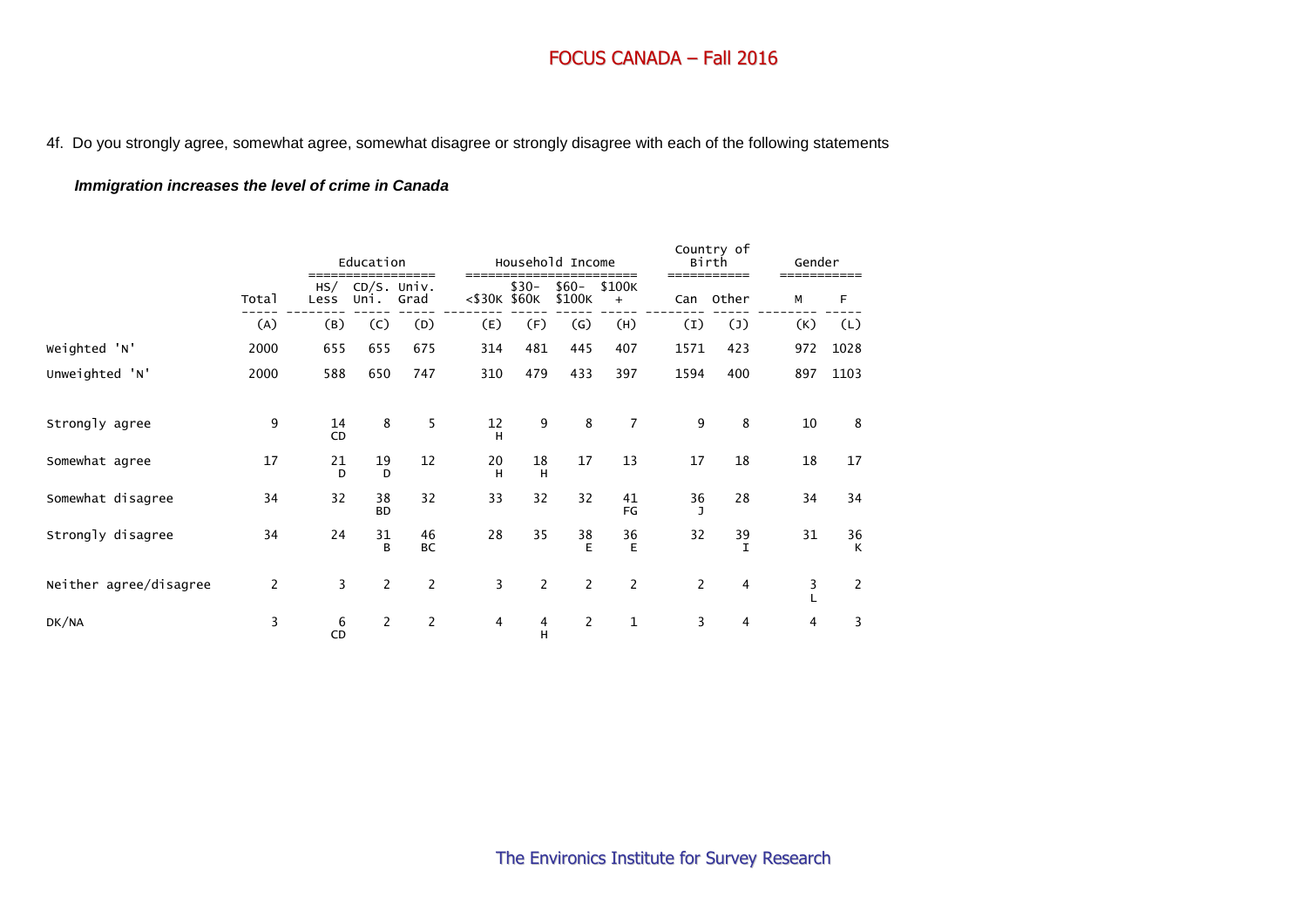#### 4g. Do you strongly agree, somewhat agree, somewhat disagree or strongly disagree with each of the following statements

## *Immigrants tend to work harder than people born in Canada*

|                        |       |            |          | Region         |                |              |                   |          | City    |                 |              |     |                | Age               |           |
|------------------------|-------|------------|----------|----------------|----------------|--------------|-------------------|----------|---------|-----------------|--------------|-----|----------------|-------------------|-----------|
|                        | Total | <b>ATL</b> | QC       | ON             | MB/SK          | AB           | BC                | Mtrl     | Tor     | Ca <sub>1</sub> | Va           |     |                | 18-29 30-44 45-59 | $60+$     |
|                        | (A)   | (B)        | (C)      | (D)            | (E)            | (F)          | $\left( G\right)$ | (H)      | (I)     | $(\mathsf{J})$  | (K)          | (L) | (M)            | (N)               | (0)       |
| Weighted 'N'           | 2000  | 148        | 477      | 758            | 140            | 211          | 266               | 209      | 324     | 70              | 88           | 389 | 429            | 549               | 573       |
| Unweighted 'N'         | 2000  | 200        | 450      | 700            | 162            | 188          | 300               | 200      | 300     | 59              | 100          | 193 | 307            | 535               | 906       |
|                        |       |            |          |                |                |              |                   |          |         |                 |              |     |                |                   |           |
| Strongly agree         | 19    | 20         | 14       | 21             | $23$<br>C      | 16           | 18                | 12       | 23<br>H | 26              | 29<br>H      | 13  | 19             | 19                | $22$<br>L |
| Somewhat agree         | 34    | 35         | 32       | 34             | 31             | 37           | 34                | 37       | 32      | 29              | 27           | 35  | 31             | 32                | 36        |
| Somewhat disagree      | 23    | 21         | 28<br>DG | 20             | 28             | 24           | 19                | 31<br>IK | 21      | 23              | 16           | 27  | 22             | 24                | 20        |
| Strongly disagree      | 16    | 16<br>E    | 17<br>E  | $\frac{15}{E}$ | 8              | 17<br>E      | 16<br>$\mathsf E$ | 13       | 11      | 14              | 18           | 16  | 17             | 16                | 13        |
| Neither agree/disagree | 6     | 5          | 4        | $\overline{7}$ | $\overline{7}$ | 5            | 9<br>$\epsilon$   | 4        | 9<br>н  | 9               | 9            | 5   | $\overline{7}$ | $\overline{7}$    | 5         |
| DK/NA                  | 3     | 3          | 4<br>F   | 3              | 3              | $\mathbf{1}$ | 3                 | 3        | 4       |                 | $\mathbf{1}$ | 3   | 3              | $\overline{2}$    | 3         |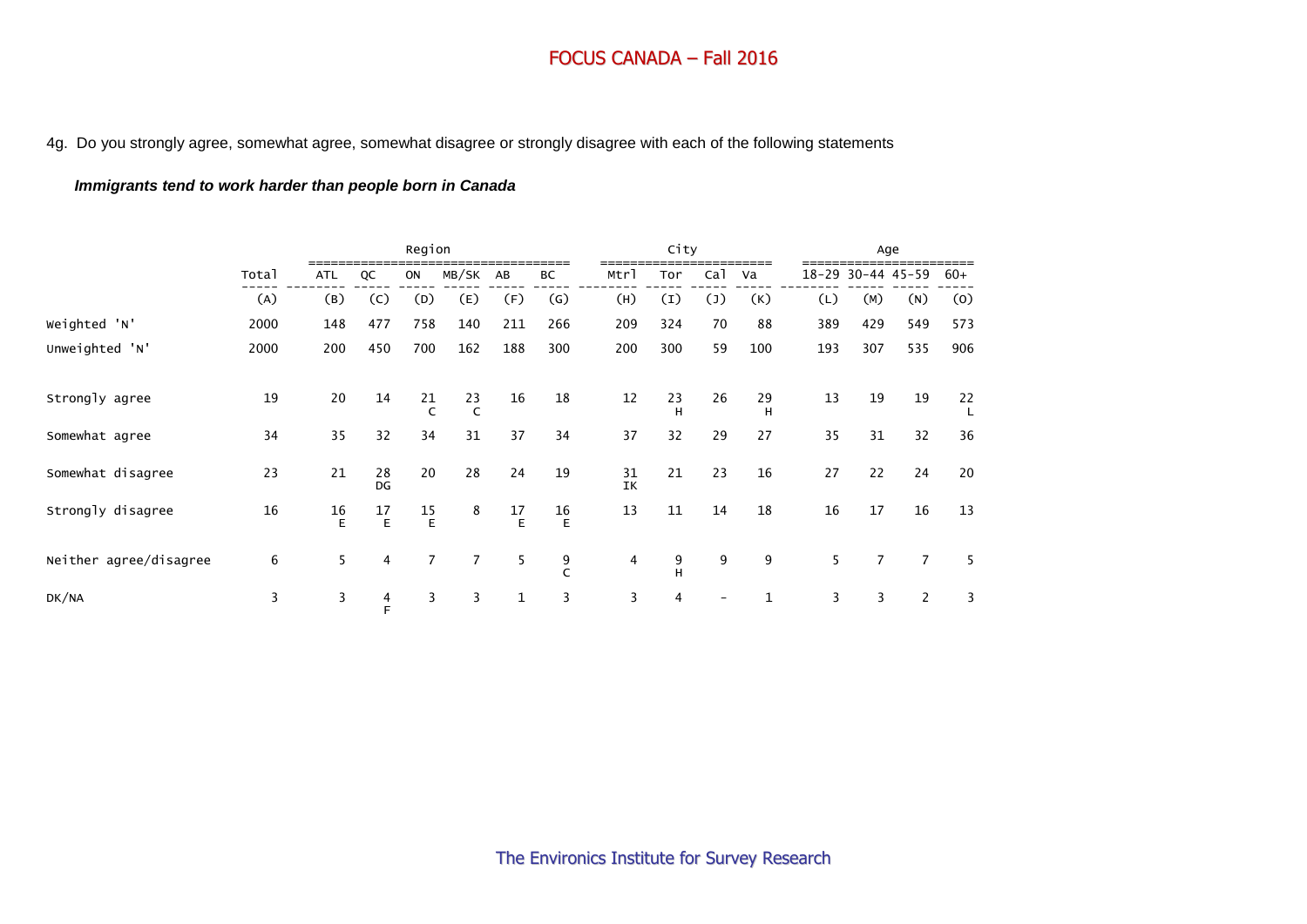4g. Do you strongly agree, somewhat agree, somewhat disagree or strongly disagree with each of the following statements

## *Immigrants tend to work harder than people born in Canada*

|                        |       |         | Education               | ____            |              |                | Household Income  | ===                 |                | Country of<br>Birth<br>------ | Gender |      |
|------------------------|-------|---------|-------------------------|-----------------|--------------|----------------|-------------------|---------------------|----------------|-------------------------------|--------|------|
|                        | Total | Less    | HS/ CD/S. Univ.<br>Uni. | Grad            | <\$30K \$60K | $$30-$         | $$60-$<br>\$100K  | \$100K<br>$\ddot{}$ | Can            | Other                         | М      | F    |
|                        | (A)   | (B)     | (C)                     | (D)             | (E)          | (F)            | $\left( G\right)$ | (H)                 | (I)            | $(\mathsf{J})$                | (K)    | (L)  |
| Weighted 'N'           | 2000  | 655     | 655                     | 675             | 314          | 481            | 445               | 407                 | 1571           | 423                           | 972    | 1028 |
| Unweighted 'N'         | 2000  | 588     | 650                     | 747             | 310          | 479            | 433               | 397                 | 1594           | 400                           | 897    | 1103 |
| Strongly agree         | 19    | 19      | 17                      | 20              | 20           | 23<br>н        | 19                | 14                  | 14             | 34                            | 20     | 18   |
| Somewhat agree         | 34    | 31      | 32                      | 39<br><b>BC</b> | 33           | 31             | 36                | 36                  | 34             | 33                            | 33     | 35   |
| Somewhat disagree      | 23    | 22      | 27<br><b>BD</b>         | 20              | 24           | 21             | 22                | 27                  | 25             | 15                            | 22     | 23   |
| Strongly disagree      | 16    | 20<br>D | 17<br>D                 | 10              | 16           | 17             | 14                | 14                  | 17<br>J        | 9                             | 16     | 15   |
| Neither agree/disagree | 6     | 5       | 4                       | 8<br><b>BC</b>  | 3            | 5              | 7<br>E            | 6                   | 6              | $\overline{7}$                | 6      | 6    |
| DK/NA                  | 3     | 3       | 2                       | 4               | 3            | $\overline{c}$ | 3                 | 3                   | $\overline{4}$ | 2                             | 3      | 3    |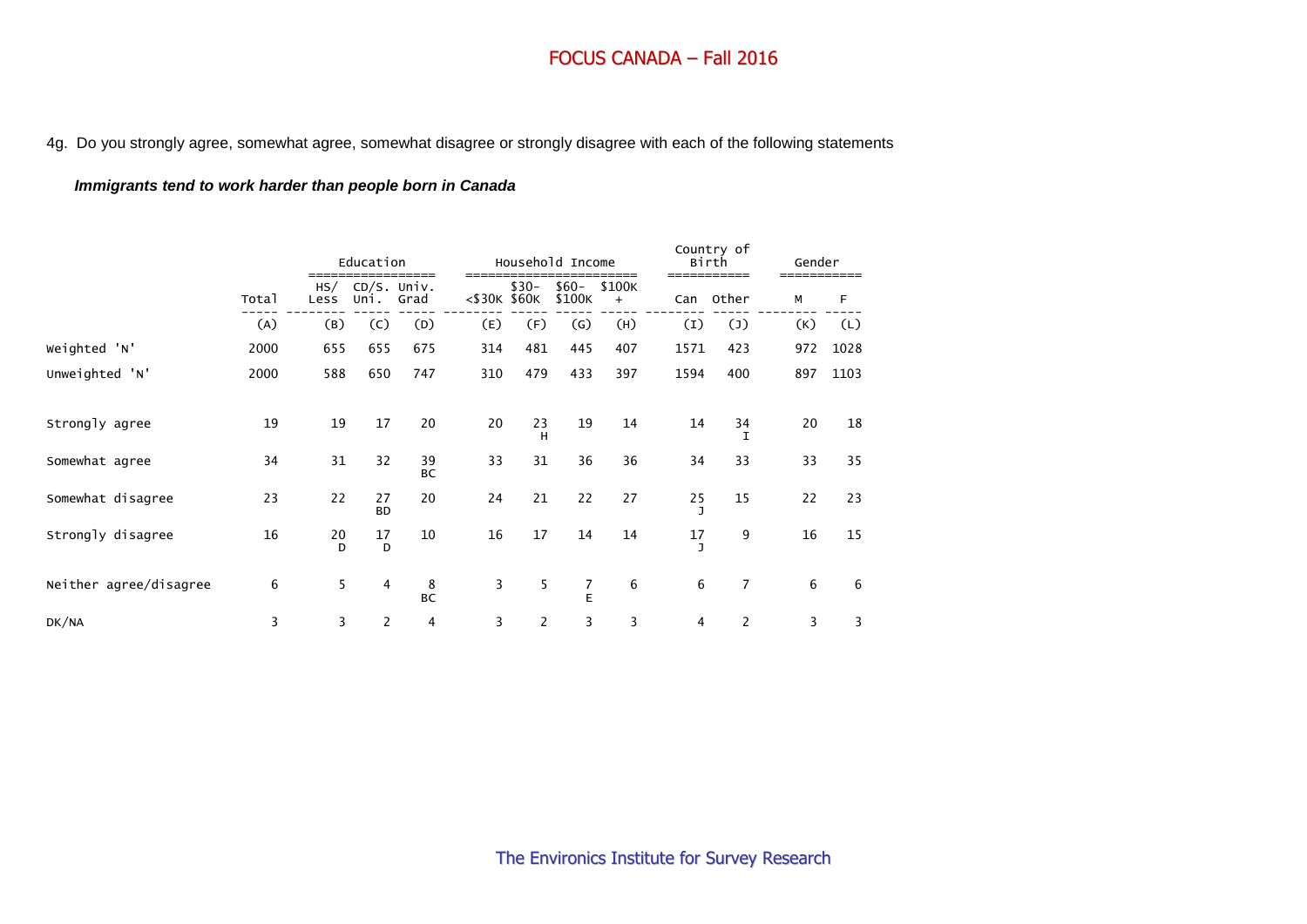#### 5. Do you think our country is taking in too many, too few, or about the right number or refugees from Syria?

|                                     |       |            |              | Region       |          |                   |                   |                | City                  |                 |         |                | Age               |                |                |
|-------------------------------------|-------|------------|--------------|--------------|----------|-------------------|-------------------|----------------|-----------------------|-----------------|---------|----------------|-------------------|----------------|----------------|
|                                     | Total | <b>ATL</b> | QC           | ON           | MB/SK    | AB                | ВC                | Mtrl           | Tor                   | Ca <sub>1</sub> | Va      |                | 18-29 30-44 45-59 |                | 60+            |
|                                     | (A)   | (B)        | (C)          | (D)          | (E)      | (F)               | $\left( G\right)$ | (H)            | $\left(1\right)$      | $(\mathsf{J})$  | (K)     | (L)            | (M)               | (N)            | (0)            |
| Weighted 'N'                        | 2000  | 148        | 477          | 758          | 140      | 211               | 266               | 209            | 324                   | 70              | 88      | 389            | 429               | 549            | 573            |
| Unweighted 'N'                      | 2000  | 200        | 450          | 700          | 162      | 188               | 300               | 200            | 300                   | 59              | 100     | 193            | 307               | 535            | 906            |
| Taking in too many                  | 36    | 28         | 34           | 37<br>BG     | 43<br>BG | 49<br><b>BCDG</b> | 29                | 30             | 32                    | 30              | 31      | 28             | 31                | 41<br>LM       | 41<br>LM       |
| Taking in too few                   | 10    | 11         | 8            | 10           | 8        | 6                 | 15<br><b>CDEF</b> | 11             | $\overline{7}$        | 4               | 13<br>ı | 15<br>$\Omega$ | 9                 | 10             | $\overline{7}$ |
| Taking in about the<br>right number | 48    | 57<br>EF   | 53<br>EF     | 48<br>E      | 41       | 36                | 48<br>F           | 57             | 56                    | 49              | 48      | 52<br>N        | 55<br><b>NO</b>   | 43             | 46             |
| Depends                             | 1     | 1          | $\mathbf{1}$ | $\mathbf{1}$ | 2        | $\overline{2}$    | $\overline{2}$    | $\mathcal{R}$  | $\mathbf{2}^{\prime}$ | 5               | 2       | $\mathbf 1$    | $\mathbf{1}$      | $\frac{2}{M}$  | $\mathbf{2}$   |
| DK/NA                               | 4     | 3          | 3            | 3            | 6        | 7                 | 5                 | $\overline{2}$ | 3                     | 12<br>H         | 6       | 3              | 4                 | $\overline{4}$ | 4              |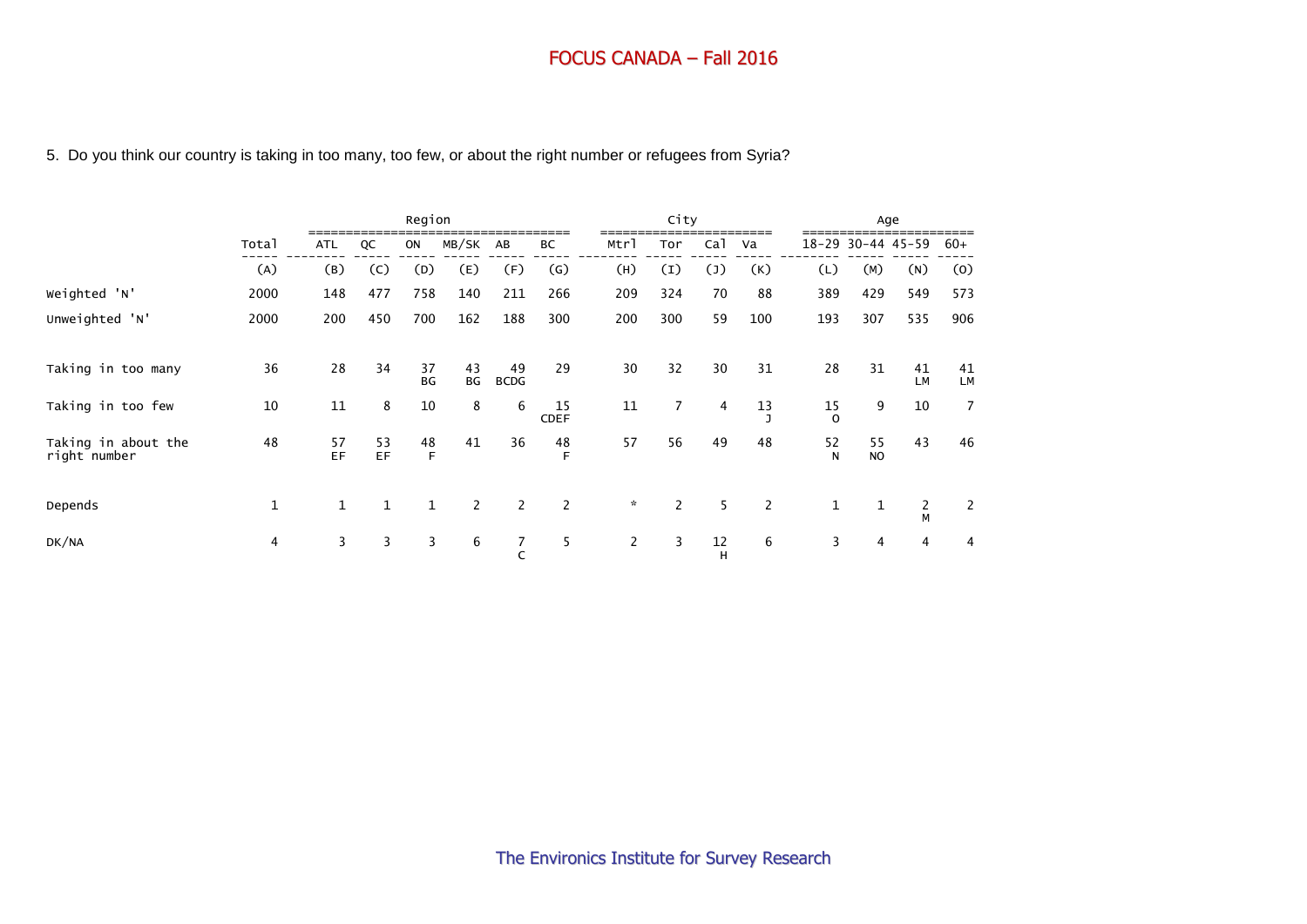## 5. Do you think our country is taking in too many, too few, or about the right number or refugees from Syria?

|                                     |              |              | Education      |                       |                 |             | Household Income  |               |                | Country of<br>Birth | Gender       |      |
|-------------------------------------|--------------|--------------|----------------|-----------------------|-----------------|-------------|-------------------|---------------|----------------|---------------------|--------------|------|
|                                     | Total        | HS/<br>Less  | Uni.           | $CD/S.$ Univ.<br>Grad | $<$ \$30K \$60K | $$30-$      | $$60-$<br>\$100K  | \$100K<br>$+$ | Can            | Other               | М            | F    |
|                                     | (A)          | (B)          | (C)            | (D)                   | (E)             | (F)         | $\left( G\right)$ | (H)           | (I)            | $(\mathsf{J})$      | (K)          | (L)  |
| Weighted 'N'                        | 2000         | 655          | 655            | 675                   | 314             | 481         | 445               | 407           | 1571           | 423                 | 972          | 1028 |
| Unweighted 'N'                      | 2000         | 588          | 650            | 747                   | 310             | 479         | 433               | 397           | 1594           | 400                 | 897          | 1103 |
| Taking in too many                  | 36           | 49<br>CD     | 35<br>D        | 26                    | 44<br>GH        | 39<br>H     | 32                | 27            | 36             | 38                  | 36           | 37   |
| Taking in too few                   | 10           | 5            | 10<br>B        | 14<br><b>BC</b>       | $\overline{7}$  | 8           | 12                | 14<br>EF      | 10             | 9                   | 9            | 11   |
| Taking in about the<br>right number | 48           | 40           | 49<br>B        | 56<br><b>BC</b>       | 44              | 48          | 52                | 56<br>EF      | 49             | 47                  | 50           | 47   |
| Depends                             | $\mathbf{1}$ | $\mathbf{1}$ | $\overline{2}$ | 1                     | $\mathbf{x}$    | $rac{3}{E}$ | $\mathbf 1$       | $\mathbf{1}$  | $\overline{2}$ | $\mathbf{1}$        | $\mathbf{1}$ | 1    |
| DK/NA                               | 4            | 5            | 4              | 4                     | 5               | 3           | 3                 | 3             | 4              | 5                   | 4            | 4    |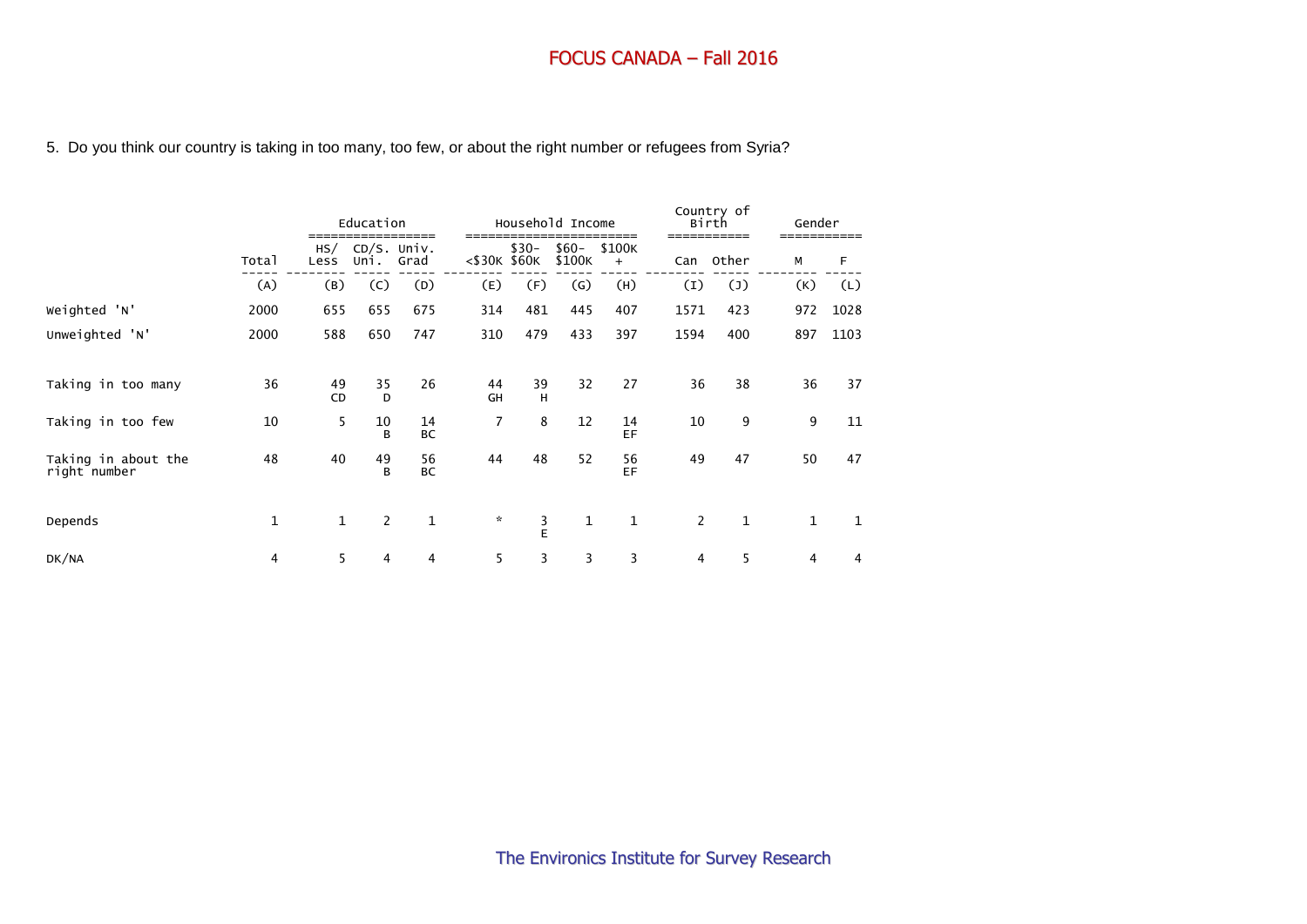## 6. Why do you say that Canada is currently taking in too many refugees from Syria?

## SUBSAMPLE: THOSE WHO SAY "TAKING TOO MANY"

|                                                                                             |       |              |              | Region           |       |                |                |         | City    |                 |                   |                 |                   | Age                |         |
|---------------------------------------------------------------------------------------------|-------|--------------|--------------|------------------|-------|----------------|----------------|---------|---------|-----------------|-------------------|-----------------|-------------------|--------------------|---------|
|                                                                                             | Total | <b>ATL</b>   | QC           | ON               | MB/SK | AB             | BC             | Mtrl    | Tor     | Ca <sub>1</sub> | Va                |                 | 18-29 30-44 45-59 |                    | $60+$   |
|                                                                                             | (A)   | (B)          | (C)          | (D)              | (E)   | (F)            | (G)            | (H)     | (I)     | (1)             | (K)               | (L)             | (M)               | (N)                | (0)     |
| Weighted 'N'                                                                                | 729   | 42           | 164          | 284              | 60    | 103            | 77             | 62      | 104     | 21              | 27                | 109             | 131               | 226                | 237     |
| Unweighted 'N'                                                                              | 728   | 57           | 159          | 267              | 69    | 90             | 86             | 63      | 99      | 17              | 27                | 50              | 88                | 209                | 356     |
| Country cannot take care<br>of this many refugees<br>(housing/jobs/supports)                | 53    | 68<br>G      | 52           | 53               | 49    | 62<br>G        | 41             | 51<br>K | 51<br>K | 72<br>К         | 25                | 55              | 56                | 55                 | 52      |
| Diverts resources/funds/<br>attention from other<br>more important needs                    | 40    | 40           | 29           | 44<br>C          | 41    | 42             | 46<br>C        | 20      | 39<br>H | 55<br>H         | 41                | 38              | 50<br>$\Omega$    | 42                 | 36      |
| Refugees have different<br>values/lifestyles/Don't<br>fit with Canadian way of<br>life      | 14    | 6            | 18<br>R      | 12               | 9     | 16             | 16             | 21      | 17      | 8               | 12                | 10              | 15                | 9                  | 18<br>N |
| Refugees not properly<br>screened/concerns about<br>security/terrorism                      | 12    | 16           | 7            | 14<br>$\epsilon$ | 11    | 11             | 12             | 9       | 14      | 19              | 10                | $\overline{7}$  | 13                | 13                 | 11      |
| Do not believe Canada<br>should be taking in<br>Syrian refugees/they<br>should go elsewhere | 7     |              | 6            | 9                | 8     | $\overline{7}$ | 8              | 4       | 10      | 6               | 16                | 8               | 9                 | 6                  | 7       |
| Canada should take<br>refugees from other<br>countries equally / not<br>favour Syria        | 6     |              | $\mathbf{2}$ | 10<br>$\epsilon$ | 5     | $\overline{7}$ | $\overline{7}$ | 4       | 11      | 3               | 4                 | $\overline{2}$  | 4                 | 10<br>$\mathbf{L}$ | 6       |
| Other                                                                                       | 6     | $\mathbf{1}$ | 4            | 8<br>B           | 4     | 6              | 3              | 5       | 5       | 6               |                   | 11              | 3                 | 6                  | 4       |
| DK/NA                                                                                       | 4     |              |              | 3                | 4     | 4              | 8              | 6       | 4       |                 | 20<br>$\mathbf I$ | 13<br><b>NO</b> | 4                 | 2                  | 3       |

The Environics Institute for Survey Research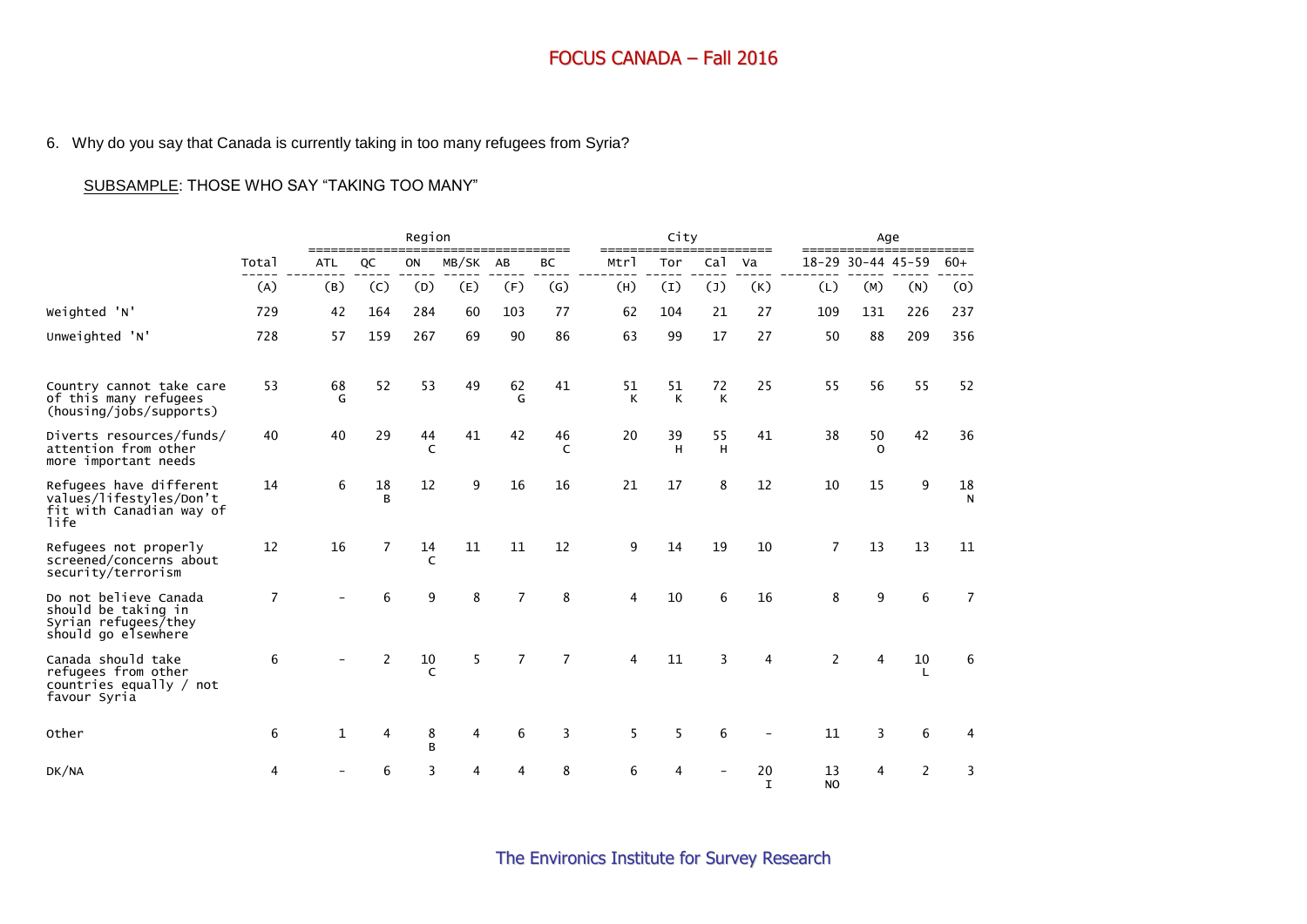## 6. Why do you say that Canada is currently taking in too many refugees from Syria?

## SUBSAMPLE: THOSE WHO SAY "TAKING TOO MANY"

|                                                                                             |                |                | Education<br>================== |                 | =======         |         | Household Income  | ======        | Country of | Birth<br>=========== | Gender<br>------------ |         |
|---------------------------------------------------------------------------------------------|----------------|----------------|---------------------------------|-----------------|-----------------|---------|-------------------|---------------|------------|----------------------|------------------------|---------|
|                                                                                             | Total          | HS/<br>Less    | CD/S. Univ.<br>Uni.             | Grad            | $<$ \$30K \$60K | $$30-$  | $$60-$<br>\$100K  | \$100K<br>$+$ | Can        | Other                | М                      | F       |
|                                                                                             | (A)            | (B)            | (C)                             | (D)             | (E)             | (F)     | $\left( G\right)$ | (H)           | (I)        | $(\mathsf{J})$       | (K)                    | (L)     |
| Weighted 'N'                                                                                | 729            | 320            | 232                             | 173             | 137             | 186     | 144               | 109           | 566        | 160                  | 349                    | 380     |
| Unweighted 'N'                                                                              | 728            | 297            | 236                             | 188             | 146             | 184     | 129               | 97            | 574        | 151                  | 325                    | 403     |
| Country cannot take care<br>of this many refugees<br>(housing/jobs/supports)                | 53             | 52             | 54                              | 53              | 59              | 55      | 60                | 49            | 56         | 43                   | 49                     | 57<br>K |
| Diverts resources/funds/<br>attention from other<br>more important needs                    | 40             | 43             | 36                              | 40              | 46              | 40      | 44                | 38            | 43<br>J.   | 30                   | 38                     | 42      |
| Refugees have different<br>values/lifestyles/Don't<br>fit with Canadian way of<br>life      | 14             | 11             | 12                              | 21<br><b>BC</b> | 10              | 14      | 12                | 18            | 13         | 15                   | 13                     | 14      |
| Refugees not properly<br>screened/concerns about<br>security/terrorism                      | 12             | 10             | 13                              | 12              | 9               | 11      | 12                | 15            | 10         | 18<br>T              | 15<br>$\mathbf{I}$     | 8       |
| Do not believe Canada<br>should be taking in<br>Syrian refugees/they<br>should go elsewhere | $\overline{7}$ | 6              | $\overline{7}$                  | 10              | $\overline{2}$  | 4       | 8                 | 13<br>EF      | 6          | 10                   | 9                      | 6       |
| Canada should take<br>refugees from other<br>countries equally / not<br>favour Syria        | 6              | 4              | 8                               | 9               | 3               | 5       | 6                 | 13<br>Е       | 5          | 11<br>$\mathbf I$    | 8                      | 5       |
| Other                                                                                       | 6              | $\overline{7}$ | 5                               | 4               | 4               | 9       | 4                 | 4             | 4          | 11<br>T.             | 8<br>L                 | 4       |
| DK/NA                                                                                       | 4              | 5<br>D         | 4                               | $\overline{2}$  | 3               | 5<br>GH | 1                 | 1             | 3          | 8<br>$\mathbf I$     | 4                      | 4       |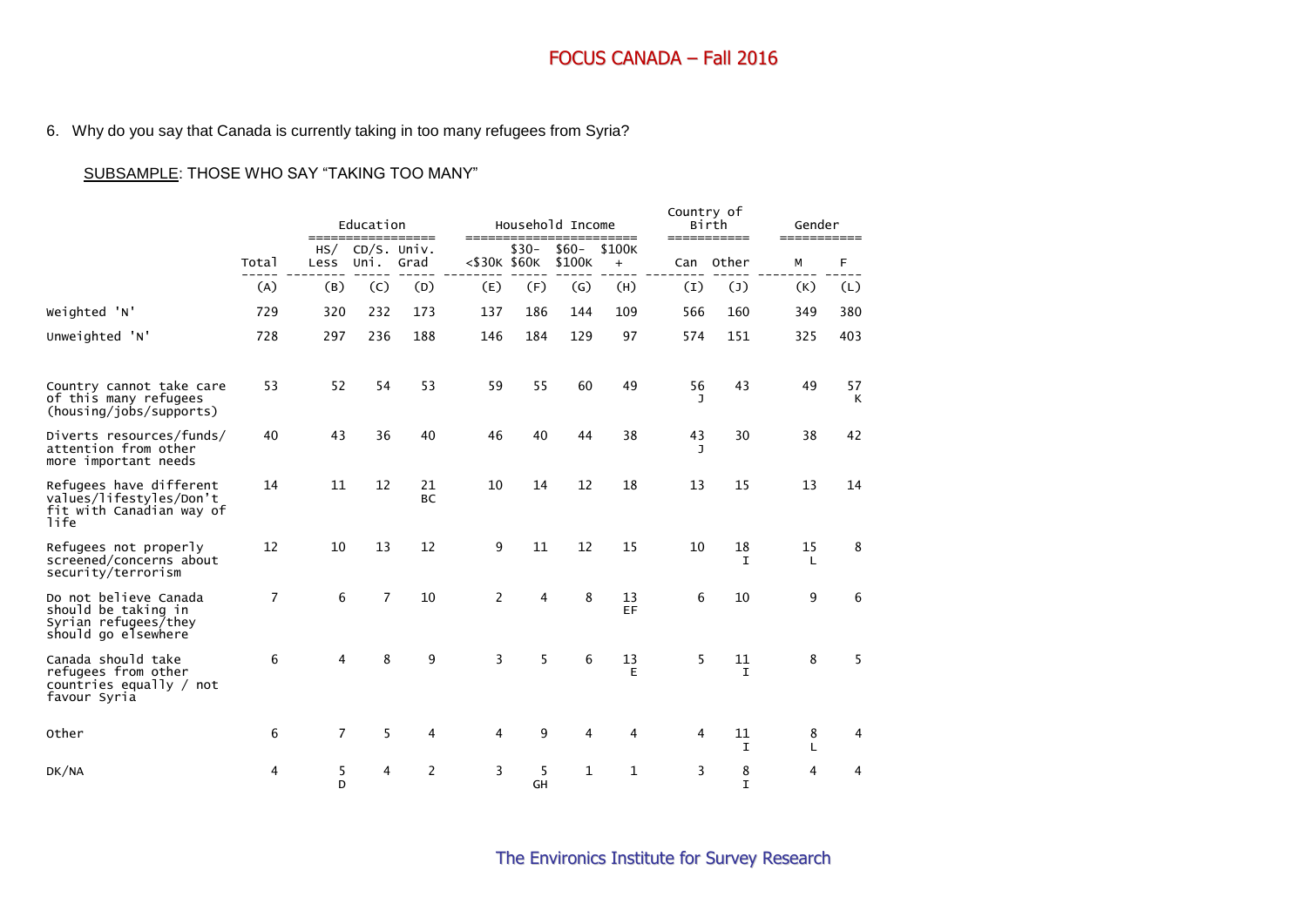## COUNTRY OF BIRTH. Were you born in Canada or in another country?

|                 |              |                  |                  | Region            |              |                 |                   |          | City            |                 |         |                   | Age |     |       |
|-----------------|--------------|------------------|------------------|-------------------|--------------|-----------------|-------------------|----------|-----------------|-----------------|---------|-------------------|-----|-----|-------|
|                 | Total        | <b>ATL</b>       | QC               | ON                | MB/SK        | AB              | BC                | Mtrl     | Tor             | Ca <sub>1</sub> | Va      | 18-29 30-44 45-59 |     |     | $60+$ |
|                 | (A)          | (B)              | (C)              | (D)               | (E)          | (F)             | $\left( G\right)$ | (H)      | (I)             | $(\mathsf{J})$  | (K)     | (L)               | (M) | (N) | (0)   |
| Weighted 'N'    | 2000         | 148              | 477              | 758               | 140          | 211             | 266               | 209      | 324             | 70              | 88      | 389               | 429 | 549 | 573   |
| Unweighted 'N'  | 2000         | 200              | 450              | 700               | 162          | 188             | 300               | 200      | 300             | 59              | 100     | 193               | 307 | 535 | 906   |
| Canada          | 79           | 91<br><b>DFG</b> | 87<br><b>DFG</b> | 70                | 87<br>DG     | 79<br>D         | 75                | 80<br>IΚ | 53              | 66              | 57      | 74                | 78  | 79  | 82    |
| Another country | 21           | 8                | 12               | 29<br><b>BCEF</b> | 13           | 20<br><b>BC</b> | 25<br><b>BCE</b>  | 20       | 47<br><b>HJ</b> | 32              | 43<br>н | 26<br>$\Omega$    | 22  | 21  | 18    |
| Refuse/NA       | $\mathbf{x}$ | $\mathbf{1}$     | $\star$          | $\star$           | $\mathbf{1}$ |                 |                   | $\star$  | $\star$         | 1               |         |                   |     |     |       |

|                 |         |             | Education |                     |                 |         | Household Income  |                     |                          | Country of<br>Birth | Gender |      |
|-----------------|---------|-------------|-----------|---------------------|-----------------|---------|-------------------|---------------------|--------------------------|---------------------|--------|------|
|                 | Total   | HS/<br>Less | Uni.      | CD/S. Univ.<br>Grad | $<$ \$30K \$60K | $$30-$  | $$60-$<br>\$100K  | \$100K<br>$\ddot{}$ | Can                      | Other               | М      | F    |
|                 | (A)     | (B)         | (C)       | (D)                 | (E)             | (F)     | $\left( G\right)$ | (H)                 | (I)                      | $(\mathsf{J})$      | (K)    | (L)  |
| Weighted 'N'    | 2000    | 655         | 655       | 675                 | 314             | 481     | 445               | 407                 | 1571                     | 423                 | 972    | 1028 |
| Unweighted 'N'  | 2000    | 588         | 650       | 747                 | 310             | 479     | 433               | 397                 | 1594                     | 400                 | 897    | 1103 |
| Canada          | 79      | 85<br>D.    | 80<br>D   | 71                  | 80              | 77      | 76                | 83<br>FG            | 100                      | $\qquad \qquad -$   | 77     | 80   |
| Another country | 21      | 15          | 20<br>B   | 29<br><b>BC</b>     | 20              | 23<br>н | 24<br>н           | 16                  | $\overline{\phantom{a}}$ | 100                 | 23     | 20   |
| Refuse/NA       | $\star$ | $\star$     |           | $\star$             |                 |         | ×.                | $\star$             |                          |                     | 1      | ☆    |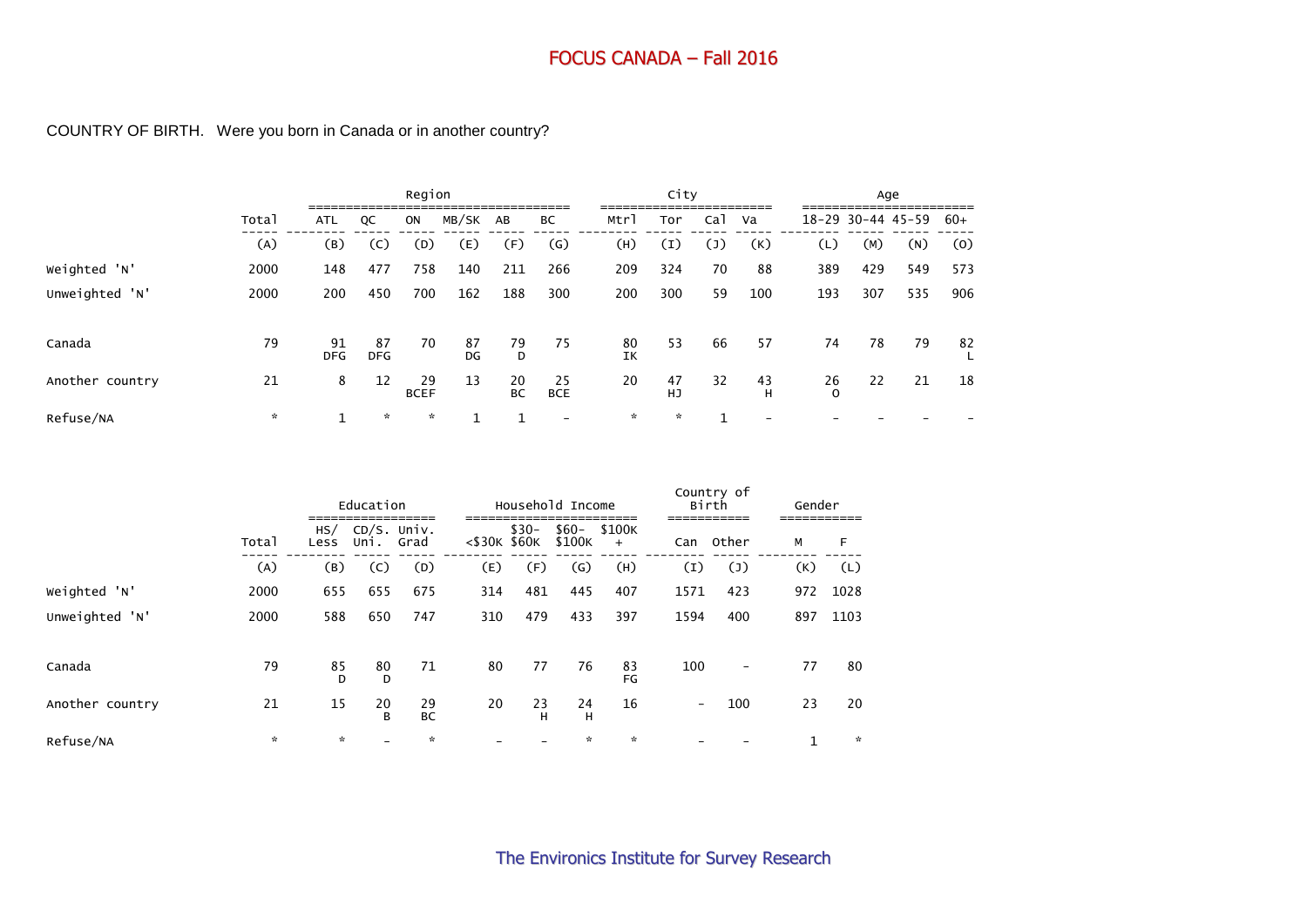## AGE. In what year were you born?

|                |       |            |                  | Region       |              |                    |                   |                       | City                                   |                  |                                        |                          |     | Age                      |      |
|----------------|-------|------------|------------------|--------------|--------------|--------------------|-------------------|-----------------------|----------------------------------------|------------------|----------------------------------------|--------------------------|-----|--------------------------|------|
|                | Total | <b>ATL</b> | QC               | ON           | MB/SK AB     |                    | ВC                | Mtrl                  | Tor                                    | Ca <sub>1</sub>  | Va                                     |                          |     | 18-29 30-44 45-59        | -60+ |
|                | (A)   | (B)        | (C)              | (D)          | (E)          | (F)                | $\left( G\right)$ | (H)                   | $\left(1\right)$                       | $(\mathsf{J})$   | (K)                                    | (L)                      | (M) | (N)                      | (0)  |
| Weighted 'N'   | 2000  | 148        | 477              | 758          | 140          | 211                | 266               | 209                   | 324                                    | 70               | 88                                     | 389                      | 429 | 549                      | 573  |
| Unweighted 'N' | 2000  | 200        | 450              | 700          | 162          | 188                | 300               | 200                   | 300                                    | 59               | 100                                    | 193                      | 307 | 535                      | 906  |
| $18 - 29$      | 19    | 17         | 18               | 20           | 17           | 21                 | 21                | 20                    | 21                                     | 24               | 24                                     | 100                      |     |                          |      |
| $30 - 44$      | 21    | 17         | 24<br><b>BEG</b> | 20<br>E      | 14           | 34<br><b>BCDEG</b> | 17                | 20                    | 19                                     | 46<br><b>HIK</b> | 14                                     | $\overline{\phantom{a}}$ | 100 |                          |      |
| $45 - 59$      | 27    | 31         | 26               | 28           | 27           | 23                 | 29                | $\frac{30}{7}$        | $\begin{array}{c} 31 \\ 5 \end{array}$ | 12               | $\begin{array}{c} 34 \\ 3 \end{array}$ |                          |     | 100                      |      |
| $60+$          | 29    | 29<br>E    | $\frac{31}{F}$   | $28 \nF$     | $rac{36}{5}$ | 17                 | $\frac{31}{F}$    | 27                    | 25                                     | 13               | 28                                     |                          |     | $\overline{\phantom{0}}$ | 100  |
| Refuse         | 3     | 5          | 2                | $\mathbf{3}$ | 5            | 5                  | 2                 | $\mathbf{2}^{\prime}$ | 3                                      | 6                |                                        |                          |     |                          |      |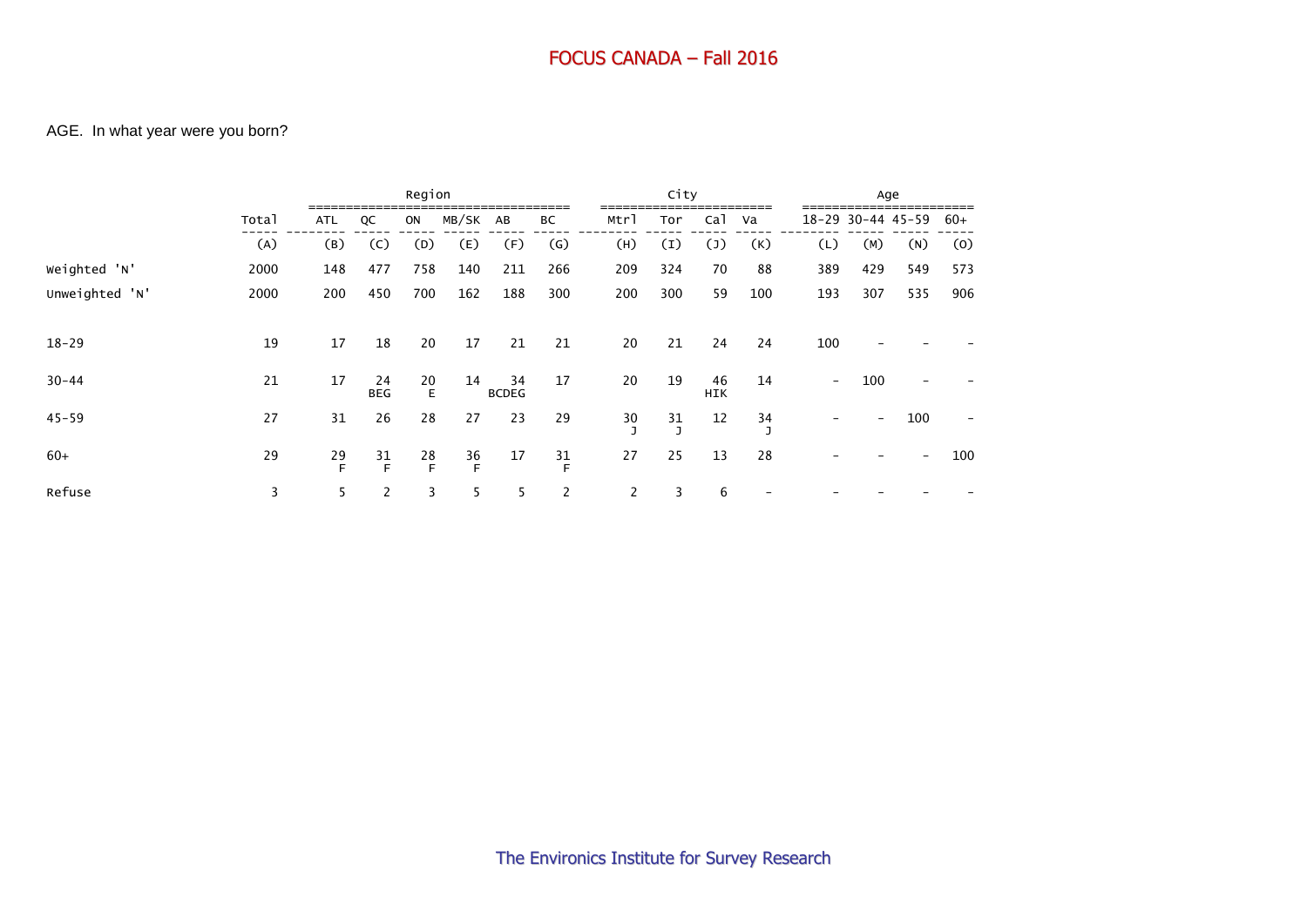## AGE. In what year were you born?

|                |       |                 | Education |                           |                 |          | Household Income |               |      | Country of<br>Birth | Gender |      |
|----------------|-------|-----------------|-----------|---------------------------|-----------------|----------|------------------|---------------|------|---------------------|--------|------|
|                | Total | Less            | Uni.      | $HS/$ CD/S. Univ.<br>Grad | $<$ \$30K \$60K | $$30-$   | $$60-$<br>\$100K | \$100K<br>$+$ | Can  | Other               | М      | F    |
|                | (A)   | (B)             | (C)       | (D)                       | (E)             | (F)      | $\mathsf{(G)}$   | (H)           | (I)  | $(\mathsf{J})$      | (K)    | (L)  |
| Weighted 'N'   | 2000  | 655             | 655       | 675                       | 314             | 481      | 445              | 407           | 1571 | 423                 | 972    | 1028 |
| Unweighted 'N' | 2000  | 588             | 650       | 747                       | 310             | 479      | 433              | 397           | 1594 | 400                 | 897    | 1103 |
|                |       |                 |           |                           |                 |          |                  |               |      |                     |        |      |
| $18 - 29$      | 19    | 25<br><b>CD</b> | 20<br>D   | 14                        | 28<br>GH        | 24<br>GH | 14               | 13            | 18   | 24<br>I             | 20     | 18   |
| $30 - 44$      | 21    | 10              | 24<br>B   | 30<br><b>BC</b>           | 14              | 19<br>E  | 28<br>EF         | 31<br>EF      | 21   | 22                  | 22     | 21   |
| $45 - 59$      | 27    | 24              | 29        | 30<br>B                   | 19              | 21       | 34<br>EF         | 39<br>EF      | 28   | 27                  | 28     | 27   |
| $60+$          | 29    | 37<br><b>CD</b> | 25        | 23                        | 38<br>GH        | 34<br>GH | 23<br>H          | 15            | 30   | 24                  | 27     | 30   |
| Refuse         | 3     | 3               | 2         | 3                         | $\overline{2}$  | 1        | 1                | $\mathbf{1}$  | 3    | 3                   | 3      | 3    |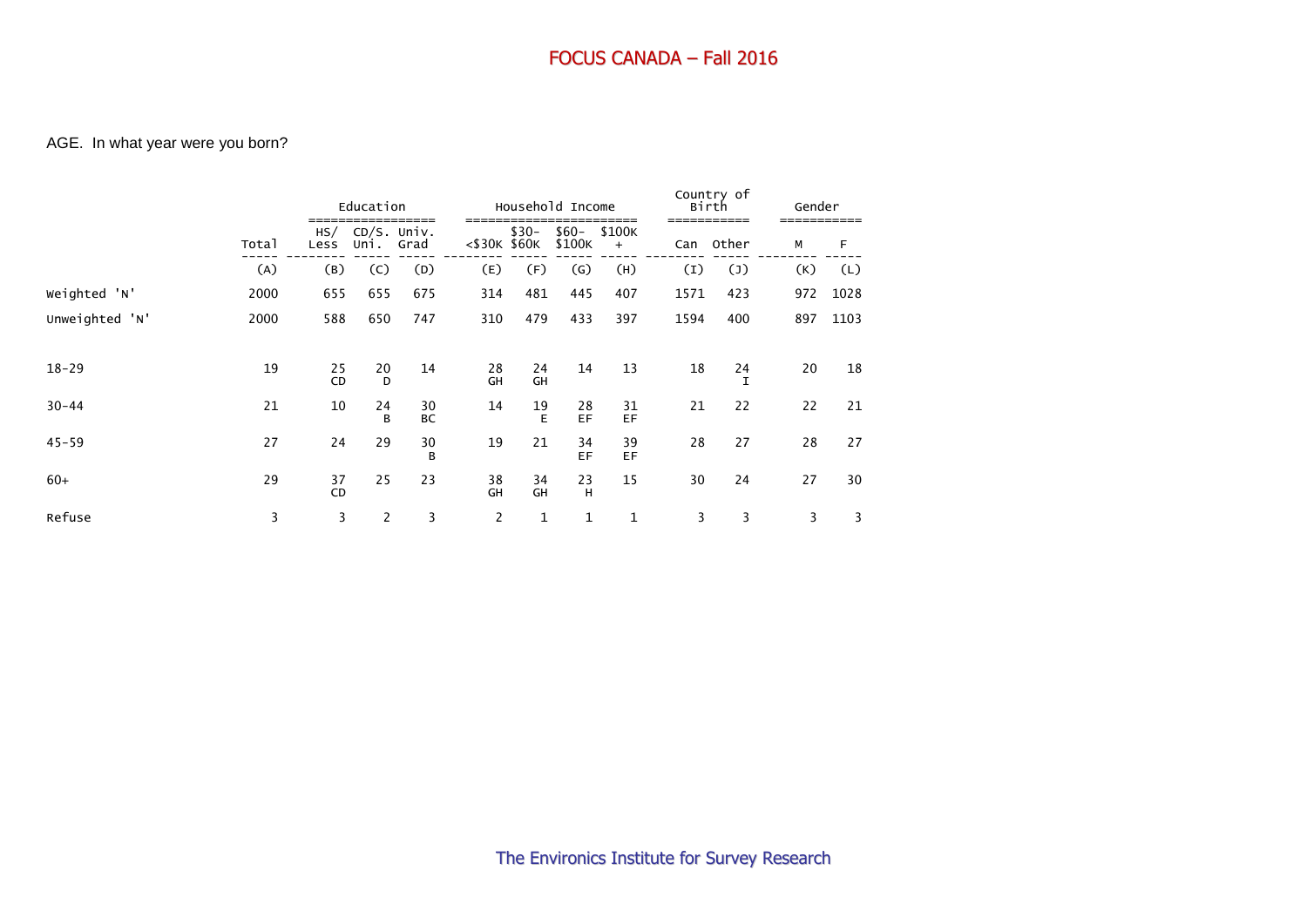# EDUCATION LEVEL. What is the highest level of schooling that you have completed?

|                                                  |                |              |          | Region            |                    |                |                   |                  | City         |                 |                |                  | Age             |                   |                  |
|--------------------------------------------------|----------------|--------------|----------|-------------------|--------------------|----------------|-------------------|------------------|--------------|-----------------|----------------|------------------|-----------------|-------------------|------------------|
|                                                  | Total          | <b>ATL</b>   | QC       | ON                | MB/SK              | AB             | BC                | Mtrl             | Tor          | Ca <sub>1</sub> | Va             | $18 - 29$        | $30-44$ $45-59$ |                   | $60+$            |
|                                                  | (A)            | (B)          | (C)      | (D)               | (E)                | (F)            | $\left( G\right)$ | (H)              | (I)          | $(\mathsf{J})$  | (K)            | (L)              | (M)             | (N)               | (0)              |
| Weighted 'N'                                     | 2000           | 148          | 477      | 758               | 140                | 211            | 266               | 209              | 324          | 70              | 88             | 389              | 429             | 549               | 573              |
| Unweighted 'N'                                   | 2000           | 200          | 450      | 700               | 162                | 188            | 300               | 200              | 300          | 59              | 100            | 193              | 307             | 535               | 906              |
| Public/Elementary (Grade<br>$1 - 8$              | $\overline{c}$ | $\mathbf{2}$ | 4<br>E   | 2                 | 2                  | 1              | $\overline{2}$    | $\overline{2}$   | $\mathbf{1}$ | $\mathbf{1}$    | 3              | $\mathbf{1}$     | $\mathbf{1}$    | $\mathbf 1$       | 6<br><b>LMN</b>  |
| Some High School (Grade<br>$9-11)$               | 8              | 8            | 12<br>DG | 6                 | 13<br>DG           | 10<br>G        | 4                 | 11<br>IK         | 3            | 11<br>К         | $\mathbf{1}$   | 8<br>M           | 3               | 6<br>M            | 14<br><b>LMN</b> |
| Graduated High School                            | 22             | 26<br>C      | 17       | 25<br>C           | 24                 | 22             | 23                | 14               | 19           | 15              | 16             | 33<br><b>MNO</b> | 12              | 21<br>M           | 23<br>M          |
| Some Vocational/<br>Technical/College/CEGEP      | 5              | 7            | 8<br>DE  | 4                 | 3                  | $\overline{4}$ | 9<br>DE           | 7<br>$\mathbf I$ | 3            | $\overline{2}$  | 6              | 6                | 5               | $\overline{4}$    | 6                |
| Completed Vocational/<br>Technical/College/CEGEP | 21             | 19           | 26<br>G  | 21                | 18                 | 19             | 18                | 27<br>IK         | 18           | 19              | 15             | 16               | 27<br>LO        | 25<br>LO          | 18               |
| Some University                                  | 6              | 9<br>C       | 3        | 6<br>$\mathsf{C}$ | 11<br>$\mathsf{C}$ | 5              | 9<br>C            | 3                | 6            | 6               | 13<br>HI       | 12<br><b>MNO</b> | 4               | 4                 | 5                |
| Graduated University                             | 23             | 18           | 21       | 24                | 20                 | 27             | 24                | 24               | 33           | 33              | 28             | 17               | 33<br>LNO       | 24<br>$\mathbf 0$ | 19               |
| Post Graduate                                    | 11             | 10           | 10       | 13                | 7                  | 10             | 9                 | 12               | 17           | 9               | 15             | 7                | 14<br>LO        | 12<br>$\mathbf 0$ | 9                |
| Refuse                                           | 1              | 1            | $\star$  | $\star$           | $\overline{2}$     | $\overline{2}$ | $\overline{2}$    |                  |              | 3               | $\overline{2}$ |                  | 1               | $\mathbf{x}$      | 1                |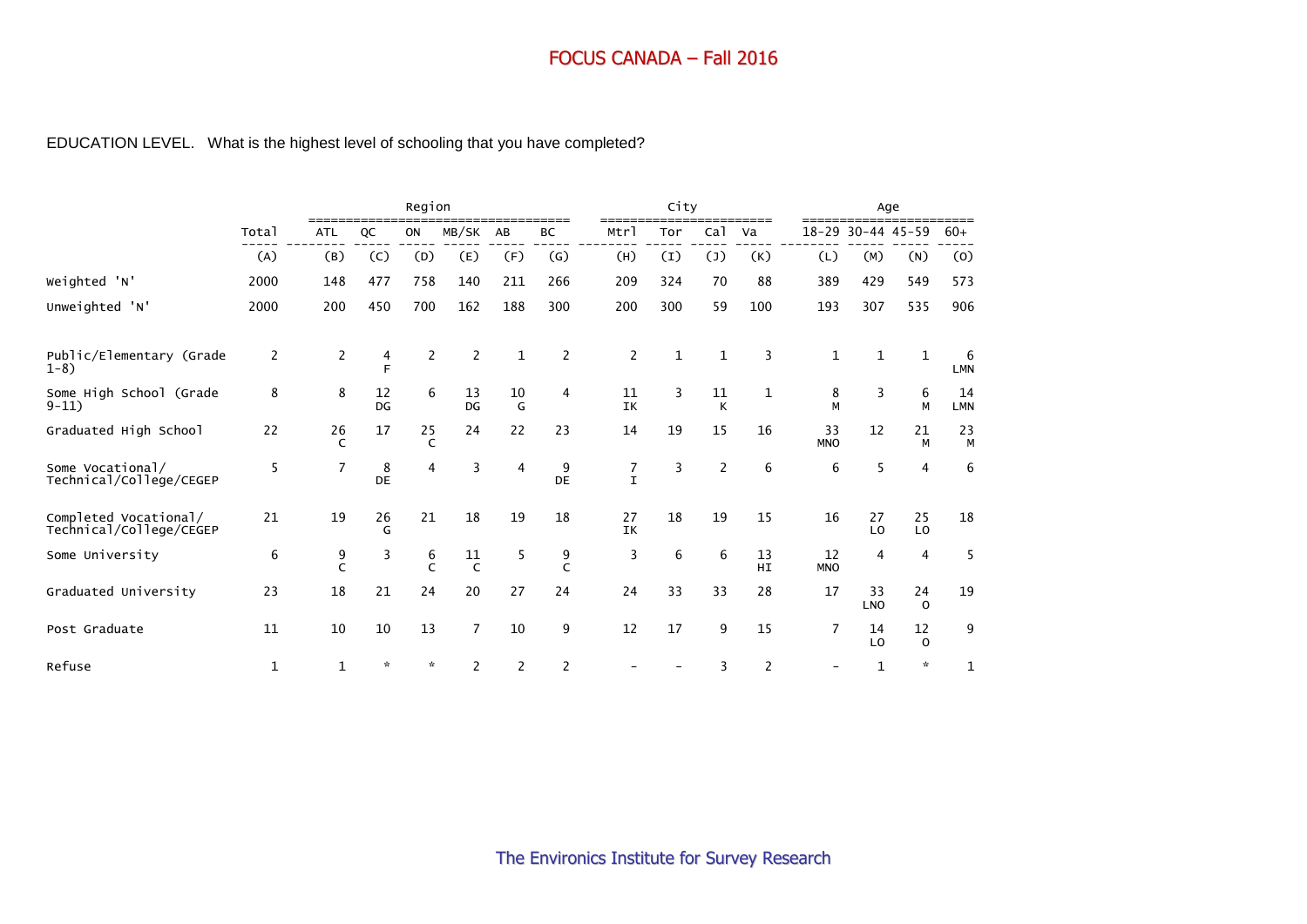## EDUCATION LEVEL. What is the highest level of schooling that you have completed?

|                                                  |             | =====                    | Education             | ===== |                  |                      | Household Income  | ====                |                   | Country of<br>Birth<br>----------- | Gender | =====          |
|--------------------------------------------------|-------------|--------------------------|-----------------------|-------|------------------|----------------------|-------------------|---------------------|-------------------|------------------------------------|--------|----------------|
|                                                  | Total       | HS/<br>Less              | $CD/S.$ Univ.<br>Uni. | Grad  | $<$ \$30K \$60K  | $$30-$               | $$60-$<br>\$100K  | \$100K<br>$\ddot{}$ | Can               | Other                              | М      | F              |
|                                                  | (A)         | (B)                      | (C)                   | (D)   | (E)              | (F)                  | $\left( G\right)$ | (H)                 | $\left(1\right)$  | $(\mathsf{J})$                     | (K)    | (L)            |
| Weighted 'N'                                     | 2000        | 655                      | 655                   | 675   | 314              | 481                  | 445               | 407                 | 1571              | 423                                | 972    | 1028           |
| Unweighted 'N'                                   | 2000        | 588                      | 650                   | 747   | 310              | 479                  | 433               | 397                 | 1594              | 400                                | 897    | 1103           |
| Public/Elementary (Grade<br>$1-8$ )              | 2           | $\overline{7}$           |                       |       | 6<br>FGH         | $\overline{2}$<br>GH | $\mathcal{R}$     | $\mathcal{R}$       | $\overline{2}$    | 3                                  | 3      | 2              |
| Some High School (Grade<br>$9 - 11)$             | 8           | 25                       |                       |       | 22<br><b>FGH</b> | 8<br>H               | 5<br>H            | $\mathbf{1}$        | 10<br>J           | 3                                  | 10     | $\overline{7}$ |
| Graduated High School                            | 22          | 68                       |                       |       | 32<br>GH         | 27<br>GH             | 16                | 12                  | 24<br>J.          | 17                                 | 22     | 22             |
| Some Vocational/<br>Technical/College/CEGEP      | 5           | $\overline{\phantom{a}}$ | 17                    |       | 5                | 5                    | 5                 | 5                   | 6<br>$\mathbf{I}$ | 3                                  | 6      | 5              |
| Completed Vocational/<br>Technical/College/CEGEP | 21          |                          | 64                    |       | 14               | 23<br>E              | 27<br>E           | 22<br>Е             | 22                | 18                                 | 19     | 23<br>К        |
| Some University                                  | 6           | $\qquad \qquad -$        | 19                    |       | 5                | $\overline{7}$       | 6                 | $\overline{7}$      | 5                 | 9<br>I.                            | 6      | 6              |
| Graduated University                             | 23          |                          |                       | 69    | 13               | 19                   | 28<br>EF          | 33<br>EF            | 21                | 31<br>I.                           | 22     | 24             |
| Post Graduate                                    | 11          |                          |                       | 31    | 3                | 8<br>E               | 12<br>E           | 20<br><b>EFG</b>    | 9                 | 15<br>I                            | 11     | 10             |
| Refuse                                           | $\mathbf 1$ |                          |                       |       |                  | $\mathcal{R}$        | *                 |                     | 1                 | $\boldsymbol{\pi}$                 | 1      | 1              |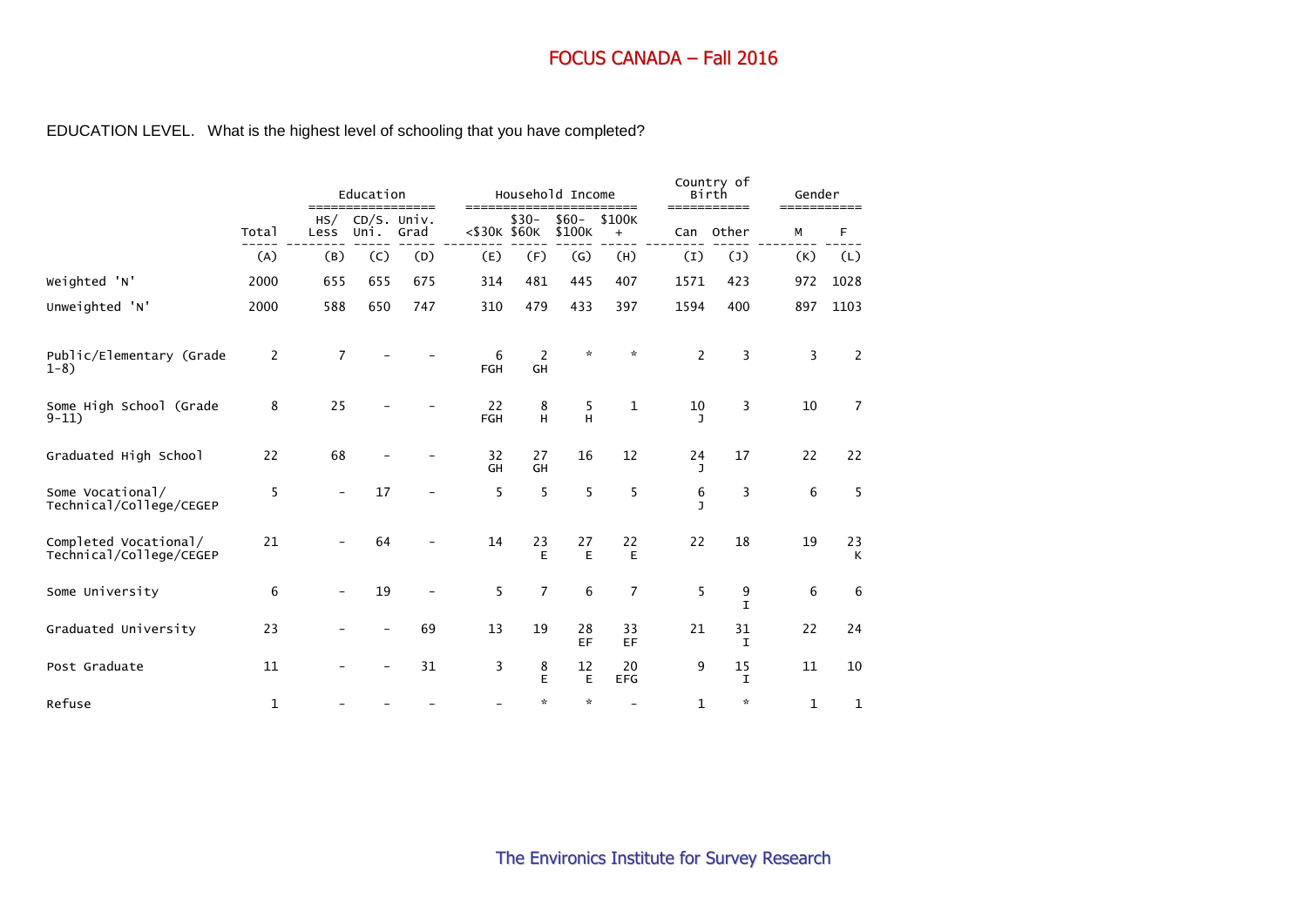#### HOUSEHOLD INCOME. Which of the following categories best reflects your total household income before taxes for 2015, that is, the total income earned by all those living in your home?

|                                     |                |                |                | Region         |                |                   |         |                   | City                |                 |                 |                 |                      | Age            |                 |
|-------------------------------------|----------------|----------------|----------------|----------------|----------------|-------------------|---------|-------------------|---------------------|-----------------|-----------------|-----------------|----------------------|----------------|-----------------|
|                                     | Total          | <b>ATL</b>     | QC             | ON             | MB/SK          | ___________<br>AB | ВC      | =======<br>Mtrl   | Tor                 | Ca <sub>1</sub> | =========<br>Va |                 | 18-29 30-44 45-59    |                | $60+$           |
|                                     | (A)            | (B)            | (C)            | (D)            | (E)            | (F)               | (G)     | (H)               | $\left(1\right)$    | $(\mathsf{J})$  | (K)             | (L)             | (M)                  | (N)            | (0)             |
| Weighted 'N'                        | 2000           | 148            | 477            | 758            | 140            | 211               | 266     | 209               | 324                 | 70              | 88              | 389             | 429                  | 549            | 573             |
| Unweighted 'N'                      | 2000           | 200            | 450            | 700            | 162            | 188               | 300     | 200               | 300                 | 59              | 100             | 193             | 307                  | 535            | 906             |
| Less than \$20,000                  | 8              | 8              | 8              | 8              | 7              | 6                 | 7       | 5                 | 7                   | 4               | 3               | 12<br><b>MN</b> | 5                    | 6              | 9<br>MN         |
| \$20,000 to less than<br>\$30,000   | 8              | 12             | 8              | 8              | 5              | 8                 | 8       | 5                 | 5                   | 8               | 9               | 11<br><b>MN</b> | 5                    | 5              | 12<br><b>MN</b> |
| \$30,000 to less than<br>\$40,000   | 8              | 10             | 10             | 8              | $\overline{7}$ | 8                 | 6       | 13<br>IK          | $\overline{7}$<br>K | 10              | 1               | 11<br>М         | 5                    | 6              | 12<br><b>MN</b> |
| \$40,000 to less than<br>\$50,000   | $\overline{7}$ | $\overline{7}$ | 9              | $\overline{7}$ | 6              | $\overline{7}$    | 6       | 6                 | 6                   | 13              | 9               | 10<br>N         | $\overline{7}$       | 5              | 9<br>N          |
| \$50,000 to less than<br>\$60,000   | 8              | 10             | $\overline{7}$ | 8              | 12             | 8                 | 10      | 9<br>$\mathbf{I}$ | $\overline{7}$      | 3               | $\overline{7}$  | 10              | 10                   | $\overline{7}$ | 8               |
| \$60,000 to less than<br>\$80,000   | 11             | 10             | 12             | 10             | 11             | 11                | 12      | 10                | 11                  | 13              | 11              | 9               | 13                   | 12             | 10              |
| \$80,000 to less than<br>\$100,000  | 11             | 6              | 11             | 13<br>в        | 9              | 10                | 14<br>В | 11                | 14                  | 10              | 12              | 6               | 16<br>LO             | 15<br>LO       | 8               |
| \$100,000 to less than<br>\$150,000 | 11             | 12             | 13             | 10             | 12             | 12                | 9       | 14                | 8                   | 11              | 11              | 8               | 18<br>LO             | 14<br>LO       | 5               |
| $$150,000+$                         | 9              | 8              | $\overline{7}$ | 10             | 10             | 15<br><b>BC</b>   | 9       | 8                 | 13                  | 17              | 10              | 5               | 12<br>L <sub>0</sub> | 15<br>LO       | 5               |
| Refused                             | 18             | 17             | 16             | 19             | 20             | 15                | 19      | 16                | 21                  | 12              | 28              | 18              | 10                   | 14             | 22              |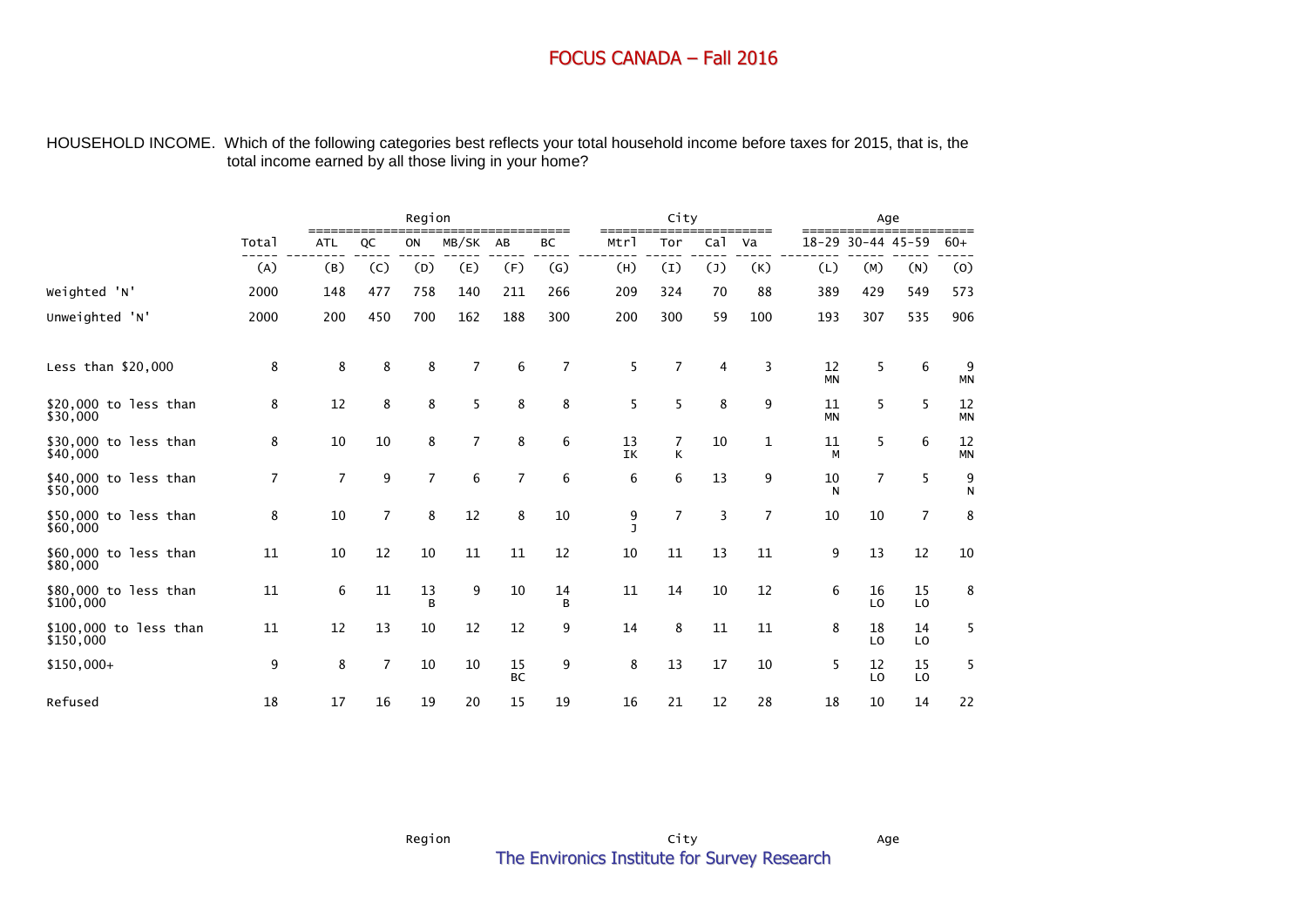#### HOUSEHOLD INCOME. Which of the following categories best reflects your total household income before taxes for 2015, that is, the total income earned by all those living in your home?

|                                     |       | =====           | Education           | =====          | ======                   |        | Household Income  | ====                     |                  | Country of<br>Birth<br>=========== | Gender<br>=========== |                |
|-------------------------------------|-------|-----------------|---------------------|----------------|--------------------------|--------|-------------------|--------------------------|------------------|------------------------------------|-----------------------|----------------|
|                                     | Total | HS/<br>Less     | CD/S. Univ.<br>Uni. | Grad           | <\$30K \$60K             | $$30-$ | $$60-$<br>\$100K  | \$100K<br>$\ddot{}$      | Can              | Other                              | М                     | F              |
|                                     | (A)   | (B)             | (C)                 | (D)            | (E)                      | (F)    | $\left( G\right)$ | (H)                      | $\left(1\right)$ | $(\mathsf{J})$                     | (K)                   | (L)            |
| Weighted 'N'                        | 2000  | 655             | 655                 | 675            | 314                      | 481    | 445               | 407                      | 1571             | 423                                | 972                   | 1028           |
| Unweighted 'N'                      | 2000  | 588             | 650                 | 747            | 310                      | 479    | 433               | 397                      | 1594             | 400                                | 897                   | 1103           |
| Less than \$20,000                  | 8     | 15<br><b>CD</b> | 5                   | 3              | 48                       |        |                   |                          | $\overline{7}$   | 9                                  | 6                     | 9<br>K         |
| \$20,000 to less than<br>\$30,000   | 8     | 13<br><b>CD</b> | $\overline{7}$      | 5              | 52                       |        |                   |                          | 9                | 6                                  | 6                     | 10<br>К        |
| \$30,000 to less than<br>\$40,000   | 8     | 13<br>CD        | $\overline{7}$      | 5              |                          | 35     |                   |                          | 8                | 8                                  | 8                     | 9              |
| \$40,000 to less than<br>\$50,000   | 7     | $\overline{7}$  | 8                   | $\overline{7}$ | $\overline{\phantom{m}}$ | 30     |                   |                          | $\overline{7}$   | 8                                  | $\overline{7}$        | $\overline{7}$ |
| \$50,000 to less than<br>\$60,000   | 8     | 8               | 11<br>D             | $\overline{7}$ | $\overline{\phantom{a}}$ | 35     |                   |                          | 8                | 10                                 | 8                     | 8              |
| \$60,000 to less than<br>\$80,000   | 11    | 8               | 13<br>B             | 12<br>B        |                          |        | 50                |                          | 11               | 12                                 | 12                    | 10             |
| \$80,000 to less than<br>\$100,000  | 11    | 7               | 13<br>B             | 14<br>B        |                          |        | 50                | $\overline{\phantom{a}}$ | 11               | 12                                 | 13                    | 10             |
| \$100,000 to less than<br>\$150,000 | 11    | 5               | 12<br>B             | 16<br>в        |                          |        |                   | 54                       | 12<br>J          | $\overline{7}$                     | 12                    | 10             |
| Refused                             | 18    | 21<br>D         | 16                  | 15             |                          |        |                   |                          | 17               | 18                                 | 16                    | 19             |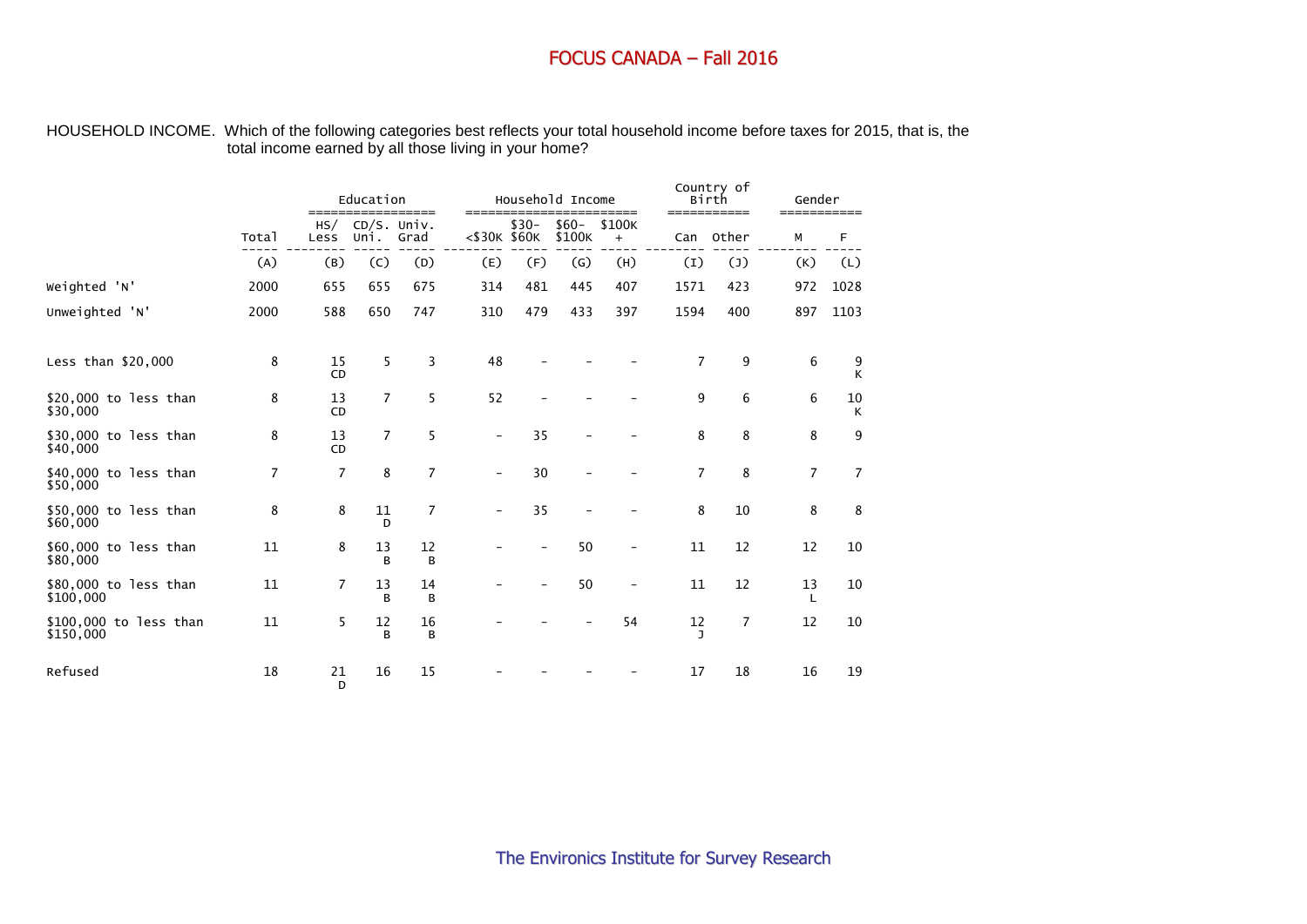#### GENDER

|                |       |         | Region  |         |                    |         |                   |      | City |                |     |     | Age               |     |       |  |
|----------------|-------|---------|---------|---------|--------------------|---------|-------------------|------|------|----------------|-----|-----|-------------------|-----|-------|--|
|                | Total | ATL     | QC      | ON      | MB/SK              | AB      | ВC                | Mtrl | Tor  | Cal            | Va  |     | 18-29 30-44 45-59 |     | $60+$ |  |
|                | (A)   | (B)     | (C)     | (D)     | (E)                | (F)     | $\left( G\right)$ | (H)  | (I)  | $(\mathsf{J})$ | (K) | (L) | (M)               | (N) | (0)   |  |
| Weighted 'N'   | 2000  | 148     | 477     | 758     | 140                | 211     | 266               | 209  | 324  | 70             | 88  | 389 | 429               | 549 | 573   |  |
| Unweighted 'N' | 2000  | 200     | 450     | 700     | 162                | 188     | 300               | 200  | 300  | 59             | 100 | 193 | 307               | 535 | 906   |  |
| Male           | 49    | 47      | 49      | 48      | 62<br><b>BCDFG</b> | 43      | 48                | 44   | 51   | 40             | 46  | 51  | 49                | 49  | 46    |  |
| Female         | 51    | 53<br>E | 51<br>Ε | 52<br>E | 38                 | 57<br>E | 52                | 56   | 49   | 60             | 54  | 49  | 51                | 51  | -54   |  |

|                |       |             | Education           |      |                  |          | Household Income  |               | Country of<br>Birth |                | Gender                   |      |
|----------------|-------|-------------|---------------------|------|------------------|----------|-------------------|---------------|---------------------|----------------|--------------------------|------|
|                | Total | HS/<br>Less | CD/S. Univ.<br>Uni. | Grad | $<$ \$30K \$60K  | $$30-$   | \$60-<br>\$100K   | \$100K<br>$+$ | Can                 | Other          | М                        | F    |
|                | (A)   | (B)         | (C)                 | (D)  | (E)              | (F)      | $\left( G\right)$ | (H)           | $\left(1\right)$    | $(\mathsf{J})$ | (K)                      | (L)  |
| Weighted 'N'   | 2000  | 655         | 655                 | 675  | 314              | 481      | 445               | 407           | 1571                | 423            | 972                      | 1028 |
| Unweighted 'N' | 2000  | 588         | 650                 | 747  | 310              | 479      | 433               | 397           | 1594                | 400            | 897                      | 1103 |
| Male           | 49    | 51          | 46                  | 49   | 36               | 47<br>E  | 55<br>EF          | 57<br>EF      | 47                  | 52             | 100                      |      |
| Female         | 51    | 49          | 54                  | 51   | 64<br><b>FGH</b> | 53<br>GH | 45                | 43            | 53                  | 48             | $\overline{\phantom{a}}$ | 100  |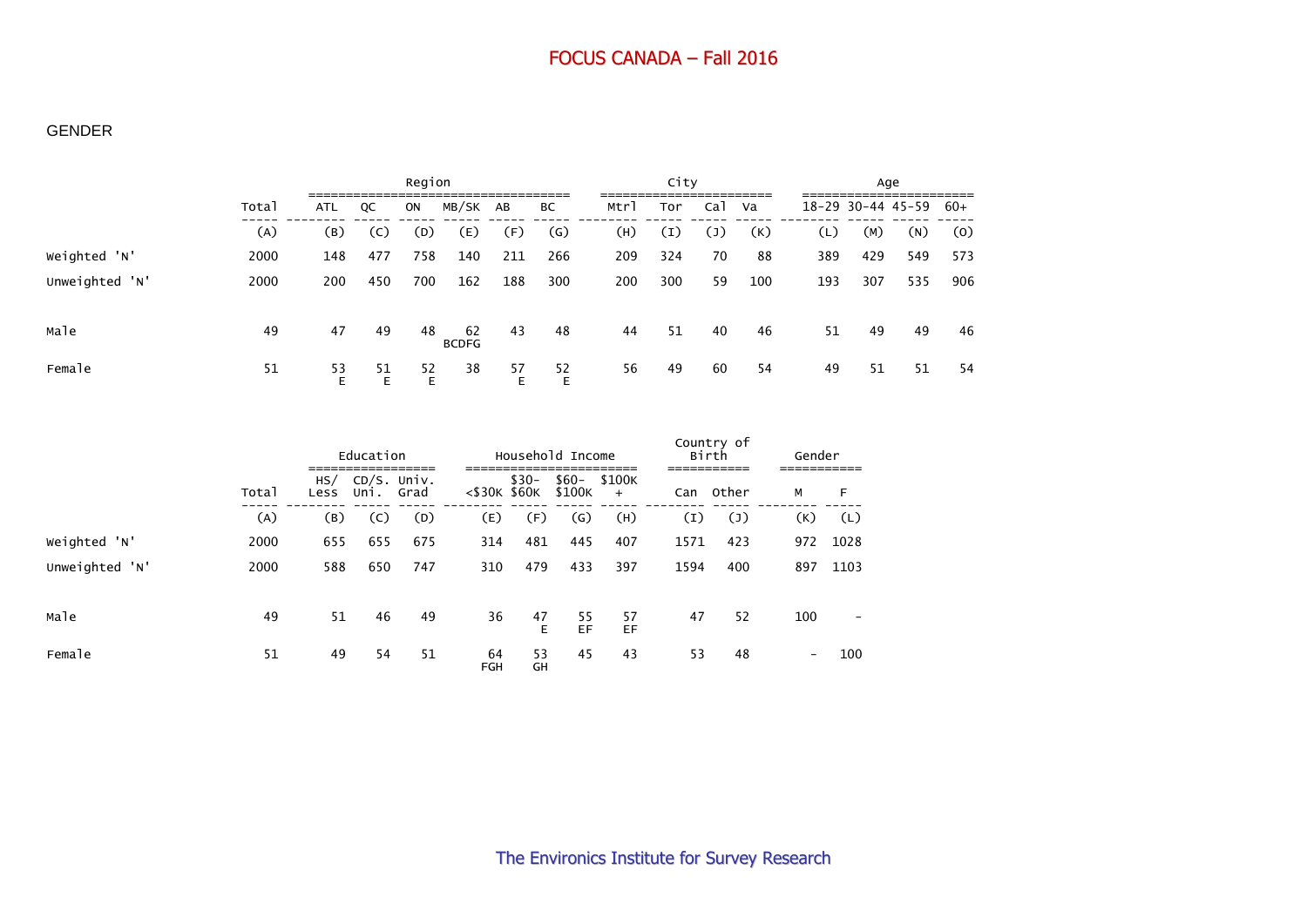#### LANGUAGE OF INTERVIEW

|                |       | Region     |         |     |          |     |                | City |                          |                | Age                      |                   |     |     |       |
|----------------|-------|------------|---------|-----|----------|-----|----------------|------|--------------------------|----------------|--------------------------|-------------------|-----|-----|-------|
|                | Total | <b>ATL</b> | QC      | ON  | MB/SK AB |     | ВC             | Mtrl | Tor                      | Ca1            | Va                       | 18-29 30-44 45-59 |     |     | $60+$ |
|                | (A)   | (B)        | (C)     | (D) | (E)      | (F) | $\mathsf{(G)}$ | (H)  | (I)                      | $(\mathsf{J})$ | (K)                      | (L)               | (M) | (N) | (0)   |
| Weighted 'N'   | 2000  | 148        | 477     | 758 | 140      | 211 | 266            | 209  | 324                      | 70             | 88                       | 389               | 429 | 549 | 573   |
| Unweighted 'N' | 2000  | 200        | 450     | 700 | 162      | 188 | 300            | 200  | 300                      | 59             | 100                      | 193               | 307 | 535 | 906   |
| English        | 78    | 99         |         | 100 | 100      | 100 | 100<br>C       | 10   | 100<br>н                 | 100<br>H       | 100<br>н                 | 79                | 75  | 79  | 76    |
| French         | 22    | 1          | 93<br>B |     |          |     |                | 90   | $\overline{\phantom{a}}$ |                | $\overline{\phantom{0}}$ | 21                | 25  | 21  | 24    |

|                |       |             | Education             |      |                 |        | Household Income  |               | Country of<br>Birth |                | Gender |      |
|----------------|-------|-------------|-----------------------|------|-----------------|--------|-------------------|---------------|---------------------|----------------|--------|------|
|                | Total | HS/<br>Less | $CD/S.$ Univ.<br>Uni. | Grad | $<$ \$30K \$60K | $$30-$ | $$60-$<br>\$100K  | \$100K<br>$+$ | Can                 | Other          | М      | F    |
|                | (A)   | (B)         | (C)                   | (D)  | (E)             | (F)    | $\left( G\right)$ | (H)           | (I)                 | $(\mathsf{J})$ | (K)    | (L)  |
| Weighted 'N'   | 2000  | 655         | 655                   | 675  | 314             | 481    | 445               | 407           | 1571                | 423            | 972    | 1028 |
| Unweighted 'N' | 2000  | 588         | 650                   | 747  | 310             | 479    | 433               | 397           | 1594                | 400            | 897    | 1103 |
| English        | 78    | 77          | 76                    | 80   | 78              | 75     | 77                | 79            | 75                  | 87             | 77     | 78   |
| French         | 22    | 23          | 24                    | 20   | 22              | 25     | 23                | 21            | 25                  | 13             | 23     | 22   |